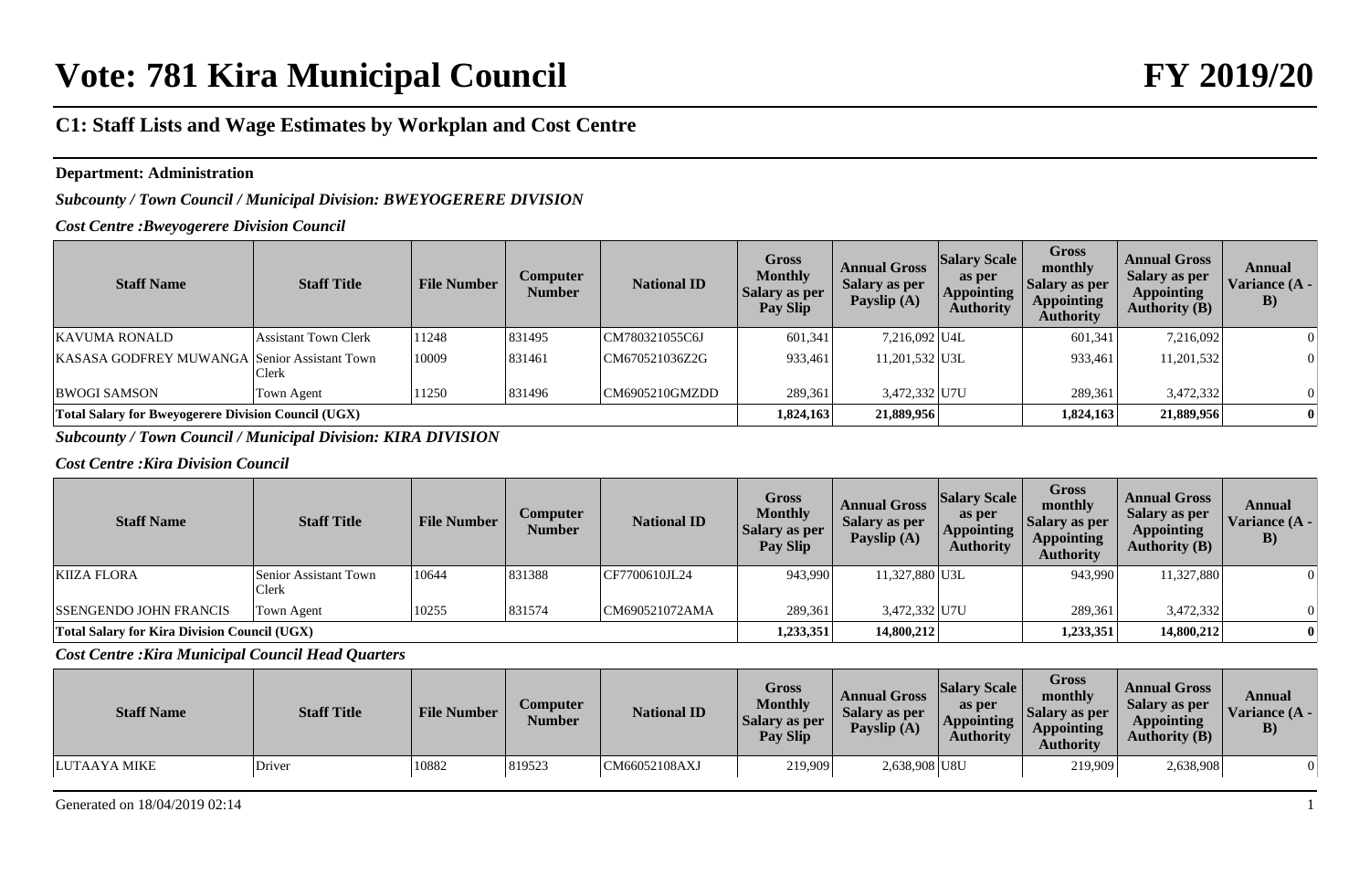| <b>EDDY MUSOKE LUBEGA</b>                                          | Driver                                  | 11000 | 819894 | CM827892315EML   | 224,066   | 2,688,792 U8U    | 224,066   | 2,688,792  |  |
|--------------------------------------------------------------------|-----------------------------------------|-------|--------|------------------|-----------|------------------|-----------|------------|--|
| MUKWANGA ESAU KAMYA                                                | Driver                                  | 11233 | 819794 | CM740521086BOL   | 215,822   | 2,589,864 U8U    | 215,822   | 2,589,864  |  |
| <b>NALUNKUMA GORRETH</b>                                           | Office Attendant                        | 11237 | 819644 | CF820521085ZDA   | 224,066   | 2,688,792 U8U    | 224,066   | 2,688,792  |  |
| <b>NAKAKETO GRACE</b>                                              | Office Attendant                        | 11234 | 819621 | CF7405210GOOHC   | 228,316   | 2,739,792 U8U    | 228,316   | 2,739,792  |  |
| <b>NALUBEGA JOAN</b>                                               | <b>Assistant Town Clerk</b>             | 11803 | 831543 | CF84052103PJWH   | 601,341   | 7,216,092 U4L    | 601,341   | 7,216,092  |  |
| <b>NABAKKA EDITH</b>                                               | Porter                                  | 11792 | 852695 | CF8902310017GK   | 209,859   | 2,518,308 U8L    | 209,859   | 2,518,308  |  |
| <b>NAMBWERE CATHERINE</b>                                          | <b>Procurement Officer</b>              | 10131 | 819540 | CF79052107E199   | 846,042   | $10,152,504$ U4L | 846,042   | 10,152,504 |  |
| <b>MAGOBA DAVID</b>                                                | Records Officer                         | 11681 | 819826 | CM8202311060THTJ | 601,341   | 7,216,092 U4L    | 601,341   | 7,216,092  |  |
| NABWAMI CISSY                                                      | Senior Human Resource<br><b>Officer</b> | 10245 | 819558 | CF80069100JHOH   | 912,771   | 10,953,252 U3L   | 912,771   | 10,953,252 |  |
| KYEYUNE SEKAGO ADNAN                                               | Senior Law Enforcement<br>Officer       | 11741 | 868389 | CM830441010LRC   | 456,394   | 5,476,728 U5U    | 456,394   | 5,476,728  |  |
| <b>NANTUMBWE JULIET</b>                                            | Information Technology<br>Officer       | 10139 | 819543 | CF75068103L8UK   | 2,200,000 | 26,400,000 U4Sc  | 2,200,000 | 26,400,000 |  |
| <b>Total Salary for Kira Municipal Council Head Quarters (UGX)</b> |                                         |       |        |                  |           | 83,279,124       | 6,939,927 | 83,279,124 |  |

*Subcounty / Town Council / Municipal Division: NAMUGONGO DIVISION*

*Cost Centre :Namugongo Division Council*

| <b>Staff Name</b>                                        | <b>Staff Title</b>                    | <b>File Number</b> | <b>Computer</b><br><b>Number</b> | <b>National ID</b> | Gross<br><b>Monthly</b><br><b>Salary as per</b><br>Pay Slip | <b>Annual Gross</b><br><b>Salary as per</b><br>Payslip (A) | <b>Salary Scale</b><br>as per<br><b>Appointing</b><br><b>Authority</b> | <b>Gross</b><br>monthly<br><b>Salary as per</b><br><b>Appointing</b><br><b>Authority</b> | <b>Annual Gross</b><br>Salary as per<br><b>Appointing</b><br><b>Authority (B)</b> | Annual<br>Variance (A -<br>$\bf{B}$ |
|----------------------------------------------------------|---------------------------------------|--------------------|----------------------------------|--------------------|-------------------------------------------------------------|------------------------------------------------------------|------------------------------------------------------------------------|------------------------------------------------------------------------------------------|-----------------------------------------------------------------------------------|-------------------------------------|
| MULONDO SADATI                                           | Driver                                | 12162              | 965411                           | CM921049100KTFA    | 198,427                                                     | 2,381,124 U8U                                              |                                                                        | 198,427                                                                                  | 2,381,124                                                                         | $\Omega$                            |
| <b>SSEKALEGGA GEORGE</b>                                 | Law Enforcement Officer               | 11875              | 852695                           | CM720691025PAJ     | 408,981                                                     | 4.907.772 U7U                                              |                                                                        | 408,981                                                                                  | 4,907,772                                                                         | $\Omega$                            |
| NAMAZZI IRENE                                            | Senior Assistant Town<br><b>Clerk</b> | 10800              | 819591                           | CF7805210959FH     | 990,589                                                     | 11,887,068 U3L                                             |                                                                        | 990,589                                                                                  | 11,887,068                                                                        | $\vert 0 \vert$                     |
| LUBEGA ROBERT                                            | Town Agent                            | 11252              | 831445                           | CM80052101JALC     | 289,361                                                     | 3,472,332 U7U                                              |                                                                        | 289,361                                                                                  | 3,472,332                                                                         | $\theta$                            |
| <b>Total Salary for Namugongo Division Council (UGX)</b> |                                       |                    |                                  |                    | 1,887,358                                                   | 22,648,296                                                 |                                                                        | 1,887,358                                                                                | 22,648,296                                                                        | $\mathbf{0}$                        |
| <b>Total Salary for Department (UGX)</b>                 |                                       |                    |                                  |                    | 11,884,799                                                  | 142,617,588                                                |                                                                        | 11,884,799                                                                               | 142,617,588                                                                       | $\bf{0}$                            |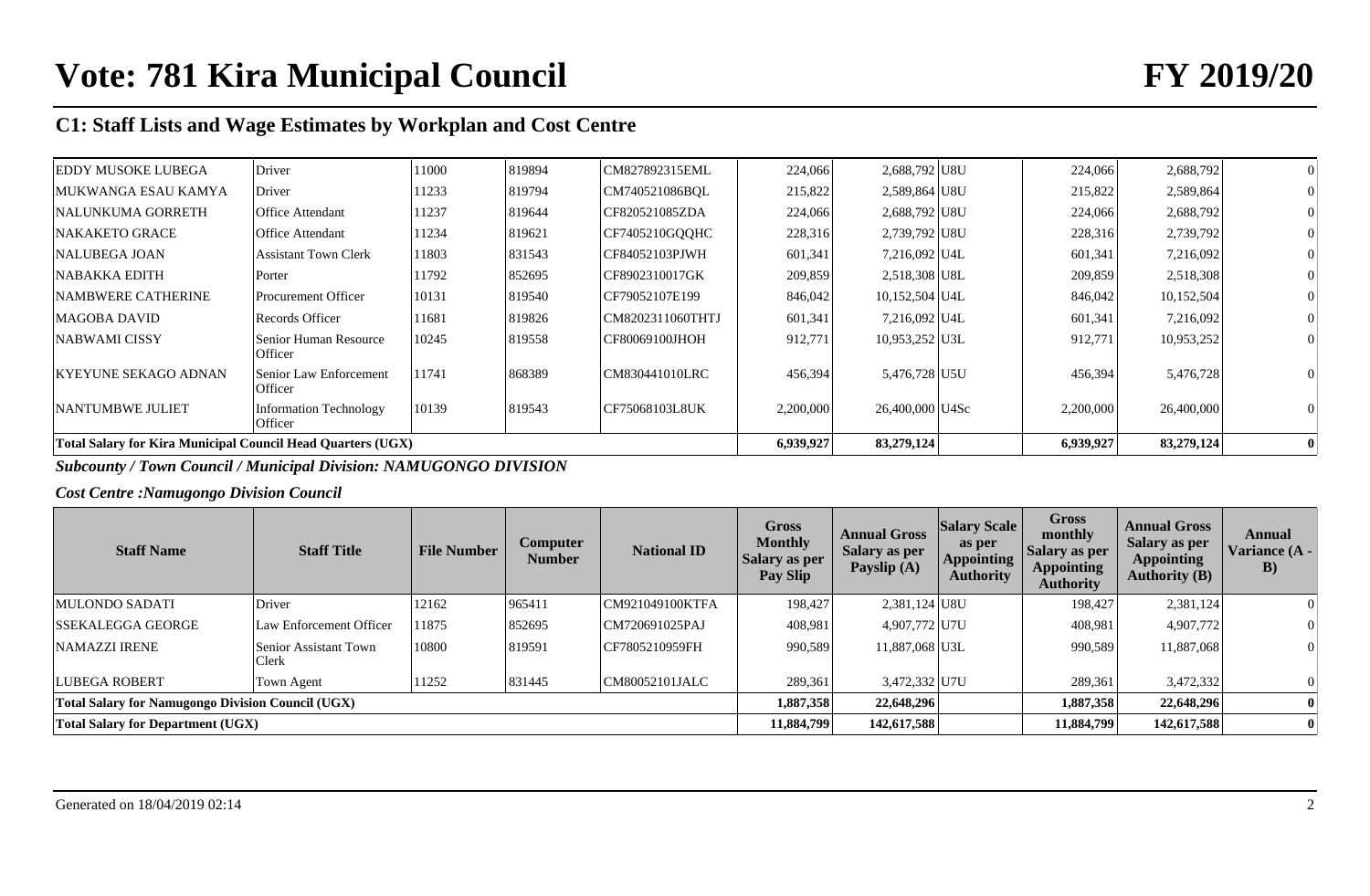#### **Department: Finance**

## *Subcounty / Town Council / Municipal Division: BWEYOGERERE DIVISION*

*Cost Centre :Bweyogerere Division Council*

| <b>Staff Name</b>                                          | <b>Staff Title</b> | <b>File Number</b> | Computer<br><b>Number</b> | <b>National ID</b> | Gross<br><b>Monthly</b><br>Salary as per<br>Pay Slip | <b>Annual Gross</b><br>Salary as per<br>Payslip $(A)$ | <b>Salary Scale</b><br>as per<br><b>Appointing</b><br><b>Authority</b> | <b>Gross</b><br>monthly<br>Salary as per<br><b>Appointing</b><br>Authoritv | <b>Annual Gross</b><br>Salary as per<br><b>Appointing</b><br><b>Authority (B)</b> | Annual<br>Variance (A -<br>$\bf{B})$ |
|------------------------------------------------------------|--------------------|--------------------|---------------------------|--------------------|------------------------------------------------------|-------------------------------------------------------|------------------------------------------------------------------------|----------------------------------------------------------------------------|-----------------------------------------------------------------------------------|--------------------------------------|
| Nakafu Ritah                                               | Treasurer          | 11807              | 819810                    | CF87032104Y25E     | 799,323                                              | 9,591,876 U4U                                         |                                                                        | 799,323                                                                    | 9,591,876                                                                         |                                      |
| <b>Total Salary for Bweyogerere Division Council (UGX)</b> |                    |                    |                           |                    | 799.323                                              | 9,591,876                                             |                                                                        | 799,323                                                                    | 9,591,876                                                                         |                                      |

*Subcounty / Town Council / Municipal Division: KIRA DIVISION*

*Cost Centre :Kira Division Council*

| <b>Staff Name</b>                                   | <b>Staff Title</b> | <b>File Number</b> | <b>Computer</b><br><b>Number</b> | <b>National ID</b> | Gross<br><b>Monthly</b><br>Salary as per<br>Pay Slip | <b>Annual Gross</b><br>Salary as per<br>Payslip (A) | <b>Salary Scale</b><br>as per<br><b>Appointing</b><br><b>Authority</b> | <b>Gross</b><br>monthly<br>Salary as per<br><b>Appointing</b><br><b>Authority</b> | <b>Annual Gross</b><br>Salary as per<br><b>Appointing</b><br>Authority $(B)$ | Annual<br>Variance (A -<br>$\bf{B}$ |
|-----------------------------------------------------|--------------------|--------------------|----------------------------------|--------------------|------------------------------------------------------|-----------------------------------------------------|------------------------------------------------------------------------|-----------------------------------------------------------------------------------|------------------------------------------------------------------------------|-------------------------------------|
| <b>MBONA GODFREY</b>                                | Treasurer          | 10254              | 836141                           | CM81042102MZQE     | 799,323                                              | 9,591,876 U4U                                       |                                                                        | 799,323                                                                           | 9,591,876                                                                    |                                     |
| <b>Total Salary for Kira Division Council (UGX)</b> |                    |                    |                                  |                    | 799,323                                              | 9,591,876                                           |                                                                        | 799,323                                                                           | 9,591,876                                                                    |                                     |

*Cost Centre :Kira Municipal Council*

| <b>Staff Name</b>    | <b>Staff Title</b>        | <b>File Number</b> | <b>Computer</b><br><b>Number</b> | <b>National ID</b> | <b>Gross</b><br><b>Monthly</b><br>Salary as per<br>Pay Slip | <b>Annual Gross</b><br>Salary as per<br>Payslip (A) | <b>Salary Scale</b><br>as per<br><b>Appointing</b><br><b>Authority</b> | <b>Gross</b><br>monthly<br>Salary as per<br><b>Appointing</b><br><b>Authority</b> | <b>Annual Gross</b><br>Salary as per<br><b>Appointing</b><br><b>Authority (B)</b> | Annual<br><b>Variance (A -</b><br>$\bf{B}$ |
|----------------------|---------------------------|--------------------|----------------------------------|--------------------|-------------------------------------------------------------|-----------------------------------------------------|------------------------------------------------------------------------|-----------------------------------------------------------------------------------|-----------------------------------------------------------------------------------|--------------------------------------------|
| NABALAMBA AGNES      | Accountant                | 10813              | 831497                           | CF630691000NGE     | 799,323                                                     | 9,591,876 U4U                                       |                                                                        | 799,323                                                                           | 9,591,876                                                                         |                                            |
| Galiwango Eddie      | Finance Officer           | 11232              | 858621                           | CM82052103L3HA     | 798.667                                                     | 9,584,004 U4U                                       |                                                                        | 798,667                                                                           | 9,584,004                                                                         | $\Omega$                                   |
| MUWANGA GODFREY      | Principal Treasurer       | 11246              | 831454                           | CM6906910284YC     | 1,510,753                                                   | 18,129,036 U2U                                      |                                                                        | 1,510,753                                                                         | 18,129,036                                                                        | $\Omega$                                   |
| NAKANWAGI LUCY       | Senior Accountant         | 11813              | 819597                           | CF79052103RZG      | 979,805                                                     | 11,757,660 U3U                                      |                                                                        | 979,805                                                                           | 11,757,660                                                                        |                                            |
| Nkambo Stephen Elvis | Senior Accounts Assistant | 11236              | 819622                           | CM820521080DWJ     | 472,079                                                     | 5,664,948 U5U                                       |                                                                        | 472,079                                                                           | 5,664,948                                                                         | $\overline{0}$                             |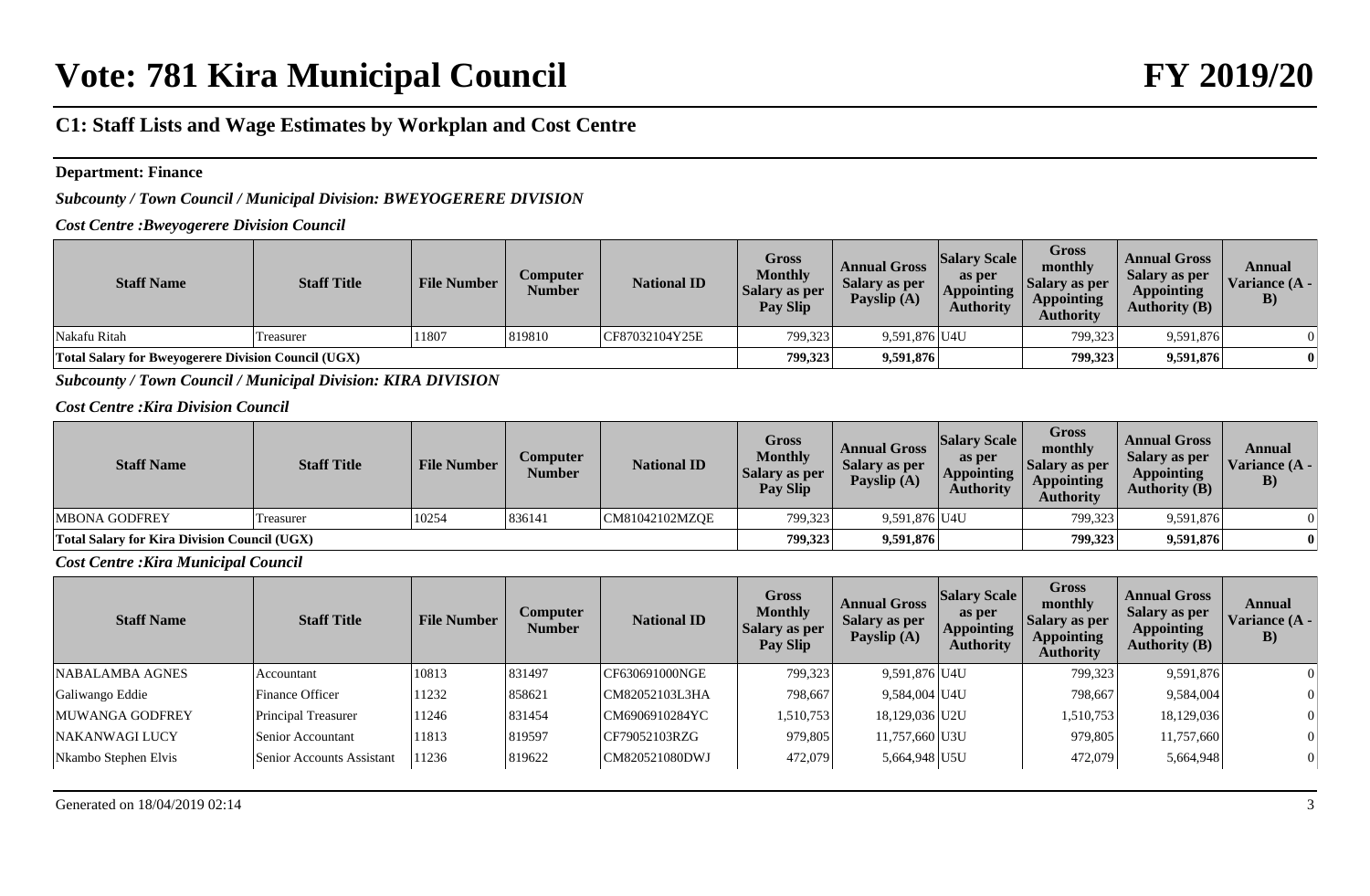# **Vote: 781 Kira Municipal Council FY 2019/20**

# **C1: Staff Lists and Wage Estimates by Workplan and Cost Centre**

| <b>Sekate Johnson</b> | Senior Accounts Assistant      | 11866 | 858630 | CM6804710384AJ | 472,079   | ا 664.948.د<br>U5U ار | 472.079   | 5.664.948  |  |
|-----------------------|--------------------------------|-------|--------|----------------|-----------|-----------------------|-----------|------------|--|
| Total Salary for Kira | <b>Municipal Council (UGX)</b> |       |        |                | 5,032,706 | 60,392,472            | 5,032,706 | 60,392,472 |  |

*Subcounty / Town Council / Municipal Division: NAMUGONGO DIVISION*

*Cost Centre :Namugongo Division Council*

| <b>Staff Name</b>                                        | <b>Staff Title</b> | <b>File Number</b> | Computer<br>Number | <b>National ID</b> | <b>Gross</b><br><b>Monthly</b><br>Salary as per<br>Pay Slip | <b>Annual Gross</b><br>Salary as per<br>Payslip $(A)$ | <b>Salary Scale</b><br>as per<br><b>Appointing</b><br><b>Authority</b> | Gross<br>monthly<br>Salary as per<br><b>Appointing</b><br><b>Authority</b> | <b>Annual Gross</b><br>Salary as per<br><b>Appointing</b><br><b>Authority (B)</b> | Annual<br>Variance (A -<br>$\bf{B})$ |
|----------------------------------------------------------|--------------------|--------------------|--------------------|--------------------|-------------------------------------------------------------|-------------------------------------------------------|------------------------------------------------------------------------|----------------------------------------------------------------------------|-----------------------------------------------------------------------------------|--------------------------------------|
| MUKOOZA MUSOKE D                                         | <b>Treasurer</b>   | 10242              | 858610             | CM71032105ADVL     | 799,323                                                     | 9,591,876 U4U                                         |                                                                        | 799,323                                                                    | 9,591,876                                                                         |                                      |
| <b>Total Salary for Namugongo Division Council (UGX)</b> |                    |                    |                    |                    | 799,323                                                     | 9,591,876                                             |                                                                        | 799.323                                                                    | 9,591,876                                                                         |                                      |
| <b>Total Salary for Department (UGX)</b>                 |                    |                    |                    |                    | 7,430,675                                                   | 89,168,100                                            |                                                                        | 7,430,675                                                                  | 89,168,100                                                                        |                                      |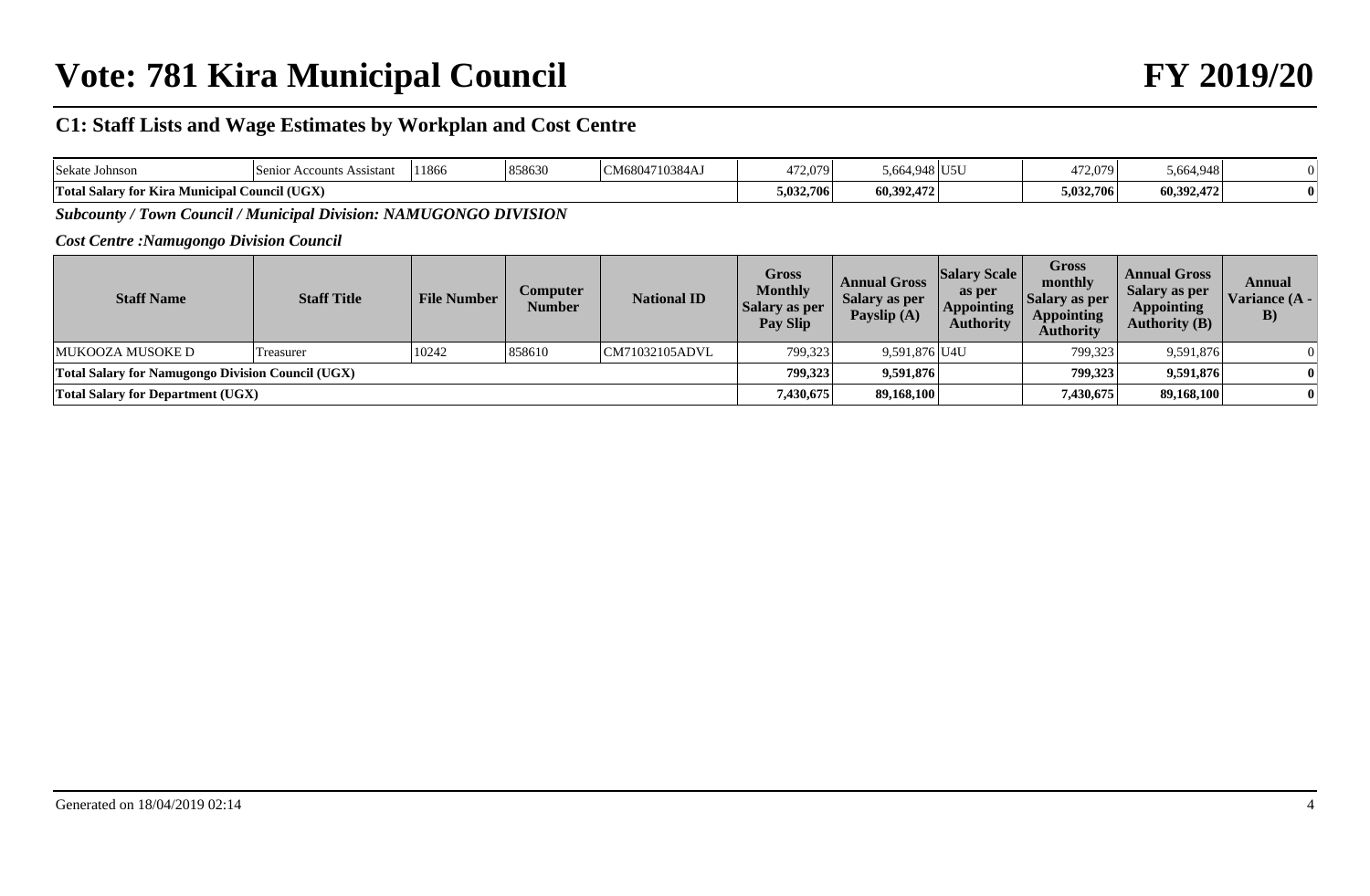### **Department: Statutory Bodies**

*Subcounty / Town Council / Municipal Division: BWEYOGERERE DIVISION*

*Cost Centre :Bweyogerere Division Council*

| <b>Staff Name</b>                                          | <b>Staff Title</b>                | <b>File Number</b> | <i>Computer</i><br><b>Number</b> | <b>National ID</b> | Gross<br><b>Monthly</b><br>Salary as per<br><b>Pay Slip</b> | <b>Annual Gross</b><br>Salary as per<br>Payslip (A) | <b>Salary Scale</b><br>as per<br><b>Appointing</b><br><b>Authority</b> | <b>Gross</b><br>monthly<br>Salary as per<br><b>Appointing</b><br>Authority | <b>Annual Gross</b><br>Salary as per<br><b>Appointing</b><br>Authority $(B)$ | Annual<br>Variance $(A -$<br>B) |
|------------------------------------------------------------|-----------------------------------|--------------------|----------------------------------|--------------------|-------------------------------------------------------------|-----------------------------------------------------|------------------------------------------------------------------------|----------------------------------------------------------------------------|------------------------------------------------------------------------------|---------------------------------|
| Senkubuge Isaac                                            | Municipal Division<br>Chairperson | 11752              | 997117                           | ICM89105102WUKD    | 412,000                                                     |                                                     | 4,944,000 POLITICAL                                                    | 412,000                                                                    | 4,944,000                                                                    |                                 |
| <b>Total Salary for Bweyogerere Division Council (UGX)</b> |                                   |                    |                                  |                    | 412,000                                                     | 4,944,000                                           |                                                                        | 412,000                                                                    | 4,944,000                                                                    |                                 |

*Subcounty / Town Council / Municipal Division: KIRA DIVISION*

*Cost Centre :Kira Division Council*

| <b>Staff Name</b>                                   | <b>Staff Title</b>                       | <b>File Number</b> | Computer<br><b>Number</b> | <b>National ID</b> | Gross<br><b>Monthly</b><br>Salary as per<br>Pay Slip | <b>Annual Gross</b><br>Salary as per<br>Payslip (A) | <b>Salary Scale</b><br>as per<br><b>Appointing</b><br>Authority | <b>Gross</b><br>monthly<br><b>Salary as per</b><br><b>Appointing</b><br>Authority | <b>Annual Gross</b><br>Salary as per<br><b>Appointing</b><br><b>Authority (B)</b> | Annual<br>Variance (A -<br>B) |
|-----------------------------------------------------|------------------------------------------|--------------------|---------------------------|--------------------|------------------------------------------------------|-----------------------------------------------------|-----------------------------------------------------------------|-----------------------------------------------------------------------------------|-----------------------------------------------------------------------------------|-------------------------------|
| Kizito Gerald                                       | <b>Municipal Division</b><br>Chairperson | 11741              | 997116                    | CM770521049MDC     | 412,000                                              |                                                     | 4,944,000 POLITICAL                                             | 412,000                                                                           | 4,944,000                                                                         |                               |
| <b>Total Salary for Kira Division Council (UGX)</b> |                                          |                    |                           |                    | 412,000                                              | 4,944,000                                           |                                                                 | 412,000                                                                           | 4,944,000                                                                         |                               |

*Cost Centre :Kira Municipal Council*

| <b>Staff Name</b>                                    | <b>Staff Title</b>     | <b>File Number</b> | Computer<br>Number | <b>National ID</b> | <b>Gross</b><br><b>Monthly</b><br><b>Salary as per</b><br>Pay Slip | <b>Annual Gross</b><br>Salary as per<br>Payslip $(A)$ | <b>Salary Scale</b><br>as per<br><b>Appointing</b><br><b>Authority</b> | <b>Gross</b><br>monthly<br>Salary as per<br><b>Appointing</b><br><b>Authority</b> | <b>Annual Gross</b><br>Salary as per<br><b>Appointing</b><br><b>Authority (B)</b> | Annual<br>Variance (A -<br>$\bf{B})$ |
|------------------------------------------------------|------------------------|--------------------|--------------------|--------------------|--------------------------------------------------------------------|-------------------------------------------------------|------------------------------------------------------------------------|-----------------------------------------------------------------------------------|-----------------------------------------------------------------------------------|--------------------------------------|
| Nsubuga Godfrey                                      | Municipal Deputy Mayor | 11238              | 997093             | CM740521053LNE     | 620,000                                                            |                                                       | 7,440,000 POLITICAL                                                    | 620,000                                                                           | 7,440,000                                                                         |                                      |
| Julius Mutebi Nsubuga                                | Municipal Mayor        | 11250              | 997092             | CM7403010382VK     | 1,190,000                                                          |                                                       | 14.280.000 POLITICAL                                                   | 1,190,000                                                                         | 14.280,000                                                                        |                                      |
| <b>Total Salary for Kira Municipal Council (UGX)</b> |                        |                    |                    |                    | 1,810,000                                                          | 21,720,000                                            |                                                                        | 1,810,000                                                                         | 21,720,000                                                                        |                                      |

*Subcounty / Town Council / Municipal Division: NAMUGONGO DIVISION*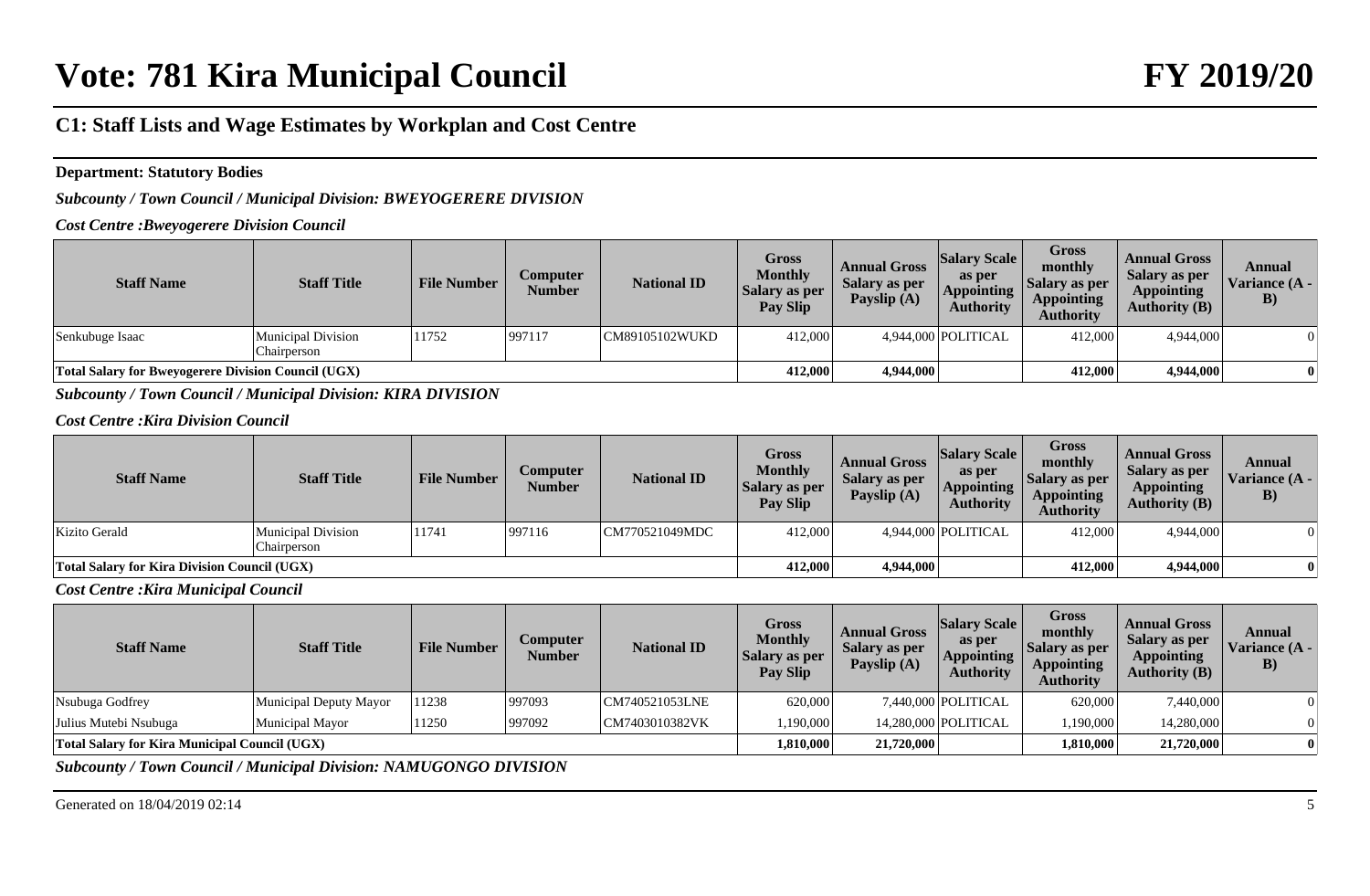| <b>Staff Name</b>                                        | <b>Staff Title</b>                | <b>File Number</b> | Computer<br><b>Number</b> | <b>National ID</b> | <b>Gross</b><br><b>Monthly</b><br>Salary as per<br>Pay Slip | <b>Annual Gross</b><br>Salary as per<br>Payslip $(A)$ | <b>Salary Scale</b><br>as per<br><b>Appointing</b><br><b>Authority</b> | Gross<br>monthly<br>  Salary as per<br><b>Appointing</b><br><b>Authority</b> | <b>Annual Gross</b><br>Salary as per<br><b>Appointing</b><br><b>Authority (B)</b> | Annual<br>Variance (A -<br>$\bf{B}$ |
|----------------------------------------------------------|-----------------------------------|--------------------|---------------------------|--------------------|-------------------------------------------------------------|-------------------------------------------------------|------------------------------------------------------------------------|------------------------------------------------------------------------------|-----------------------------------------------------------------------------------|-------------------------------------|
| Ernest Gaster Mukasa                                     | Municipal Division<br>Chairperson | 11252              | 997118                    | CM761154632ZVM     | 412,000                                                     |                                                       | 4,944,000 POLITICAL                                                    | 412,000                                                                      | 4,944,000                                                                         | $\overline{0}$                      |
| <b>Total Salary for Namugongo Division Council (UGX)</b> |                                   |                    |                           |                    | 412,000                                                     | 4,944,000                                             |                                                                        | 412,000                                                                      | 4,944,000                                                                         |                                     |
| <b>Total Salary for Department (UGX)</b>                 |                                   |                    |                           |                    | 3,046,000                                                   | 36,552,000                                            |                                                                        | 3,046,000                                                                    | 36,552,000                                                                        |                                     |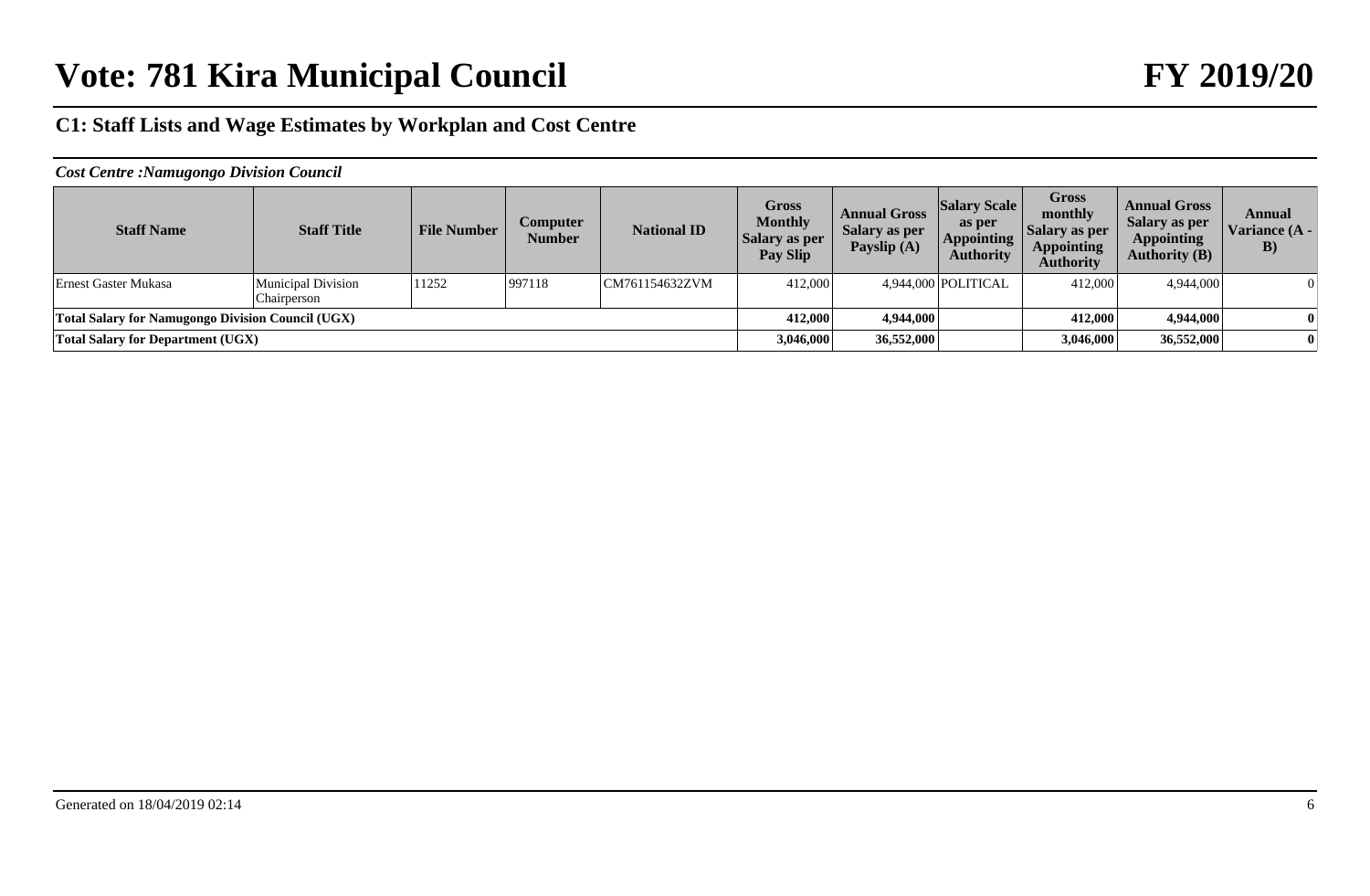## **Department: Production and Marketing**

*Subcounty / Town Council / Municipal Division: KIRA DIVISION*

*Cost Centre :Kira Municipal Council*

| <b>Staff Name</b>                             | <b>Staff Title</b>        | <b>File Number</b> | Computer<br><b>Number</b> | <b>National ID</b> | Gross<br><b>Monthly</b><br><b>Salary as per</b><br>Pay Slip | <b>Annual Gross</b><br>Salary as per<br>Payslip (A) | <b>Salary Scale</b><br>as per<br><b>Appointing</b><br><b>Authority</b> | <b>Gross</b><br>monthly<br><b>Salary as per</b><br><b>Appointing</b><br><b>Authority</b> | <b>Annual Gross</b><br>Salary as per<br><b>Appointing</b><br><b>Authority (B)</b> | Annual<br>Variance (A -<br>$\bf{B})$ |
|-----------------------------------------------|---------------------------|--------------------|---------------------------|--------------------|-------------------------------------------------------------|-----------------------------------------------------|------------------------------------------------------------------------|------------------------------------------------------------------------------------------|-----------------------------------------------------------------------------------|--------------------------------------|
| Muwanga Zachary                               | Agricultural Officer      | 10445              | 831370                    | CM6305210810LG     | 2,200,000                                                   | 26,400,000 U4Sc                                     |                                                                        | 2,200,000                                                                                | 26,400,000                                                                        |                                      |
| Kintu Abubaker                                | Senior Veterinary Officer | 10874              | 831417                    | CM700521083XHH     | 2,300,000                                                   | 27,600,000 U3Sc                                     |                                                                        | 2,300,000                                                                                | 27,600,000                                                                        |                                      |
| Total Salary for Kira Municipal Council (UGX) |                           |                    |                           |                    | 4.500,000                                                   | 54,000,000                                          |                                                                        | 4,500,000                                                                                | 54,000,000                                                                        |                                      |
| <b>Total Salary for Department (UGX)</b>      |                           |                    |                           |                    | 4,500,000                                                   | 54,000,000                                          |                                                                        | 4,500,000                                                                                | 54,000,000                                                                        |                                      |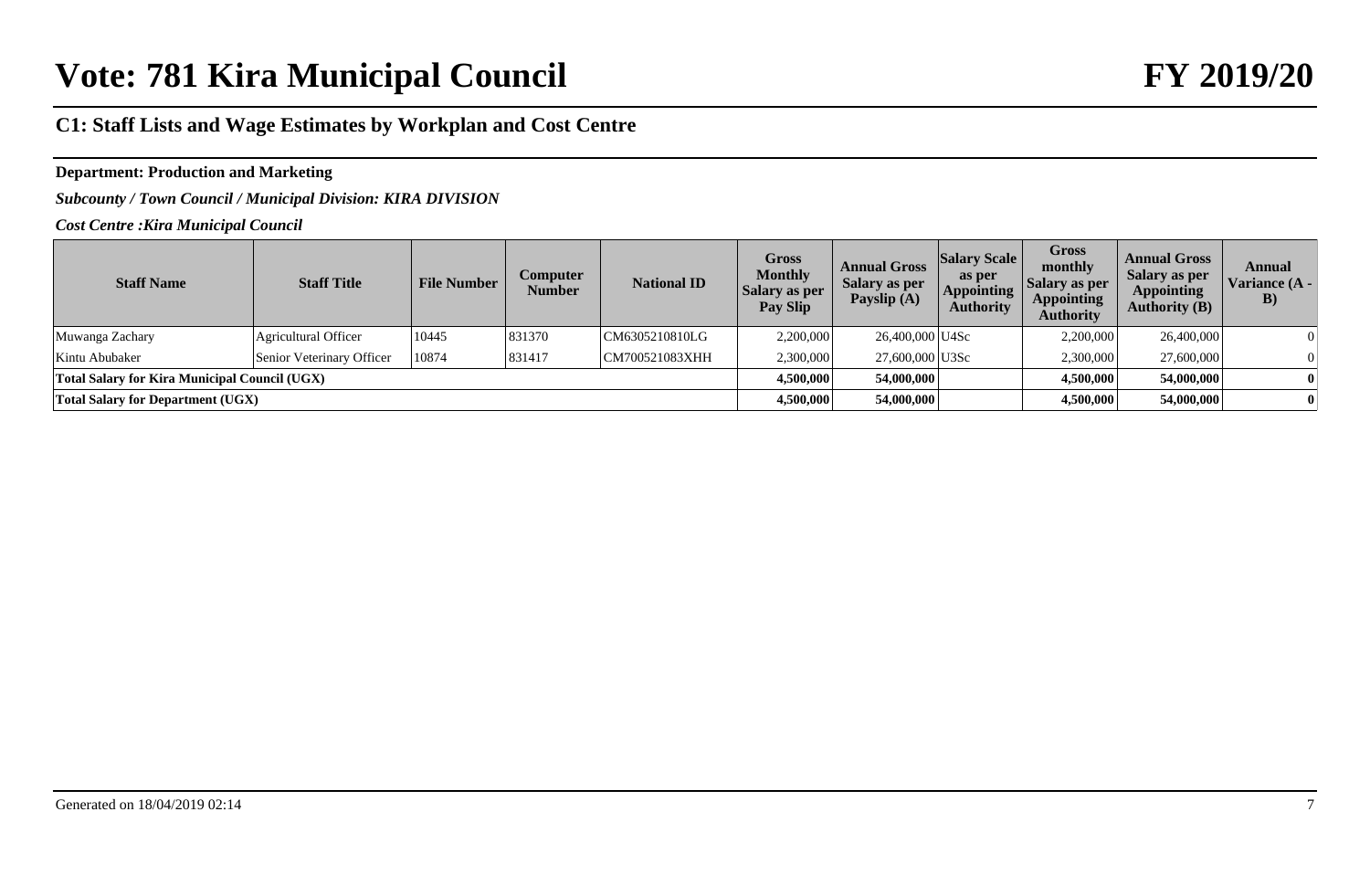#### **Department: Health**

*Subcounty / Town Council / Municipal Division: BWEYOGERERE DIVISION*

*Cost Centre :Bweyogerere HC*

| <b>Staff Name</b>                            | <b>Staff Title</b>                     | <b>File Number</b> | <b>Computer</b><br><b>Number</b> | <b>National ID</b> | <b>Gross</b><br><b>Monthly</b><br><b>Salary as per</b><br>Pay Slip | <b>Annual Gross</b><br>Salary as per<br>Payslip (A) | <b>Salary Scale</b><br>as per<br><b>Appointing</b><br><b>Authority</b> | <b>Gross</b><br>monthly<br>Salary as per<br><b>Appointing</b><br><b>Authority</b> | <b>Annual Gross</b><br><b>Salary as per</b><br><b>Appointing</b><br><b>Authority (B)</b> | Annual<br>Variance (A -<br>$\bf{B})$ |
|----------------------------------------------|----------------------------------------|--------------------|----------------------------------|--------------------|--------------------------------------------------------------------|-----------------------------------------------------|------------------------------------------------------------------------|-----------------------------------------------------------------------------------|------------------------------------------------------------------------------------------|--------------------------------------|
| NAMPOMBA AMINAH SARAH                        | Laboratory Technician                  | 12135              | 972601                           | CF85038104LVGK     | 1,250,134                                                          | 15,001,608 U5Sc                                     |                                                                        | 1,250,134                                                                         | 15,001,608                                                                               |                                      |
| NAKAYIZA MAGRET FORTUNE Enrolled Midwife     |                                        | 11169              | 819610                           | CF77080102JE6E     | 575,316                                                            | 6,903,792 U7U                                       |                                                                        | 575,316                                                                           | 6,903,792                                                                                |                                      |
| <b>LUWEDDE JANEPHER</b>                      | <b>Enrolled Midwife</b>                | 11271              | 819671                           | CM9805210KMXE      | 557,633                                                            | 6,691,596 U7U                                       |                                                                        | 557,633                                                                           | 6,691,596                                                                                |                                      |
| NAKIGGALA VICTO                              | <b>Enrolled Nurse</b>                  | 11064              | 819584                           | CF94055104AP3E     | 557,633                                                            | 6,691,596 U7U                                       |                                                                        | 557,633                                                                           | 6,691,596                                                                                |                                      |
| TUMUKUNDE JACKLINE<br>NDAGIRE                | <b>Enrolled Nurse</b>                  | 11704              | 817257                           | CF98083103XY9E     | 569,756                                                            | 6,837,072 U7U                                       |                                                                        | 569,756                                                                           | 6,837,072                                                                                |                                      |
| <b>SENGOOBA RUKIA</b>                        | <b>Enrolled Nurse</b>                  | 11961              | 847248                           | CF9103510125HE     | 560,730                                                            | 6,728,760 U7U                                       |                                                                        | 560,730                                                                           | 6,728,760                                                                                |                                      |
| NAMUDDU SHAMIM                               | <b>Health Information</b><br>Assistant | 11427              | 819704                           | CF86026102ROFD     | 460,868                                                            | 5,530,416 U7U                                       |                                                                        | 460,868                                                                           | 5,530,416                                                                                |                                      |
| <b>NABYOTO CISSY</b>                         | Laboratory Assistant                   | 10415              | 819477                           | CM850131033UPE     | 565,427                                                            | 6,785,124 U7U                                       |                                                                        | 565,427                                                                           | 6,785,124                                                                                |                                      |
| NAKAJIGO MOUREEN                             | <b>Nursing Assistant</b>               | 11689              | 819870                           | CF751091037TTF     | 299,859                                                            | 3,598,308 U8U                                       |                                                                        | 299,859                                                                           | 3,598,308                                                                                |                                      |
| <b>KAKAI JULIET</b>                          | <b>Nursing Assistant</b>               | 11686              | 819867                           | CF55033102ILC      | 299,859                                                            | 3,598,308 U8U                                       |                                                                        | 299,859                                                                           | 3,598,308                                                                                |                                      |
| NAKIMBUGWE ALICE                             | <b>Nursing Assistant</b>               | 10177              | 819441                           | CF98082103NA6C     | 305,822                                                            | 3,669,864 U8U                                       |                                                                        | 305,822                                                                           | 3,669,864                                                                                |                                      |
| <b>CHEGE JANE MUTHONI</b>                    | Nursing Officer (Nursing)              | 11220              | 819270                           | CF74052100X2KJ     | 723,463                                                            | 8,681,556 U5Sc                                      |                                                                        | 723,463                                                                           | 8,681,556                                                                                |                                      |
| <b>MUKASA CHARLES</b>                        | Senior Clinical Officer                | 10847              | 819372                           | CF86019101W64E     | 1,320,107                                                          | 15,841,284 U4Sc                                     |                                                                        | 1,320,107                                                                         | 15,841,284                                                                               |                                      |
| <b>Total Salary for Bweyogerere HC (UGX)</b> |                                        |                    |                                  |                    | 8,046,607                                                          | 96,559,284                                          |                                                                        | 8,046,607                                                                         | 96,559,284                                                                               |                                      |

#### *Cost Centre :Kirinya HC*

| <b>Staff Name</b> | <b>Staff Title</b> | <b>File Number</b> | Computer<br><b>Number</b> | <b>National ID</b> | <b>Gross</b><br><b>Monthly</b><br>Salary as per<br><b>Pay Slip</b> | <b>Annual Gross</b><br>Salary as per<br>Payslip (A) | <b>Salary Scale</b><br>as per<br><b>Appointing</b><br><b>Authority</b> | <b>Gross</b><br>monthly<br>Salary as per<br><b>Appointing</b><br><b>Authority</b> | <b>Annual Gross</b><br>Salary as per<br><b>Appointing</b><br><b>Authority (B)</b> | Annual<br>Variance $(A -$<br>$\bf{B}$ |
|-------------------|--------------------|--------------------|---------------------------|--------------------|--------------------------------------------------------------------|-----------------------------------------------------|------------------------------------------------------------------------|-----------------------------------------------------------------------------------|-----------------------------------------------------------------------------------|---------------------------------------|
| NAKAMYA JUSTINE   | Enrolled Midwife   | 10334              | 819514                    | CM860321D5CWMJ     | 577,257                                                            | 6,927,084 U7U                                       |                                                                        | 577,257                                                                           | 6,927,084                                                                         | $\Omega$                              |

Generated on  $18/04/2019$  02:14 8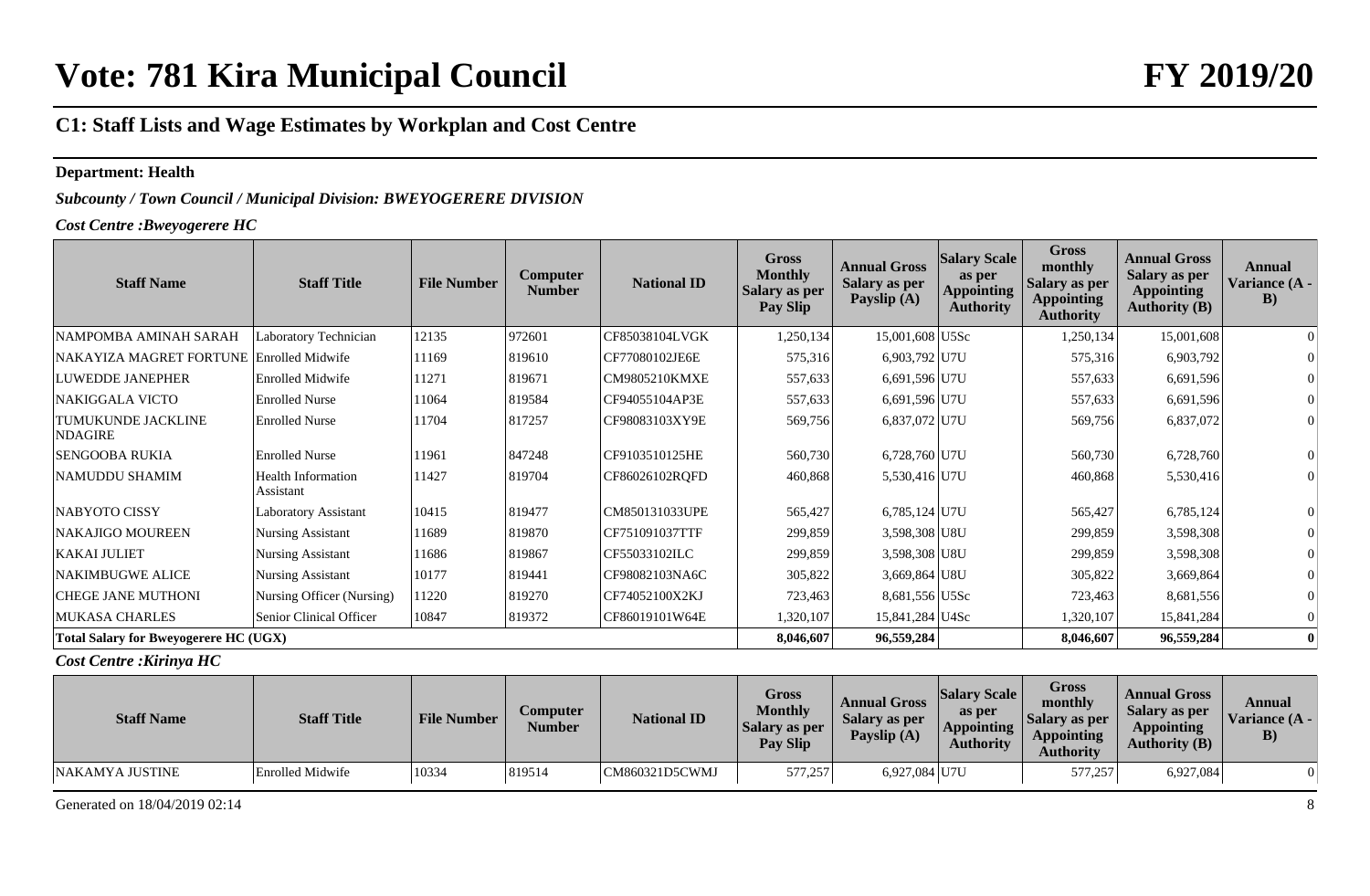| <b>NANYONGA ESTHER</b>                   | <b>Enrolled Nurse</b> | 12130 | 977212 | 'CF79100102UITE | 560,730   | 6,728,760 U7U | 560,730   | 6,728,760  |  |
|------------------------------------------|-----------------------|-------|--------|-----------------|-----------|---------------|-----------|------------|--|
| <b>IZUBA NAOMI</b>                       | Nursing Assistant     | 11520 | 819798 | CF82052108JI8F  | 303,832   | 3,645,984 U8U | 303,832   | 3,645,984  |  |
| <b>KYOHAIRWE BETTY</b>                   | Nursing Assistant     | 11402 | 819736 | CM660521073C2F  | 303,832   | 3,645,984 U8U | 303,832   | 3,645,984  |  |
| <b>Total Salary for Kirinya HC (UGX)</b> |                       |       |        |                 | 1.745.651 | 20,947,812    | 1,745,651 | 20,947,812 |  |

*Subcounty / Town Council / Municipal Division: KIRA DIVISION*

### *Cost Centre :Kimwanyi HC*

| <b>Staff Name</b>                  | <b>Staff Title</b>       | <b>File Number</b> | Computer<br><b>Number</b> | <b>National ID</b> | <b>Gross</b><br><b>Monthly</b><br><b>Salary as per</b><br>Pay Slip | <b>Annual Gross</b><br><b>Salary as per</b><br>Payslip (A) | <b>Salary Scale</b><br>as per<br><b>Appointing</b><br><b>Authority</b> | <b>Gross</b><br>monthly<br><b>Salary as per</b><br>Appointing<br><b>Authority</b> | <b>Annual Gross</b><br>Salary as per<br><b>Appointing</b><br><b>Authority (B)</b> | Annual<br>Variance (A -<br>B) |
|------------------------------------|--------------------------|--------------------|---------------------------|--------------------|--------------------------------------------------------------------|------------------------------------------------------------|------------------------------------------------------------------------|-----------------------------------------------------------------------------------|-----------------------------------------------------------------------------------|-------------------------------|
| NAMAZZI NUULU                      | Enrolled Midwife         | 10733              | 819258                    | CM84087103WCTR     | 565,427                                                            | 6,785,124 U7U                                              |                                                                        | 565,427                                                                           | 6,785,124                                                                         |                               |
| <b>NAUTI ERUSA</b>                 | <b>Enrolled Nurse</b>    | 11714              | 819875                    | CM83012104HJ3H     | 491,633                                                            | 5,899,596 U7U                                              |                                                                        | 491,633                                                                           | 5,899,596                                                                         |                               |
| <b>KANEENE EMMANUEL</b>            | Health Assistant         | 1640               | 819859                    | ICF7205210E95UD    | 560,730                                                            | 6,728,760 U7U                                              |                                                                        | 560,730                                                                           | 6,728,760                                                                         |                               |
| NAMIREMBE STELLA<br><b>KAWOOYA</b> | Nursing Assistant        | 10174              | 819425                    | CF69052109Z42H     | 305,822                                                            | 3,669,864 U8U                                              |                                                                        | 305,822                                                                           | 3,669,864                                                                         |                               |
| <b>SSANYU VICTOR</b>               | <b>Nursing Assistant</b> | 10785              | 819348                    | CF810371037PKH     | 322,657                                                            | 3.871.884 U8U                                              |                                                                        | 322,657                                                                           | 3,871,884                                                                         |                               |
| Total Salary for Kimwanyi HC (UGX) |                          |                    |                           |                    | 2.246.269                                                          | 26,955,228                                                 |                                                                        | 2,246,269                                                                         | 26,955,228                                                                        |                               |

### *Cost Centre :Kira Health Centre*

| <b>Staff Name</b>         | <b>Staff Title</b>    | <b>File Number</b> | <b>Computer</b><br><b>Number</b> | <b>National ID</b> | <b>Gross</b><br><b>Monthly</b><br><b>Salary as per</b><br>Pay Slip | <b>Annual Gross</b><br>Salary as per<br>Payslip (A) | <b>Salary Scale</b><br>as per<br><b>Appointing</b><br><b>Authority</b> | <b>Gross</b><br>monthly<br>Salary as per<br><b>Appointing</b><br><b>Authority</b> | <b>Annual Gross</b><br><b>Salary as per</b><br><b>Appointing</b><br><b>Authority (B)</b> | Annual<br>Variance (A -<br>$\bf{B}$ |
|---------------------------|-----------------------|--------------------|----------------------------------|--------------------|--------------------------------------------------------------------|-----------------------------------------------------|------------------------------------------------------------------------|-----------------------------------------------------------------------------------|------------------------------------------------------------------------------------------|-------------------------------------|
| <b>SEMAGANDA ROGERS</b>   | Laboratory Technician | 11943              | 869923                           | CM790071000POJ     | 880,083                                                            | 10,560,996 U5Sc                                     |                                                                        | 1,250,134                                                                         | 15,001,608                                                                               | $-4,440,612$                        |
| <b>ETIANG MOSES ORONO</b> | Askari                | 11456              | 819796                           | CM7603210AE10D     | 281,180                                                            | $3,374,160$ U8L                                     |                                                                        | 557,633                                                                           | 6,691,596                                                                                | $-3,317,436$                        |
| LUBANGA.K.ZAINAB          | Clinical Officer      | 10298              | 819468                           | CF790131035WYA     | 799,934                                                            | 9,599,208 U5Sc                                      |                                                                        | 575,316                                                                           | 6,903,792                                                                                | 2,695,416                           |
| NASSOLO JANEFRANCIS       | Enrolled Midwife      | 10210              | 819420                           | CF84001105H5DJ     | 491,633                                                            | 5,899,596 U7U                                       |                                                                        | 569,756                                                                           | 6,837,072                                                                                | $-937,476$                          |
| <b>MUSENZE ASIAT</b>      | Enrolled Midwife      | 11109              | 819608                           | CM71106101T3D      | 557,633                                                            | 6,691,596 U7U                                       |                                                                        | 560,730                                                                           | 6,728,760                                                                                | $-37,164$                           |
| NALWADDA JOSEPHINE        | Enrolled Midwife      | 11123              | 819607                           | CM79052107FUGK     | 561,903                                                            | 6,742,836 U7U                                       |                                                                        | 557,633                                                                           | 6,691,596                                                                                | 51,240                              |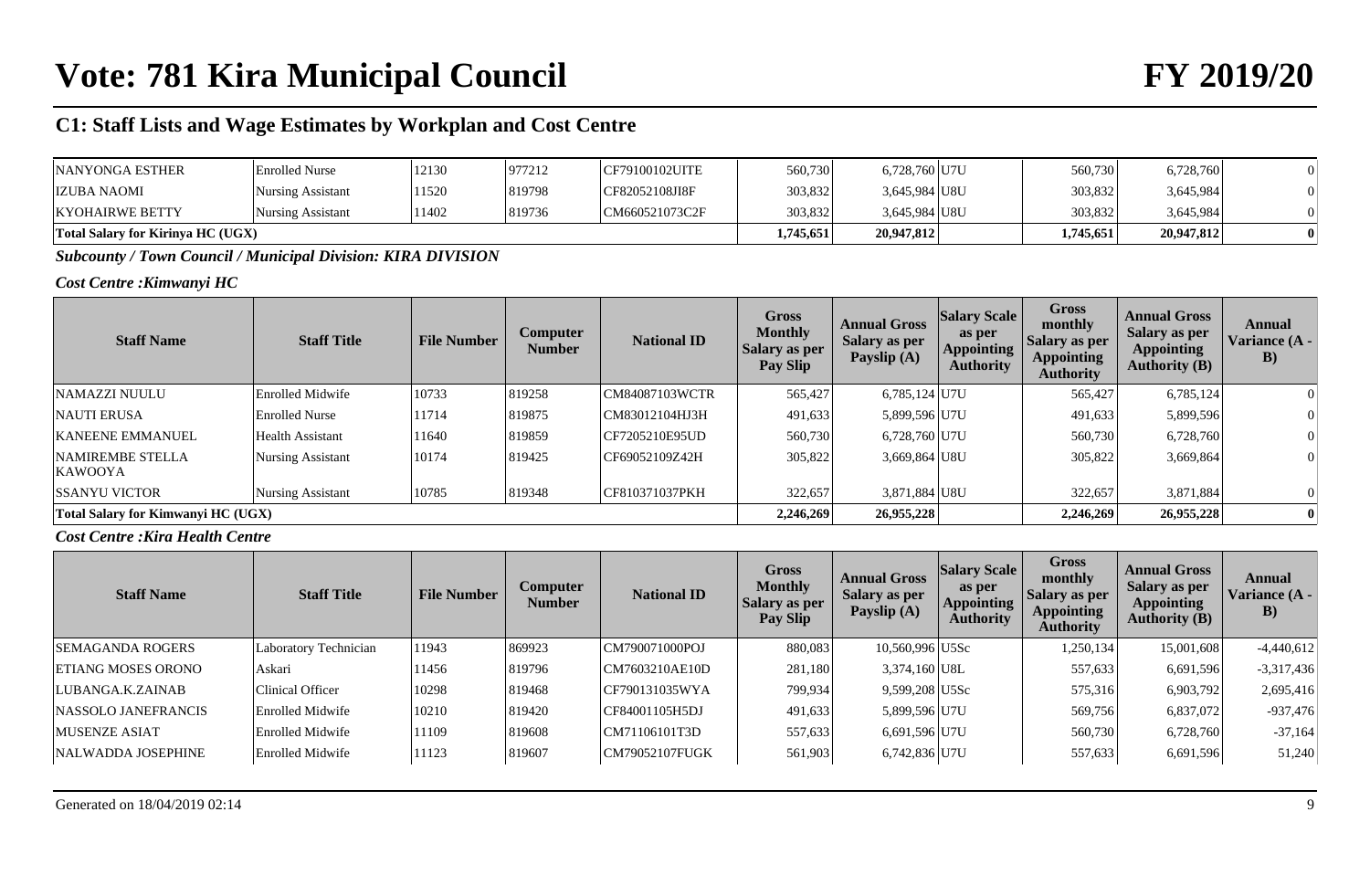| <b>BABIRYE HAJJARA</b>                           | <b>Enrolled Nurse</b>                  | 10150 | 819516 | CM8605210F4X9G | 565,427    | 6,785,124 U7U   | 565,427    | 6,785,124   |              |
|--------------------------------------------------|----------------------------------------|-------|--------|----------------|------------|-----------------|------------|-------------|--------------|
| <b>TIBESIGWA ANNET</b>                           | <b>Enrolled Nurse</b>                  | 11124 | 819679 | CM60032101CGYE | 577,257    | 6,927,084 U7U   | 299,859    | 3,598,308   | 3,328,776    |
| <b>SSENYONJO JOSHUA</b>                          | <b>Enrolled Nurse</b>                  | 1968  | 852718 | CF79076105UH5K | 560,730    | 6,728,760 U7U   | 460,868    | 5,530,416   | 1,198,344    |
| <b>BUYEGO JOHN</b>                               | Health Assistant                       | 1638  | 819850 | CM69102103OJWC | 557,633    | 6,691,596 U7U   | 305,822    | 3,669,864   | 3,021,732    |
| <b>NAKIMULI REBECCA</b>                          | <b>Health Information</b><br>Assistant | 11435 | 819689 | CM8201510CM4LD | 560,730    | 6,728,760 U7U   | 299,859    | 3,598,308   | 3,130,452    |
|                                                  |                                        |       |        |                |            |                 |            |             |              |
| NANKABIRWA JOYCE                                 | <b>Health Inspector</b>                | 10691 | 892630 | CF72094105302C | 911,080    | 10,932,960 U5Sc | 723,463    | 8,681,556   | 2,251,404    |
| <b>BANYENZAKI WINFRED</b>                        | Laboratory Assistant                   | 11511 | 819695 | CF7005210EX28E | 568,503    | 6,822,036 U7U   | 1,320,107  | 15,841,284  | $-9,019,248$ |
| LUNKUSE JANE                                     | Nursing Assistant                      | 11694 | 819868 | CF85047105YDMD | 299,859    | 3,598,308 U8U   | 560,730    | 6,728,760   | $-3,130,452$ |
| <b>NAWAMWENA HARRIET</b>                         | Nursing Assistant                      | 10950 | 823811 | CF80008101PW6D | 303,832    | 3,645,984 U8U   | 303,832    | 3,645,984   |              |
| <b>MUKUYE SMARK MARTIN</b>                       | Nursing Assistant                      | 10352 | 819429 | CM8509810ZGNCA | 299,859    | 3,598,308 U8U   | 577,257    | 6,927,084   | $-3,328,776$ |
| <b>MWEBAZA GLADYS</b>                            | Nursing Officer (Nursing)              | 10731 | 831484 | CF88078100EHJC | 898,337    | 10,780,044 U5Sc | 303,832    | 3,645,984   | 7,134,060    |
| <b>MUPERE CHARLES ISABIRYE</b>                   | Senior Clinical Officer                | 10073 | 831435 | CM90009105F3K  | 1,320,895  | 15,850,740 U4Sc | 565,427    | 6,785,124   | 9,065,616    |
| <b>SSEKABOGA DAVID</b>                           | Senior Health Inspector                | 11635 | 858616 | CF730008206RNK | 1,288,169  | 15,458,028 U4Sc | 1,288,169  | 15,458,028  |              |
| <b>Total Salary for Kira Health Centre (UGX)</b> |                                        |       |        |                | 12,284,677 | 147,416,124     | 11,645,854 | 139,750,248 | 7,665,876    |

*Subcounty / Town Council / Municipal Division: NAMUGONGO DIVISION*

## *Cost Centre :Kireka HC*

| <b>Staff Name</b>                        | <b>Staff Title</b>       | <b>File Number</b> | Computer<br><b>Number</b> | <b>National ID</b> | <b>Gross</b><br><b>Monthly</b><br>Salary as per<br>Pay Slip | <b>Annual Gross</b><br><b>Salary as per</b><br>Payslip (A) | <b>Salary Scale</b><br>as per<br><b>Appointing</b><br><b>Authority</b> | <b>Gross</b><br>monthly<br>Salary as per<br><b>Appointing</b><br><b>Authority</b> | <b>Annual Gross</b><br>Salary as per<br><b>Appointing</b><br><b>Authority (B)</b> | Annual<br>Variance (A -<br>B) |
|------------------------------------------|--------------------------|--------------------|---------------------------|--------------------|-------------------------------------------------------------|------------------------------------------------------------|------------------------------------------------------------------------|-----------------------------------------------------------------------------------|-----------------------------------------------------------------------------------|-------------------------------|
| <b>NAKIBUUKA REHEMA</b>                  | <b>Enrolled Nurse</b>    | 11719              | 819882                    | CF82023103URPA     | 560,730                                                     | 6,728,760 U7U                                              |                                                                        | 560,730                                                                           | 6,728,760                                                                         | $\Omega$                      |
| NAMUKASA MILLY                           | <b>Nursing Assistant</b> | 10886              | 819324                    | CM8703910367RC     | 327,069                                                     | 3,924,828 U8U                                              |                                                                        | 327,069                                                                           | 3,924,828                                                                         | $\Omega$                      |
| NANSAMBA FARIDAH                         | Nursing Assistant        | 10402              | 819533                    | CM730521OAHDIC     | 299,859                                                     | 3,598,308 U8U                                              |                                                                        | 299,859                                                                           | 3,598,308                                                                         | $\Omega$                      |
| Total Salary for Kireka HC (UGX)         |                          |                    |                           |                    | 1,187,658                                                   | 14,251,896                                                 |                                                                        | 1,187,658                                                                         | 14,251,896                                                                        | $\mathbf{u}$                  |
| <b>Total Salary for Department (UGX)</b> |                          |                    |                           |                    | 25,510,862                                                  | 306,130,344                                                |                                                                        | 24,872,039                                                                        | 298,464,468                                                                       | 7,665,876                     |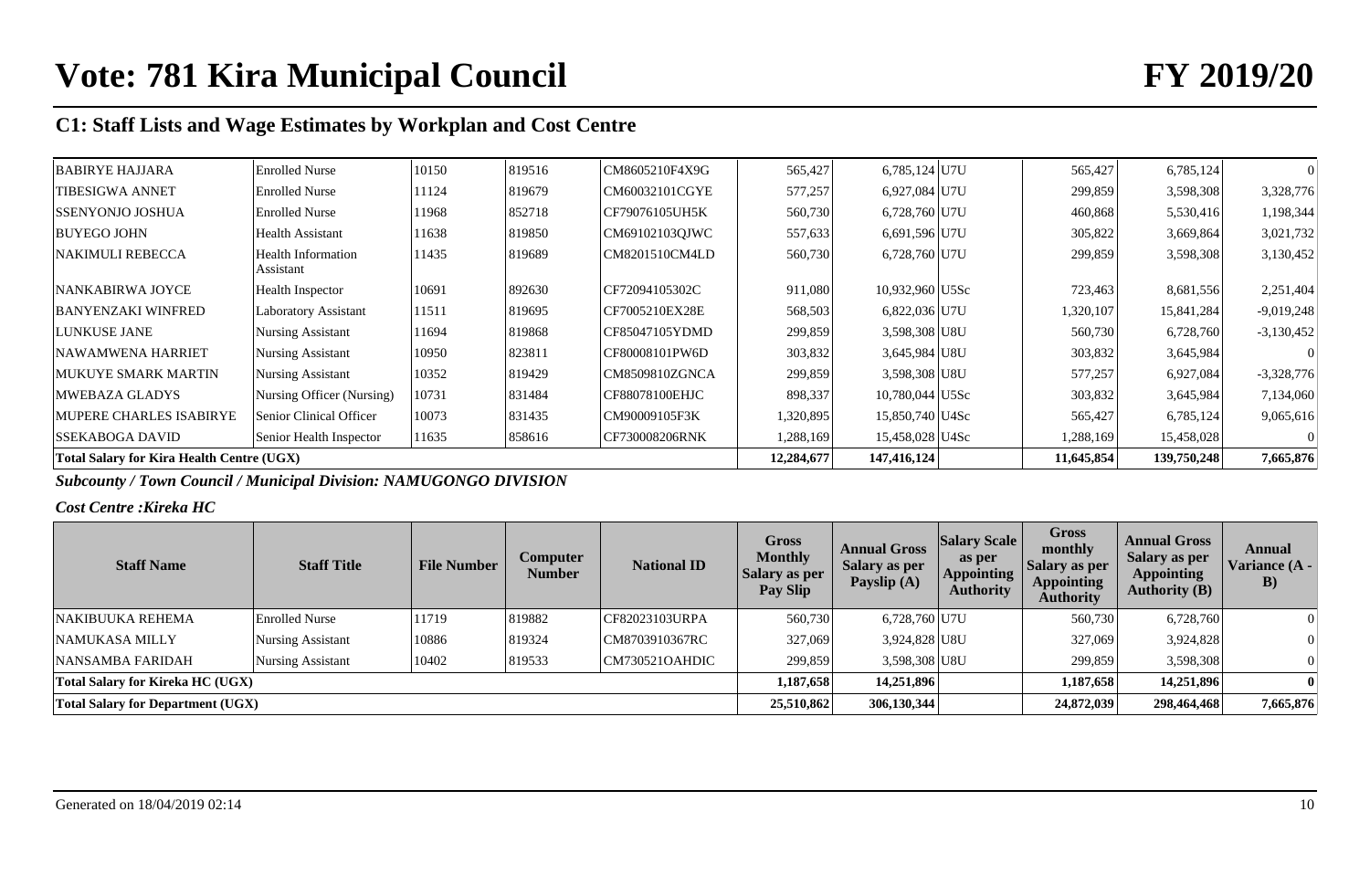#### **Department: Education**

## *Subcounty / Town Council / Municipal Division: BWEYOGERERE DIVISION*

*Cost Centre :Bweyogerere C/U Primary School*

| <b>Staff Name</b>             | <b>Staff Title</b>               | <b>File Number</b> | Computer<br><b>Number</b> | <b>National ID</b>    | <b>Gross</b><br><b>Monthly</b><br><b>Salary as per</b><br><b>Pay Slip</b> | <b>Annual Gross</b><br>Salary as per<br>Payslip (A) | <b>Salary Scale</b><br>as per<br><b>Appointing</b><br><b>Authority</b> | <b>Gross</b><br>monthly<br>Salary as per<br><b>Appointing</b><br><b>Authority</b> | <b>Annual Gross</b><br>Salary as per<br><b>Appointing</b><br><b>Authority (B)</b> | Annual<br>Variance (A -<br>B) |
|-------------------------------|----------------------------------|--------------------|---------------------------|-----------------------|---------------------------------------------------------------------------|-----------------------------------------------------|------------------------------------------------------------------------|-----------------------------------------------------------------------------------|-----------------------------------------------------------------------------------|-------------------------------|
| KAMUGISHA STEPHEN             | Deputy Head Teacher<br>(Primary) | 22819              | 307182                    | CM7400910AKNGH        | 615,287                                                                   | 7,383,444 U5U                                       |                                                                        | 615,287                                                                           | 7,383,444                                                                         | $\Omega$                      |
| LUCY KYEWAYAGALA              | <b>Education Assistant</b>       | 23595              |                           | CF82094101YFOG        | 503,837                                                                   | 6,046,044 U7U                                       |                                                                        | 503,837                                                                           | 6,046,044                                                                         |                               |
| <b>LONAH MUHWANA</b>          | <b>Education Assistant</b>       | 20750              | 308250                    | CF79060104JBYF        | 537,837                                                                   | 6,454,044 U7U                                       |                                                                        | 537,837                                                                           | 6,454,044                                                                         | $\Omega$                      |
| <b>CHARITY ASIIMWE</b>        | <b>Education Assistant</b>       | 21199              | 304563                    | CF7806210694LE        | 537,837                                                                   | 6,454,044 U7U                                       |                                                                        | 537,837                                                                           | 6,454,044                                                                         | 0                             |
| HARRIET NANSUBUGA             | <b>Education Assistant</b>       | 20044              | 308114                    | CF7605210DAKEL        | 537,837                                                                   | 6,454,044 U7U                                       |                                                                        | 537,837                                                                           | 6,454,044                                                                         | $\Omega$                      |
| <b>TIBIRI LYDIA</b>           | <b>Education Assistant</b>       | 23566              | 734116                    | CF86008102YJMJ        | 496,006                                                                   | 5,952,072 U7U                                       |                                                                        | 496,006                                                                           | 5,952,072                                                                         |                               |
| <b>ERIAKIM MUMPI</b>          | <b>Education Assistant</b>       | 23205              |                           | CM85035106F35L        | 496,006                                                                   | 5,952,072 U7U                                       |                                                                        | 496,006                                                                           | 5,952,072                                                                         |                               |
| <b>EFRANCE NAMPONYE</b>       | <b>Education Assistant</b>       | 21365              | 308885                    | CF75031102PZJC        | 537,837                                                                   | 6,454,044 U7U                                       |                                                                        | 537,837                                                                           | 6,454,044                                                                         |                               |
| <b>OYUKI RONALD</b>           | <b>Education Assistant</b>       | 24046              | $1.0323e+006$             | CM870601024E8D        | 469,355                                                                   | 5,632,260 U7U                                       |                                                                        | 469,355                                                                           | 5,632,260                                                                         |                               |
| <b>HAMIDA NAMUGALU</b>        | <b>Education Assistant</b>       | 22079              | 307218                    | CF7605210748UL        | 537,837                                                                   | 6,454,044 U7U                                       |                                                                        | 537,837                                                                           | 6,454,044                                                                         | $\Omega$                      |
| <b>JANET KABAHWEZA NTUUHA</b> | <b>Education Assistant</b>       | 20214              | 308880                    | <b>CF7701010AECMJ</b> | 537,837                                                                   | 6,454,044 U7U                                       |                                                                        | 537,837                                                                           | 6,454,044                                                                         | 0                             |
| <b>ABIA NYONGYERA</b>         | <b>Education Assistant</b>       | 21395              |                           | CF770371034U5K        | 537,837                                                                   | 6,454,044 U7U                                       |                                                                        | 537,837                                                                           | 6,454,044                                                                         | $\Omega$                      |
| FATIYA NAKIJOBA               | <b>Education Assistant</b>       | 23461              | 309334                    | CF80099103FAYH        | 537,837                                                                   | 6,454,044 U7U                                       |                                                                        | 537,837                                                                           | 6,454,044                                                                         | $\Omega$                      |
| <b>GAMUSI DAVID</b>           | <b>Education Assistant</b>       | 24040              | $1.0323e+006$             | CM91060104QA2G        | 469,355                                                                   | 5,632,260 U7U                                       |                                                                        | 469,355                                                                           | 5,632,260                                                                         | $\Omega$                      |
| <b>CHARLES WASSWA</b>         | <b>Education Assistant</b>       | 22050              |                           | CM75052101DJVH        | 537,837                                                                   | 6,454,044 U7U                                       |                                                                        | 537,837                                                                           | 6,454,044                                                                         |                               |
| <b>FALIDA NALWOGA</b>         | <b>Education Assistant</b>       | 21069              | 308702                    | CF79100102RL4L        | 537,837                                                                   | 6,454,044 U7U                                       |                                                                        | 537,837                                                                           | 6,454,044                                                                         |                               |
| <b>MARGARET NAGAWA</b>        | <b>Education Assistant</b>       | 22085              | 306703                    | CF75052103FXXE        | 537,837                                                                   | 6,454,044 U7U                                       |                                                                        | 537,837                                                                           | 6,454,044                                                                         |                               |
| PETER KIYAGA PAUL             | <b>Education Assistant</b>       | 22631              | 307029                    | CM80032109D4AF        | 537,837                                                                   | 6,454,044 U7U                                       |                                                                        | 537,837                                                                           | 6,454,044                                                                         | $\Omega$                      |
| <b>ROSE KAUMA</b>             | <b>Education Assistant</b>       | 21652              | 307368                    | CF75075104ZM4L        | 537,837                                                                   | 6,454,044 U7U                                       |                                                                        | 537,837                                                                           | 6,454,044                                                                         | $\Omega$                      |
| WILLIAM BWAMBALE              | Head Teacher (Primary)           | 21023              | 305520                    | CM63015104PC2G        | 919,222                                                                   | 11,030,664 U4L                                      |                                                                        | 919,222                                                                           | 11,030,664                                                                        | $\Omega$                      |
| <b>ZERIDAH ACHOM</b>          | Senior Education Assistant       | 23816              |                           | CF70039101ZDFG        | 563,486                                                                   | 6,761,832 U6L                                       |                                                                        | 563,486                                                                           | 6,761,832                                                                         | $\overline{0}$                |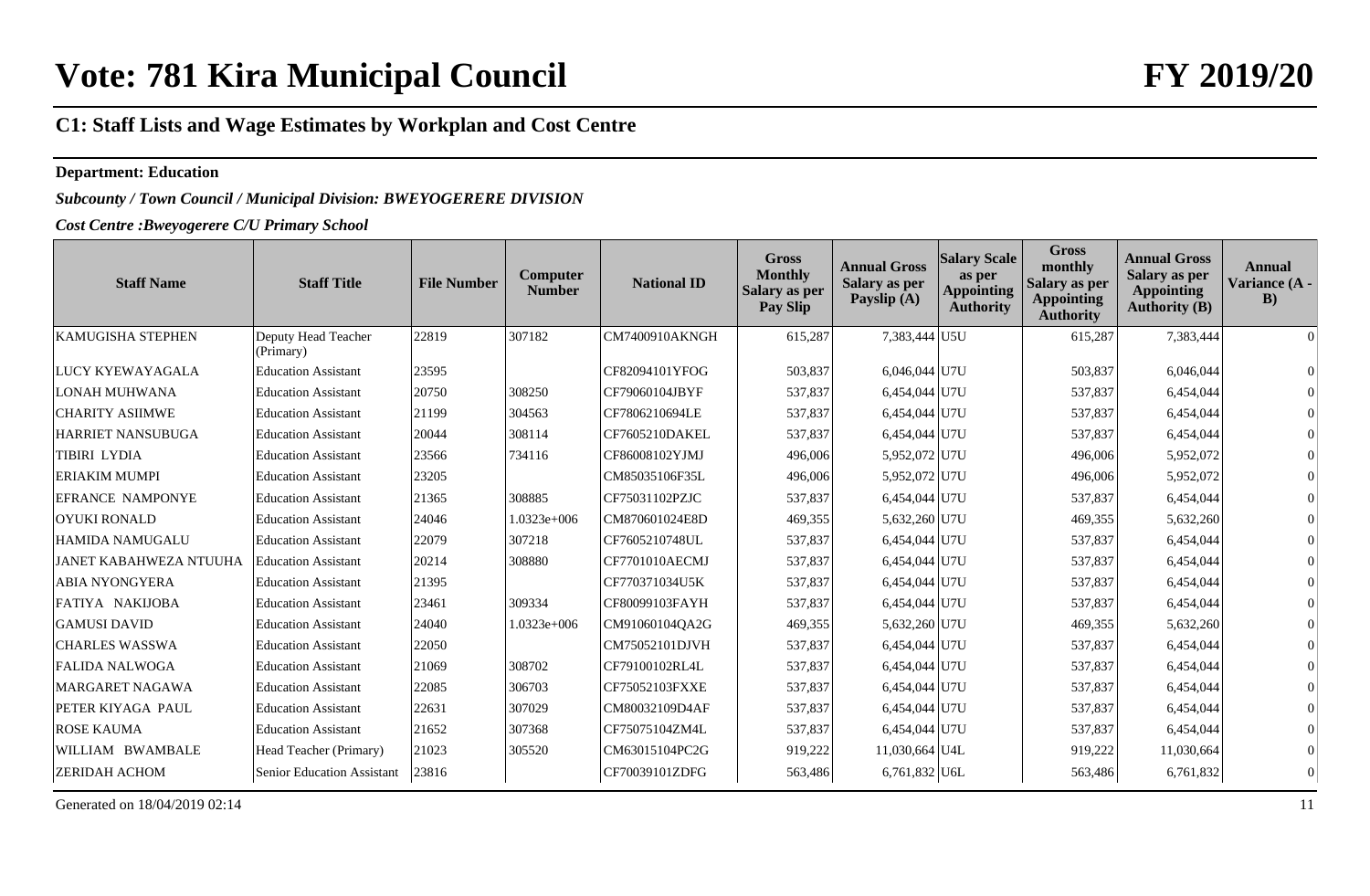| <b>FLORENCE TUMWEBAZE</b>                             | Senior Education Assistant 22344 | 305669 | CF65101105J4AL              | 563,486    | 6,761,832 U6L   | 563,486    | 6,761,832   |  |
|-------------------------------------------------------|----------------------------------|--------|-----------------------------|------------|-----------------|------------|-------------|--|
| <b>RESTY KIZZA</b>                                    | Senior Education Assistant 21929 | 305148 | CF640681052PRE              | 563.486    | 6,761,832 U6L   | 563,486    | 6,761,832   |  |
| <b>PROSCOVIA BASANYA</b>                              | Senior Education Assistant 22642 | 305650 | CF68032105CGKA              | 563,486    | $6,761,832$ U6L | 563,486    | 6,761,832   |  |
| ROBINAH NANTUME                                       | Senior Education Assistant 21979 | 303408 | $\overline{CF64068103RTFF}$ | 558,538    | 6,702,456 U6L   | 558,538    | 6,702,456   |  |
| Total Salary for Bweyogerere C/U Primary School (UGX) |                                  |        |                             | 13,773,431 | 165,281,172     | 13,773,431 | 165,281,172 |  |

*Cost Centre :Bweyogerere Muslim Primary School*

| <b>Staff Name</b>                                        | <b>Staff Title</b>               | <b>File Number</b> | Computer<br><b>Number</b> | <b>National ID</b> | <b>Gross</b><br><b>Monthly</b><br><b>Salary as per</b><br>Pay Slip | <b>Annual Gross</b><br><b>Salary as per</b><br>Payslip (A) | <b>Salary Scale</b><br>as per<br>Appointing<br><b>Authority</b> | Gross<br>monthly<br>Salary as per<br><b>Appointing</b><br><b>Authority</b> | <b>Annual Gross</b><br><b>Salary as per</b><br><b>Appointing</b><br><b>Authority (B)</b> | <b>Annual</b><br>Variance (A -<br>$\bf{B}$ |
|----------------------------------------------------------|----------------------------------|--------------------|---------------------------|--------------------|--------------------------------------------------------------------|------------------------------------------------------------|-----------------------------------------------------------------|----------------------------------------------------------------------------|------------------------------------------------------------------------------------------|--------------------------------------------|
| NAKYAGABA MARY KASIRYE                                   | Deputy Head Teacher<br>(Primary) | 20455              | 308735                    | CF61032101Q05D     | 615,287                                                            | 7,383,444 U5U                                              |                                                                 | 615,287                                                                    | 7,383,444                                                                                | 0                                          |
| <b>FALUKU KABUGO</b>                                     | <b>Education Assistant</b>       | 23717              |                           | CM8801310815CJ     | 537,837                                                            | 6,454,044 U7U                                              |                                                                 | 537,837                                                                    | 6,454,044                                                                                |                                            |
| <b>HASSAN WAISWA</b>                                     | <b>Education Assistant</b>       | 21430              | 308930                    | CM8301310682UD     | 537,837                                                            | 6,454,044 U7U                                              |                                                                 | 537,837                                                                    | 6,454,044                                                                                |                                            |
| CHRISTINE KADONDI                                        | <b>Education Assistant</b>       | 23685              | 801248                    | CF8707510182CK     | 488,378                                                            | 5,860,536 U7U                                              |                                                                 | 488,378                                                                    | 5,860,536                                                                                |                                            |
| HADIJAH NANSIMBE                                         | <b>Education Assistant</b>       | 23381              | 309402                    | CF86052103V93G     | 511,859                                                            | 6,142,308 U7U                                              |                                                                 | 511,859                                                                    | 6,142,308                                                                                |                                            |
| <b>MARGARET NAKAMYA</b>                                  | <b>Education Assistant</b>       | 20120              | 307896                    | CF7105210C7WPJ     | 537,837                                                            | 6,454,044 U7U                                              |                                                                 | 537,837                                                                    | 6,454,044                                                                                |                                            |
| MWATUMU BABIRYE                                          | <b>Education Assistant</b>       | 22285              | 304387                    | CF780491026WCA     | 537,837                                                            | 6,454,044 U7U                                              |                                                                 | 537,837                                                                    | 6,454,044                                                                                |                                            |
| <b>JOVELET KYARIKUNDA</b>                                | <b>Education Assistant</b>       | 23332              | 521213                    | CF78027103354L     | 537,837                                                            | 6,454,044 U7U                                              |                                                                 | 537,837                                                                    | 6,454,044                                                                                |                                            |
| <b>HELLEN CHEPTORIS</b>                                  | <b>Education Assistant</b>       | 23676              | 802022                    | CF83014101HU7J     | 511,859                                                            | 6,142,308 U7U                                              |                                                                 | 511,859                                                                    | 6,142,308                                                                                |                                            |
| Total Salary for Bweyogerere Muslim Primary School (UGX) |                                  |                    |                           |                    | 4,816,568                                                          | 57,798,816                                                 |                                                                 | 4,816,568                                                                  | 57,798,816                                                                               |                                            |

*Cost Centre :Hassan Tourabi Primary School*

| <b>Staff Name</b>     | <b>Staff Title</b>               | <b>File Number</b> | <b>Computer</b><br><b>Number</b> | <b>National ID</b> | Gross<br><b>Monthly</b><br>Salary as per<br><b>Pay Slip</b> | <b>Annual Gross</b><br>Salary as per<br>Payslip $(A)$ | <b>Salary Scale</b><br>as per<br><b>Appointing</b><br><b>Authority</b> | <b>Gross</b><br>monthly<br>Salary as per<br><b>Appointing</b><br><b>Authority</b> | <b>Annual Gross</b><br>Salary as per<br><b>Appointing</b><br>Authority $(B)$ | Annual<br>Variance (A -<br>$\bf{B}$ |
|-----------------------|----------------------------------|--------------------|----------------------------------|--------------------|-------------------------------------------------------------|-------------------------------------------------------|------------------------------------------------------------------------|-----------------------------------------------------------------------------------|------------------------------------------------------------------------------|-------------------------------------|
| <b>MASTURA BILALI</b> | Deputy Head Teacher<br>(Primary) | 23021              |                                  | CF64051101UT4D     | 919,222                                                     | 11.030.664 U5U                                        |                                                                        | 919,222                                                                           | 11,030,664                                                                   |                                     |
| <b>ODEKE ALLAN</b>    | <b>Education Assistant</b>       | 23904              | 965396                           | CM86021100FZNE     | 488,378                                                     | 5,860,536 U7U                                         |                                                                        | 488,378                                                                           | 5,860,536                                                                    | $\theta$                            |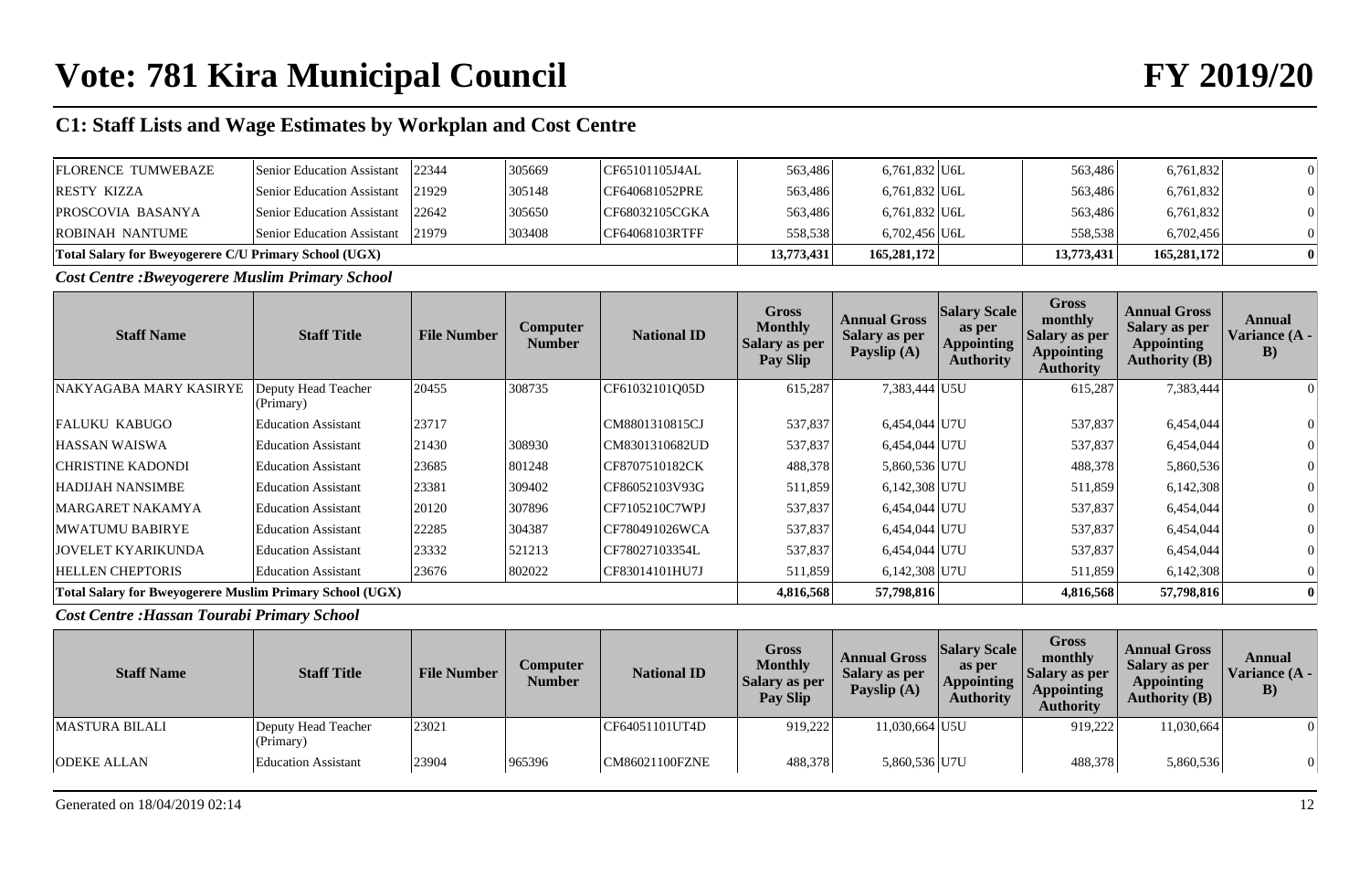| Total Salary for Hassan Tourabi Primary School (UGX) |                            |       |                |                 | 6,254,527 | 75,054,324      | 6,254,527 | 75,054,324 |   |
|------------------------------------------------------|----------------------------|-------|----------------|-----------------|-----------|-----------------|-----------|------------|---|
| <b>AMINA BIRUNGI</b>                                 | Senior Education Assistant | 22541 |                | CF74045103XZMG  | 563,486   | $6,761,832$ U6L | 563,486   | 6,761,832  |   |
| <b>NAKIWALA SAFINA</b>                               | Head Teacher (Primary)     | 20336 | 306774         | ICF720121025GMJ | 741,502   | 8,898,024 U4L   | 741,502   | 8,898,024  |   |
| MOHAMMAD ISABIRYE                                    | <b>Education Assistant</b> | 21288 |                | CM76008100P81K  | 537,837   | 6,454,044 U7U   | 537,837   | 6,454,044  |   |
| ISHAKA KUTANWA MUSA                                  | Education Assistant        | 23820 | 305140         | CM61032188XXJ   | 537,837   | 6,454,044 U7U   | 537,837   | 6,454,044  |   |
| AMINAH NABADDA                                       | <b>Education Assistant</b> | 23321 |                | ICF72024102Z8CF | 511,859   | 6,142,308 U7U   | 511,859   | 6,142,308  |   |
| <b>SHARIFAH NANKABIRWA</b>                           | <b>Education Assistant</b> | 24039 | $1.03228e+006$ | CF74085103XZMP  | 469,355   | 5,632,260 U7U   | 469,355   | 5,632,260  |   |
| <b>JACKLINE MUGIDE</b>                               | <b>Education Assistant</b> | 24048 | 309715         | ICF87082102H74H | 511,859   | 6,142,308 U7U   | 511,859   | 6,142,308  |   |
| <b>MAKOOMA SAMUEL</b>                                | <b>Education Assistant</b> | 24045 | $1.03229e+006$ | CF87092102H74R  | 469,355   | 5,632,260 U7U   | 469,355   | 5,632,260  |   |
| AMINA NABUKENYA                                      | <b>Education Assistant</b> | 23565 |                | CF87032102H74H  | 503,837   | 6,046,044 U7U   | 503,837   | 6,046,044  | 0 |

*Cost Centre :Kirinya C/U Primary School*

| <b>Staff Name</b>                                   | <b>Staff Title</b>               | <b>File Number</b> | <b>Computer</b><br><b>Number</b> | <b>National ID</b> | Gross<br><b>Monthly</b><br><b>Salary as per</b><br><b>Pay Slip</b> | <b>Annual Gross</b><br>Salary as per<br>Payslip (A) | <b>Salary Scale</b><br>as per<br><b>Appointing</b><br><b>Authority</b> | <b>Gross</b><br>monthly<br>Salary as per<br><b>Appointing</b><br><b>Authority</b> | <b>Annual Gross</b><br><b>Salary as per</b><br><b>Appointing</b><br><b>Authority (B)</b> | Annual<br>Variance (A -<br>B) |
|-----------------------------------------------------|----------------------------------|--------------------|----------------------------------|--------------------|--------------------------------------------------------------------|-----------------------------------------------------|------------------------------------------------------------------------|-----------------------------------------------------------------------------------|------------------------------------------------------------------------------------------|-------------------------------|
| KHAUKHA SAMUEL WERE                                 | Deputy Head Teacher<br>(Primary) | 21978              | 306278                           | CM690601025ZJG     | 615,287                                                            | 7,383,444 U5U                                       |                                                                        | 615,287                                                                           | 7,383,444                                                                                |                               |
| <b>RICHARD MUGENI OUMA</b>                          | <b>Education Assistant</b>       | 23385              | 309361                           | CM75042101EDLD     | 511,859                                                            | $6,142,308$ U7U                                     |                                                                        | 511,859                                                                           | 6,142,308                                                                                |                               |
| <b>GRACE NAWAHO</b>                                 | <b>Education Assistant</b>       | 23183              | 307812                           | CF77060105862E     | 537,837                                                            | 6,454,044 U7U                                       |                                                                        | 537,837                                                                           | 6,454,044                                                                                |                               |
| <b>BETTY NAMUTEBI</b>                               | <b>Education Assistant</b>       | 23238              | 309185                           | CF81024103NQVA     | 520,084                                                            | $6,241,008$ U7U                                     |                                                                        | 520,084                                                                           | 6,241,008                                                                                |                               |
| <b>RUTH NAMUSOKE</b>                                | <b>Education Assistant</b>       | 21598              | 304439                           | CF72068100EKIF     | 537,837                                                            | 6,454,044 U7U                                       |                                                                        | 537,837                                                                           | 6,454,044                                                                                |                               |
| <b>JANE NAKITTO</b>                                 | <b>Education Assistant</b>       | 22902              | 305102                           | CF63032102TXFG     | 537,837                                                            | 6,454,044 U7U                                       |                                                                        | 537,837                                                                           | 6,454,044                                                                                |                               |
| <b>STELLA ADONGO</b>                                | <b>Education Assistant</b>       | 23741              | 605723                           | CF760351068G2G     | 537,837                                                            | 6,454,044 U7U                                       |                                                                        | 537,837                                                                           | 6,454,044                                                                                |                               |
| <b>ANNET GONZA</b>                                  | <b>Education Assistant</b>       | 21281              | 308884                           | CF780131023R9A     | 537,837                                                            | 6,454,044 U7U                                       |                                                                        | 537,837                                                                           | 6,454,044                                                                                |                               |
| <b>TEDRA NASSUNA</b>                                | <b>Education Assistant</b>       | 22699              | 305719                           | CF69032102347F     | 537,837                                                            | 6,454,044 U7U                                       |                                                                        | 537,837                                                                           | 6,454,044                                                                                |                               |
| <b>JOHN MWASE</b>                                   | <b>Education Assistant</b>       | 24052              | 1.0038e+006                      | CM89052123RTL      | 469,355                                                            | 5,632,260 U7U                                       |                                                                        | 469,355                                                                           | 5,632,260                                                                                |                               |
| <b>ALI ISIKO</b>                                    | <b>Education Assistant</b>       | 20627              | 308231                           | CM78075102A9FH     | 537,837                                                            | 6,454,044 U7U                                       |                                                                        | 537,837                                                                           | 6,454,044                                                                                |                               |
| <b>HARRIET MULEMI</b>                               | <b>Education Assistant</b>       | 23304              | 307510                           | CF770601025X8D     | 537,837                                                            | 6,454,044 U7U                                       |                                                                        | 537,837                                                                           | 6,454,044                                                                                |                               |
| <b>RICHARD GGALABUZI MARTIN Education Assistant</b> |                                  | 21145              | 308883                           | CM7805210EF6YD     | 537,837                                                            | 6,454,044 U7U                                       |                                                                        | 537,837                                                                           | 6,454,044                                                                                |                               |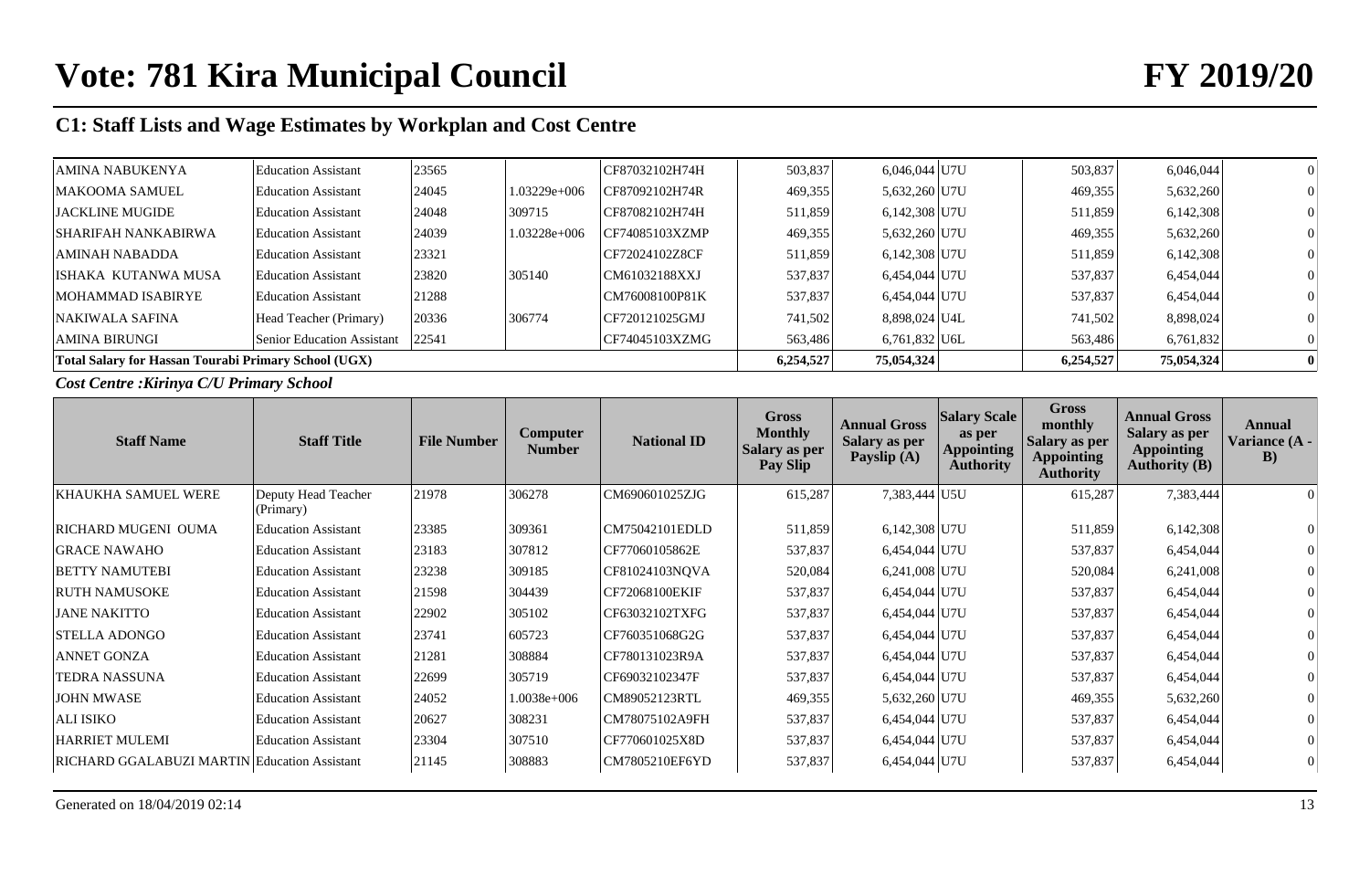| <b>JULIET SALANJAYE</b>                           | <b>Education Assistant</b> | 23213 | 307410 | CF770351026VRK | 537,837    | 6,454,044 U7U   | 537,837    | 6,454,044   |  |
|---------------------------------------------------|----------------------------|-------|--------|----------------|------------|-----------------|------------|-------------|--|
| <b>JUSTINE MASANO</b>                             | <b>Education Assistant</b> | 22929 | 307874 | CF73035100G5WG | 537.837    | 6,454,044 U7U   | 537,837    | 6,454,044   |  |
| MONIC NABIRYE                                     | <b>Education Assistant</b> | 23361 | 309436 | CF86064104K6CF | 537,837    | 6,454,044 U7U   | 537,837    | 6,454,044   |  |
| <b>MOSES WANGOKHO</b>                             | <b>Education Assistant</b> | 22418 | 305805 | CM670261018HRL | 537,837    | 6,454,044 U7U   | 537,837    | 6,454,044   |  |
| <b>HELLEN NABUYA</b>                              | <b>Education Assistant</b> | 20607 |        | CF80064100960J | 537,837    | 6,454,044 U7U   | 537,837    | 6,454,044   |  |
| <b>SUSAN BIRABWA NALWANGA</b>                     | Education Assistant        | 21439 |        | CF81052101EAHF | 537,837    | 6,454,044 U7U   | 537,837    | 6,454,044   |  |
| <b>JULIET NAMUBIRU</b>                            | Head Teacher (Primary)     | 20339 | 303301 | CF70030103KUTH | 919,222    | 11,030,664 U4L  | 919,222    | 11,030,664  |  |
| <b>ALICE NAKAWEESA</b>                            | Senior Education Assistant | 21507 | 305106 | CF63012100EYZG | 563,486    | $6,761,832$ U6L | 563,486    | 6,761,832   |  |
| Total Salary for Kirinya C/U Primary School (UGX) |                            |       |        |                | 11,666,848 | 140,002,176     | 11,666,848 | 140,002,176 |  |

*Cost Centre :KIRINYA COU SS*

| <b>Staff Name</b>            | <b>Staff Title</b>                 | <b>File Number</b> | Computer<br><b>Number</b> | <b>National ID</b> | <b>Gross</b><br><b>Monthly</b><br><b>Salary as per</b><br>Pay Slip | <b>Annual Gross</b><br><b>Salary as per</b><br>Payslip (A) | <b>Salary Scale</b><br>as per<br><b>Appointing</b><br><b>Authority</b> | <b>Gross</b><br>monthly<br><b>Salary as per</b><br><b>Appointing</b><br><b>Authority</b> | <b>Annual Gross</b><br><b>Salary as per</b><br><b>Appointing</b><br><b>Authority</b> (B) | Annual<br>Variance (A -<br>B) |
|------------------------------|------------------------------------|--------------------|---------------------------|--------------------|--------------------------------------------------------------------|------------------------------------------------------------|------------------------------------------------------------------------|------------------------------------------------------------------------------------------|------------------------------------------------------------------------------------------|-------------------------------|
| <b>IMELDA NAKAFU</b>         | <b>Senior Accounts Assistant</b>   | 22221              | 293431                    | CF80032102HOPJ     | 555,564                                                            | 6,666,768 U5U                                              |                                                                        | 555,564                                                                                  | 6,666,768                                                                                |                               |
| <b>SIMON PETER OKODI</b>     | <b>Laboratory Assistant</b>        | 21792              | 30955                     | CM7503510297JM     | 613,158                                                            | 7,357,896 U7U                                              |                                                                        | 613,158                                                                                  | 7,357,896                                                                                |                               |
| <b>KABUGO YASIN</b>          | <b>Assistant Education Officer</b> | 10882              | 396284                    | CM76082106V2UC     | 566,494                                                            | 6,797,928 U5U                                              |                                                                        | 566,494                                                                                  | 6,797,928                                                                                |                               |
| <b>BETTY JUDITH OKOTE</b>    | <b>Assistant Education Officer</b> | 9732               | 815735                    | CF69086101MEPE     | 1,011,554                                                          | 12,138,648 U5U                                             |                                                                        | 1,011,554                                                                                | 12,138,648                                                                               |                               |
| <b>HARRIET NABIRYE</b>       | <b>Assistant Education Officer</b> | 16139              | 309268                    | CF8004910232WH     | 726,804                                                            | 8,721,648 U5U                                              |                                                                        | 726,804                                                                                  | 8,721,648                                                                                |                               |
| <b>JOEL KAFEERO</b>          | <b>Assistant Education Officer</b> | 21276              | 980737                    | CM88082104EVDU     | 575,710                                                            | 6,908,520 U5U                                              |                                                                        | 575,710                                                                                  | 6,908,520                                                                                |                               |
| ARON KISAKA WASAJJA          | <b>Assistant Education Officer</b> | 2456               | 291728                    | CM77032107QXJL     | 603,806                                                            | 7,245,672 U5U                                              |                                                                        | 603,806                                                                                  | 7,245,672                                                                                |                               |
| HANNINGTON MAYANJA           | <b>Assistant Education Officer</b> | 10684              | 309293                    | CM80008105RMUG     | 566,494                                                            | 6,797,928 U5U                                              |                                                                        | 566,494                                                                                  | 6,797,928                                                                                |                               |
| ALLEN NALUZZE SSALI          | <b>Assistant Education Officer</b> | 1677               | 308631                    | CF68052102ZFUJ     | 864,966                                                            | 10,379,592 U5U                                             |                                                                        | 864,966                                                                                  | 10,379,592                                                                               |                               |
| <b>EJOLU SAM</b>             | <b>Assistant Education Officer</b> | 1437               | 303880                    | CM76108103DXED     | 802,481                                                            | 9,629,772 U5U                                              |                                                                        | 802,481                                                                                  | 9,629,772                                                                                |                               |
| <b>KIKONYONGO ANDREW</b>     | <b>Assistant Education Officer</b> | 10570              | 702166                    | CM80032109QXFJ     | 613,775                                                            | 7,365,300 U5U                                              |                                                                        | 613,775                                                                                  | 7,365,300                                                                                |                               |
| PENLOPE TWESIGOMWE           | <b>Assistant Education Officer</b> | 4446               | 309307                    | CF80037101CZ4K     | 655,671                                                            | 7,868,052 U5U                                              |                                                                        | 655,671                                                                                  | 7,868,052                                                                                |                               |
| <b>JANET NANDUTU</b>         | <b>Assistant Education Officer</b> | 3178               | 309295                    | CF72078100ZEOJ     | 718,587                                                            | 8,623,044 U5U                                              |                                                                        | 718,587                                                                                  | 8,623,044                                                                                |                               |
| <b>BATUWA ELIZABETH</b>      | <b>Assistant Education Officer</b> | 2617               | 303150                    | CF69007102N6KL     | 919,222                                                            | $11,030,664$ U5U                                           |                                                                        | 919,222                                                                                  | 11,030,664                                                                               |                               |
| <b>BAMUTHRE ABEL RAYMOND</b> | <b>Assistant Education Officer</b> | 7731               | 309272                    | CM820081031D2D     | 566,494                                                            | 6,797,928 U5U                                              |                                                                        | 566,494                                                                                  | 6,797,928                                                                                |                               |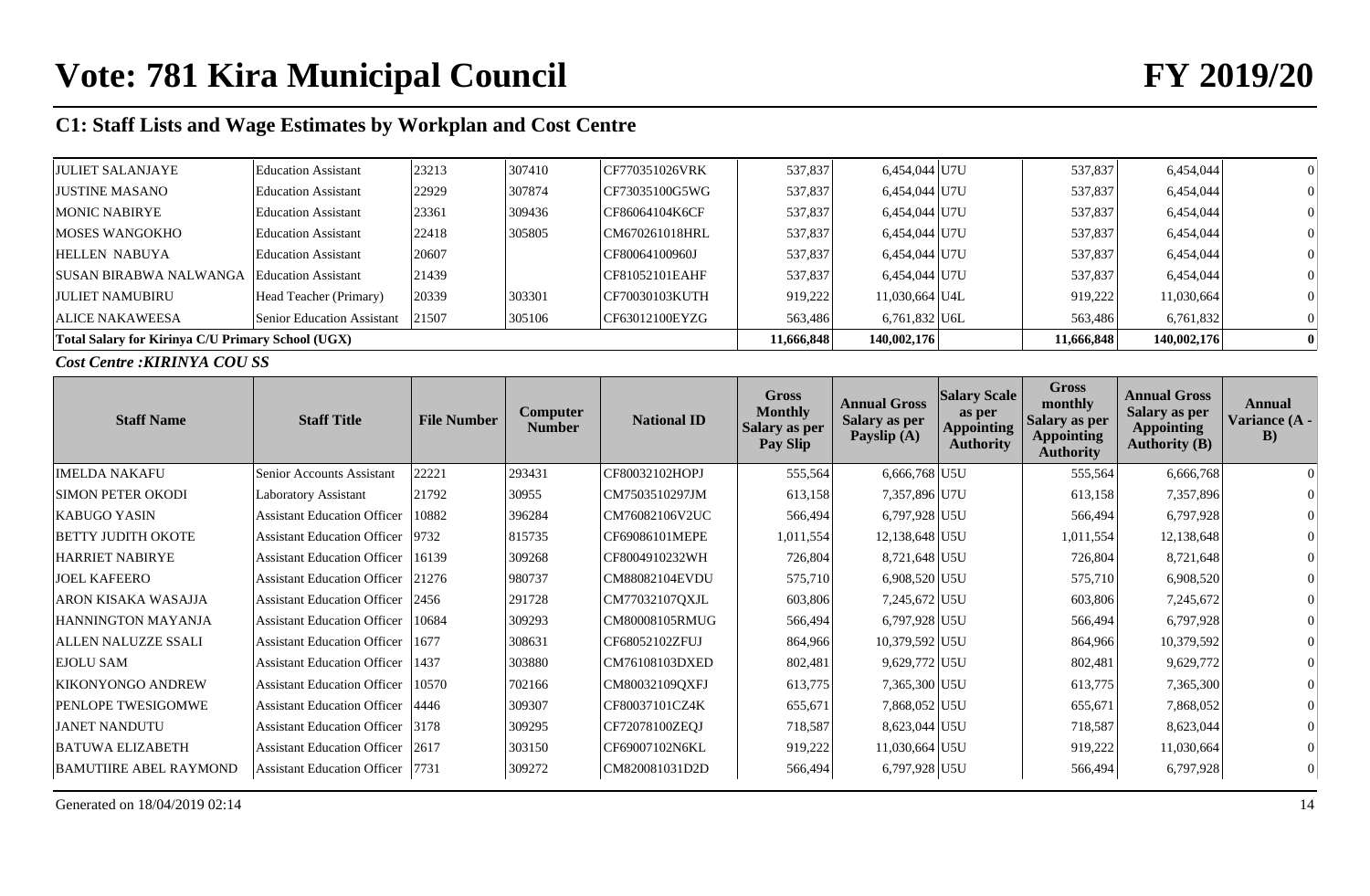| <b>AKWI GLADYS PEACE</b>                     | <b>Assistant Education Officer</b> | 9855  | 307658 | CF8103910967DD        | 566,494    | 6,797,928 U5U  | 566,494    | 6,797,928    | $\overline{0}$ |
|----------------------------------------------|------------------------------------|-------|--------|-----------------------|------------|----------------|------------|--------------|----------------|
| <b>CHEMUTAI CAROLYN</b>                      | <b>Assistant Education Officer</b> | 574   | 309306 | CF76059100J73F        | 566,494    | 6,797,928 U5U  | 566,494    | 6,797,928    |                |
| <b>ALINGO BERNADDETTE</b>                    | <b>Assistant Education Officer</b> | 6844  | 707448 | CF73038101WFAJ        | 706,561    | 8,478,732 U5U  | 706,561    | 8,478,732    |                |
| <b>JOHN BOSCO OPADE</b>                      | <b>Assistant Education Officer</b> | 13180 | 309290 | CM80035104EL4K        | 566,494    | 6,797,928 U5U  | 566,494    | 6,797,928    |                |
| <b>KISAKYE MICHEAL</b>                       | Deputy Head Teacher<br>(Secondary) | 17254 | 642387 | CM7503610AHPFC        | 1,455,144  | 17,461,728 U3L | 1,455,144  | 17,461,728   |                |
| <b>SUUBO SUSAN</b>                           | Deputy Head Teacher<br>(Secondary) | 2532  | 296033 | CF72032101NO4A        | 1,455,144  | 17,461,728 U3L | 1,455,144  | 17,461,728   |                |
| <b>SARAH NANFUKA</b>                         | <b>Education Officer</b>           | 13518 | 200619 | CF8003052104358F      | 958,242    | 11,498,904 U4L | 958,242    | 11,498,904   |                |
| <b>ISAAC OKIA</b>                            | <b>Education Officer</b>           | 14008 | 309314 | CM81035106F38D        | 1,011,554  | 12,138,648 U4L | 1,011,554  | 12,138,648   |                |
| <b>JANE NAKIRIJJA</b>                        | <b>Education Officer</b>           | 6793  | 309269 | CF7606810129LD        | 840,368    | 10,084,416 U4L | 840,368    | 10,084,416   |                |
| <b>JACKLINE NAJJUMBA</b>                     | <b>Education Officer</b>           | 12278 | 367184 | CF830361042VFH        | 807,351    | 9,688,212 U4L  | 807,351    | 9,688,212    | $\Omega$       |
| NOBERT OGUTTU                                | <b>Education Officer</b>           | 14896 | 309267 | <b>CM82042105KVUL</b> | 1,011,554  | 12,138,648 U4L | 1,011,554  | 12,138,648   |                |
| <b>LAWRENCE TUSHABE</b>                      | <b>Education Officer</b>           | 3461  | 732333 | CM761121001VRE        | 840,368    | 10,084,416 U4L | 840,368    | 10,084,416   |                |
| <b>MARGARET NAJJUMA</b>                      | <b>Education Officer</b>           | 17826 | 733299 | CF85047101TMIC        | 1,011,554  | 12,138,648 U4L | 1,011,554  | 12,138,648   |                |
| ANNET SCOVIA KHABUYA                         | <b>Education Officer</b>           | 17283 | 367715 | CF83042106F61L        | 919,222    | 11,030,664 U4L | 919,222    | 11,030,664   |                |
| REBECCA NALWANGA                             | <b>Education Officer</b>           | 16149 | 309298 | CF860301046H4H        | 840,368    | 10,084,416 U4L | 840,368    | 10,084,416   |                |
| <b>ALLEN NABISUBI</b>                        | <b>Education Officer</b>           | 15434 | 309301 | CF85052107LXCE        | 840,368    | 10,084,416 U4L | 840,368    | 10,084,416   |                |
| <b>SYLIVIA NAKIWALA</b>                      | <b>Education Officer</b>           | 19171 | 733453 | CF8605210303UG        | 1,011,554  | 12,138,648 U4L | 1,011,554  | 12,138,648   |                |
| OKELLO WILLIAM                               | <b>Education Officer</b>           | 14063 | 733581 | CM82052109WR8H        | 971,811    | 11,661,732 U4L | 971,811    | 11,661,732   |                |
| <b>OJAMBO GEOFFREY JOE</b>                   | <b>Education Officer</b>           | 13187 | 752348 | CM830821028VAE        | 1,153,439  | 13,841,268 U4L | 1,153,439  | 13,841,268   |                |
| <b>IRENE NAMIRIMU</b>                        | <b>Education Officer</b>           | 2005  | 293611 | CF76052109UC8C        | 840,368    | 10,084,416 U4L | 840,368    | 10,084,416   |                |
| WILLIAM SPEKE KIIRYA                         | <b>Education Officer</b>           | 2820  | 348883 | CM62075101G9UH        | 1,011,554  | 12,138,648 U4L | 1,011,554  | 12,138,648   |                |
| MUGWANGA LUVUMU DAVID<br><b>HANNINGTON</b>   | Head Teacher (Secondary)           | 778   | 294729 | CM65082107VJ2C        | 2,028,937  | 24,347,244 U2U | 2,028,937  | 24, 347, 244 |                |
| <b>Total Salary for KIRINYA COU SS (UGX)</b> |                                    |       |        |                       | 31,775,723 | 381,308,676    | 31,775,723 | 381,308,676  | $\mathbf{0}$   |

*Cost Centre :St Joseph P/Skirinya*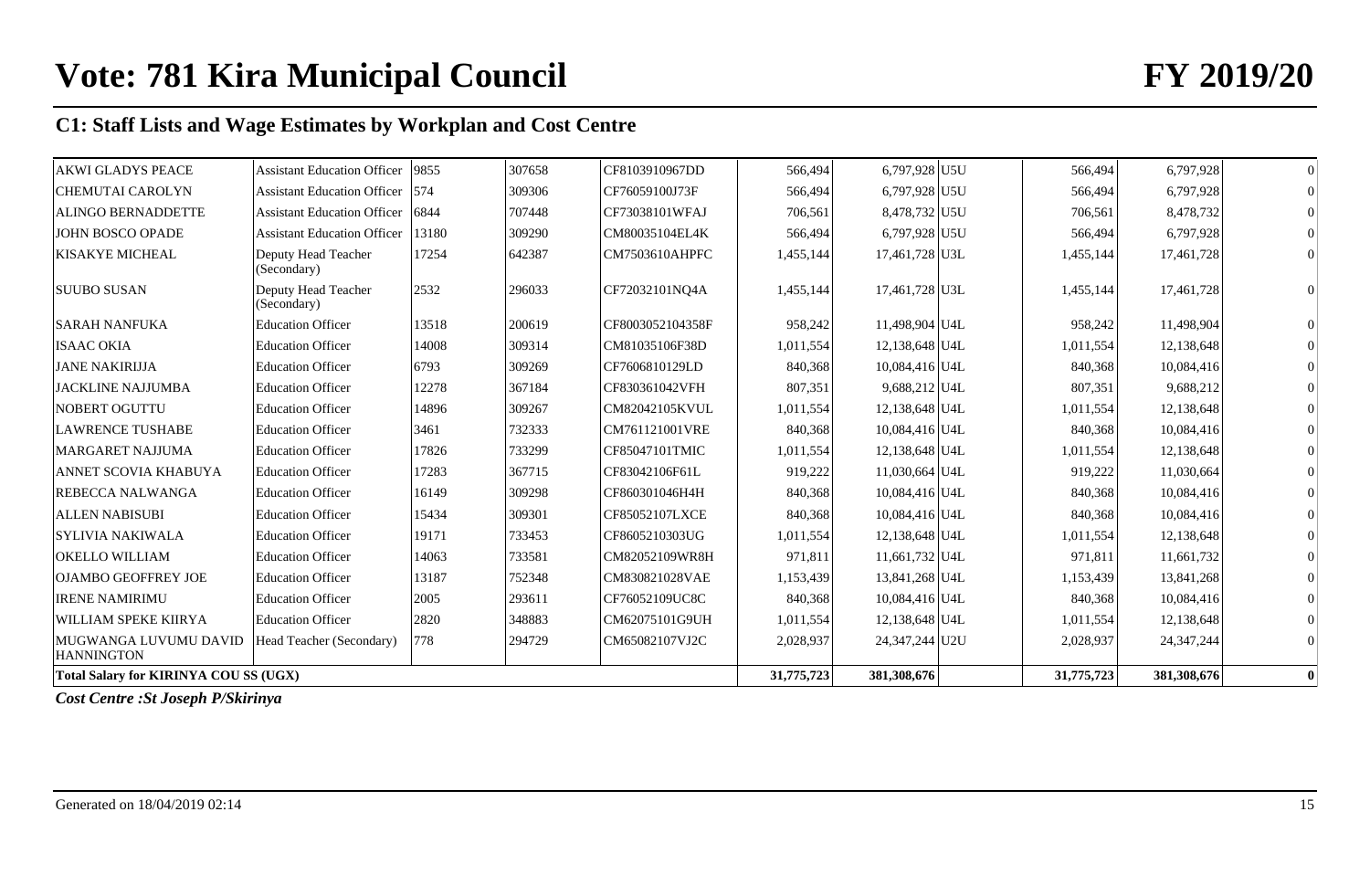| <b>Staff Name</b>                                  | <b>Staff Title</b>               | <b>File Number</b> | <b>Computer</b><br><b>Number</b> | <b>National ID</b> | <b>Gross</b><br><b>Monthly</b><br>Salary as per<br>Pay Slip | <b>Annual Gross</b><br>Salary as per<br>Payslip (A) | <b>Salary Scale</b><br>as per<br><b>Appointing</b><br><b>Authority</b> | <b>Gross</b><br>monthly<br>Salary as per<br><b>Appointing</b><br><b>Authority</b> | <b>Annual Gross</b><br>Salary as per<br><b>Appointing</b><br><b>Authority (B)</b> | <b>Annual</b><br>Variance (A -<br>B) |
|----------------------------------------------------|----------------------------------|--------------------|----------------------------------|--------------------|-------------------------------------------------------------|-----------------------------------------------------|------------------------------------------------------------------------|-----------------------------------------------------------------------------------|-----------------------------------------------------------------------------------|--------------------------------------|
| <b>NAKIWUNGE ANNET</b>                             | Deputy Head Teacher<br>(Primary) | 22973              | 305466                           | CF7208210101LA     | 606,192                                                     | 7,274,304 U5U                                       |                                                                        | 606,192                                                                           | 7,274,304                                                                         |                                      |
| <b>NAKHUMITSA BEATRICE</b>                         | <b>Education Assistant</b>       | 23842              |                                  | CF87067102205L     | 488,378                                                     | 5,860,536 U7U                                       |                                                                        | 488,378                                                                           | 5,860,536                                                                         |                                      |
| <b>AGNES MUYIZZI</b>                               | <b>Education Assistant</b>       | 21811              |                                  | CF72045102E62K     | 537,837                                                     | 6,454,044 U7U                                       |                                                                        | 537,837                                                                           | 6,454,044                                                                         |                                      |
| <b>NANTALE SYLIVIA</b>                             | <b>Education Assistant</b>       | 23865              | 963177                           | CF850821056RHH     | 488,378                                                     | 5,860,536 U7U                                       |                                                                        | 488,378                                                                           | 5,860,536                                                                         |                                      |
| SPECIOZA NAKAMYA                                   | <b>Education Assistant</b>       | 22489              |                                  | CF6800712NGUD      | 537,837                                                     | 6,454,044 U7U                                       |                                                                        | 537,837                                                                           | 6,454,044                                                                         |                                      |
| <b>VERONICA BBOSA</b>                              | <b>Education Assistant</b>       | 23402              |                                  | CF700521080MHG     | 520,084                                                     | 6,241,008 U7U                                       |                                                                        | 520,084                                                                           | 6,241,008                                                                         |                                      |
| <b>LILIAN TASUMBA</b>                              | <b>Education Assistant</b>       | 20688              |                                  | CF760071021Y9F     | 537,837                                                     | 6,454,044 U7U                                       |                                                                        | 537,837                                                                           | 6,454,044                                                                         |                                      |
| <b>ROSE KATOOKO</b>                                | <b>Education Assistant</b>       | 21742              |                                  | CF7207210460KC     | 537,837                                                     | 6,454,044 U7U                                       |                                                                        | 537,837                                                                           | 6,454,044                                                                         |                                      |
| <b>CATHERINE NAKIWALA</b>                          | <b>Education Assistant</b>       | 20559              |                                  | CF73068106WTOL     | 537,837                                                     | 6,454,044 U7U                                       |                                                                        | 537,837                                                                           | 6,454,044                                                                         |                                      |
| <b>CATHERINE MUTONYI</b>                           | <b>Education Assistant</b>       | 20860              |                                  | CF75026102RIQH     | 537,837                                                     | 6,454,044 U7U                                       |                                                                        | 537,837                                                                           | 6,454,044                                                                         |                                      |
| <b>MASABA SIMON</b>                                | <b>Education Assistant</b>       | 23880              |                                  | CM92026102QECA     | 480,926                                                     | 5,771,112 U7U                                       |                                                                        | 480,926                                                                           | 5,771,112                                                                         |                                      |
| <b>ANNET NAKACWA</b>                               | <b>Education Assistant</b>       | 22208              |                                  | CF75030101KOGH     | 537,837                                                     | 6,454,044 U7U                                       |                                                                        | 537,837                                                                           | 6,454,044                                                                         |                                      |
| MUYOMBYA PATRICK                                   | <b>Education Assistant</b>       | 23839              |                                  | CM87052105E18E     | 488,378                                                     | 5,860,536 U7U                                       |                                                                        | 488,378                                                                           | 5,860,536                                                                         |                                      |
| <b>LUCIA BABIRYE</b>                               | <b>Education Assistant</b>       | 23933              | 416386                           | C768094103ADFA     | 528,510                                                     | $6,342,120$ U7U                                     |                                                                        | 528,510                                                                           | 6,342,120                                                                         |                                      |
| <b>ALLEN NAKAZIBA</b>                              | <b>Education Assistant</b>       | 20137              |                                  | CF71007108TAMD     | 537,837                                                     | 6,454,044 U7U                                       |                                                                        | 537,837                                                                           | 6,454,044                                                                         |                                      |
| <b>CHRISTINE LIGYALINGI</b><br><b>SSETTIMBA</b>    | Head Teacher (Primary)           | 20324              |                                  | CF690411019V5D     | 919,222                                                     | 11,030,664 U4L                                      |                                                                        | 919,222                                                                           | 11,030,664                                                                        | $\Omega$                             |
| ANNE GRACE AGUTI                                   | Senior Education Assistant       | 21193              |                                  | CF65021104JJ2A     | 563,486                                                     | $6,761,832$ U6L                                     |                                                                        | 563,486                                                                           | 6,761,832                                                                         |                                      |
| <b>Total Salary for St Joseph P/Skirinya (UGX)</b> |                                  |                    |                                  |                    | 9,386,250                                                   | 112,635,000                                         |                                                                        | 9,386,250                                                                         | 112,635,000                                                                       | $\mathbf{0}$                         |

*Cost Centre :St Thomas Bazadde Bweyogerere C/S Primary School*

| <b>Staff Name</b> | <b>Staff Title</b> | <b>File Number</b> | Computer<br>Number | <b>National ID</b> | Gross<br><b>Monthly</b><br>Salary as per<br><b>Pay Slip</b> | <b>Annual Gross</b><br>Salary as per<br>Payslip (A) | <b>Salary Scale</b><br>as per<br>Appointing<br><b>Authority</b> | <b>Gross</b><br>monthly<br>Salary as per<br><b>Appointing</b><br>Authority | <b>Annual Gross</b><br>Salary as per<br><b>Appointing</b><br><b>Authority (B)</b> | Annual<br>Variance $(A - )$<br>$\bf{B}$ |
|-------------------|--------------------|--------------------|--------------------|--------------------|-------------------------------------------------------------|-----------------------------------------------------|-----------------------------------------------------------------|----------------------------------------------------------------------------|-----------------------------------------------------------------------------------|-----------------------------------------|
|-------------------|--------------------|--------------------|--------------------|--------------------|-------------------------------------------------------------|-----------------------------------------------------|-----------------------------------------------------------------|----------------------------------------------------------------------------|-----------------------------------------------------------------------------------|-----------------------------------------|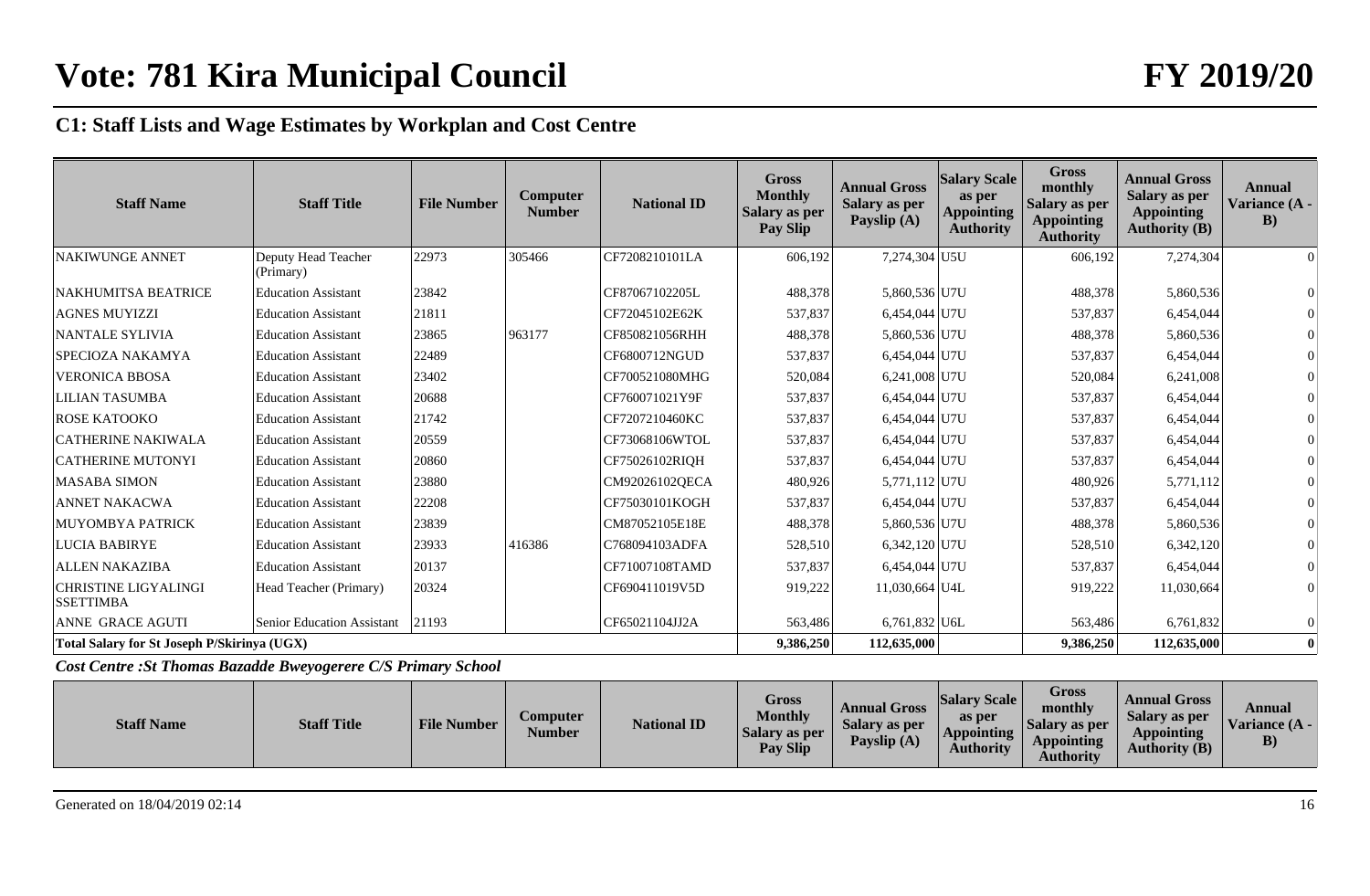| ROBERT MATHIAS KAMOGA                                                   | Deputy Head Teacher<br>(Primary)  | 21238 | 306705 | CM60068102133D | 897,222   | 10,766,664 U5U  | 897,222   | 10,766,664 |  |
|-------------------------------------------------------------------------|-----------------------------------|-------|--------|----------------|-----------|-----------------|-----------|------------|--|
| WINNIE NAKITYO ANNET                                                    | <b>Education Assistant</b>        | 23158 | 305841 | CF70023100RPHJ | 537,837   | 6,454,044 U7U   | 537,837   | 6,454,044  |  |
| <b>ALLEN WABIBYE</b>                                                    | <b>Education Assistant</b>        | 21203 | 304265 | CF74013107FZJC | 537,837   | 6,454,044 U7U   | 537,837   | 6,454,044  |  |
| <b>ATHALIAH GIMONO</b>                                                  | <b>Education Assistant</b>        | 20136 |        | CF75051105LO9E | 537,837   | 6,454,044 U7U   | 537,837   | 6,454,044  |  |
| Tarakpe Vicky Joyce                                                     | <b>Education Assistant</b>        | 22045 |        | CF73040101FDCE | 537,837   | 6,454,044 U7U   | 537,837   | 6,454,044  |  |
| <b>MAGEZI DICKSON</b>                                                   | <b>Education Assistant</b>        | 23632 | 801461 | CM87009105G4OA | 537,837   | 6,454,044 U7U   | 537,837   | 6,454,044  |  |
| <b>SARAH NALUNKUMA</b>                                                  | <b>Education Assistant</b>        | 21855 | 306939 | CF76099103KA9J | 537,837   | 6,454,044 U7U   | 537,837   | 6,454,044  |  |
| <b>MILLY NABIWEMBA</b>                                                  | <b>Education Assistant</b>        | 22026 | 306191 | CF720521013VTD | 537,837   | 6,454,044 U7U   | 537,837   | 6,454,044  |  |
| <b>ROSE AMUGE</b>                                                       | <b>Education Assistant</b>        | 20943 | 303107 | CF71035102G13K | 537,837   | 6,454,044 U7U   | 537,837   | 6,454,044  |  |
| <b>GODFREY SEMPEEWO</b>                                                 | <b>Education Assistant</b>        | 22283 | 306802 | CM66099101J17J | 537,837   | 6,454,044 U7U   | 537,837   | 6,454,044  |  |
| <b>FREDRICK WALONZE</b>                                                 | <b>Education Assistant</b>        | 22040 |        | CM660681083X8J | 537,837   | 6,454,044 U7U   | 537,837   | 6,454,044  |  |
| <b>SILAS MUSISI</b>                                                     | Head Teacher (Primary)            | 20331 | 305062 | CM6305210GUD7L | 919,222   | 11,030,664 U4L  | 919,222   | 11,030,664 |  |
| <b>TEOPISTA NAKIYINI</b>                                                | <b>Senior Education Assistant</b> | 22670 | 305287 | CF62030104TIXD | 563,486   | $6,761,832$ U6L | 563,486   | 6,761,832  |  |
| <b>JUSTINE NASSUNA</b>                                                  | <b>Senior Education Assistant</b> | 22147 | 304067 | CF700321003N3L | 563,486   | $6,761,832$ U6L | 563,486   | 6,761,832  |  |
| Total Salary for St Thomas Bazadde Bweyogerere C/S Primary School (UGX) |                                   |       |        |                | 8,321,786 | 99,861,432      | 8,321,786 | 99,861,432 |  |

*Subcounty / Town Council / Municipal Division: KIRA DIVISION*

*Cost Centre :Bulindo Primary School*

| <b>Staff Name</b>                         | <b>Staff Title</b>               | <b>File Number</b> | <b>Computer</b><br><b>Number</b> | <b>National ID</b> | Gross<br><b>Monthly</b><br><b>Salary as per</b><br>Pay Slip | <b>Annual Gross</b><br><b>Salary as per</b><br>Payslip (A) | <b>Salary Scale</b><br>as per<br><b>Appointing</b><br><b>Authority</b> | Gross<br>monthly<br><b>Salary as per</b><br><b>Appointing</b><br><b>Authority</b> | <b>Annual Gross</b><br>Salary as per<br><b>Appointing</b><br><b>Authority (B)</b> | Annual<br>Variance (A -<br>$\bf{B}$ |
|-------------------------------------------|----------------------------------|--------------------|----------------------------------|--------------------|-------------------------------------------------------------|------------------------------------------------------------|------------------------------------------------------------------------|-----------------------------------------------------------------------------------|-----------------------------------------------------------------------------------|-------------------------------------|
| <b>FRANCES NAKASAGGA</b><br><b>KAGGWA</b> | Deputy Head Teacher<br>(Primary) | 20413              | 305131                           | CF66024105TKAD     | 615,287                                                     | 7,383,444 U5U                                              |                                                                        | 615,287                                                                           | 7,383,444                                                                         | $\Omega$                            |
| <b>HELLEN ATIM</b>                        | <b>Education Assistant</b>       | 23157              | 304163                           | CF8105510003UK     | 537,837                                                     | 6,454,044 U7U                                              |                                                                        | 537,837                                                                           | 6,454,044                                                                         | $\sigma$                            |
| MORAH LUMU                                | <b>Education Assistant</b>       | 20275              | 305152                           | CF60052103KPMJ     | 537,837                                                     | 6,454,044 U7U                                              |                                                                        | 537,837                                                                           | 6,454,044                                                                         | 0                                   |
| <b>ROBINAH MOLLY NANYOMBI</b>             | <b>Education Assistant</b>       | 22159              | 303924                           | CF680521094C9D     | 537,837                                                     | 6,454,044 U7U                                              |                                                                        | 537,837                                                                           | 6,454,044                                                                         | $\vert 0 \vert$                     |
| <b>JANE NAKANWAGI ROSE</b>                | <b>Education Assistant</b>       | 21964              | 306147                           | CF70100105K6JH     | 537,837                                                     | 6.454.044 U7U                                              |                                                                        | 537,837                                                                           | 6,454,044                                                                         | 0                                   |
| <b>ROBERT ODUR</b>                        | <b>Education Assistant</b>       | 23713              | 806478                           | CM86074101AZMK     | 475,083                                                     | 5,700,996 U7U                                              |                                                                        | 475,083                                                                           | 5,700,996                                                                         | $\overline{0}$                      |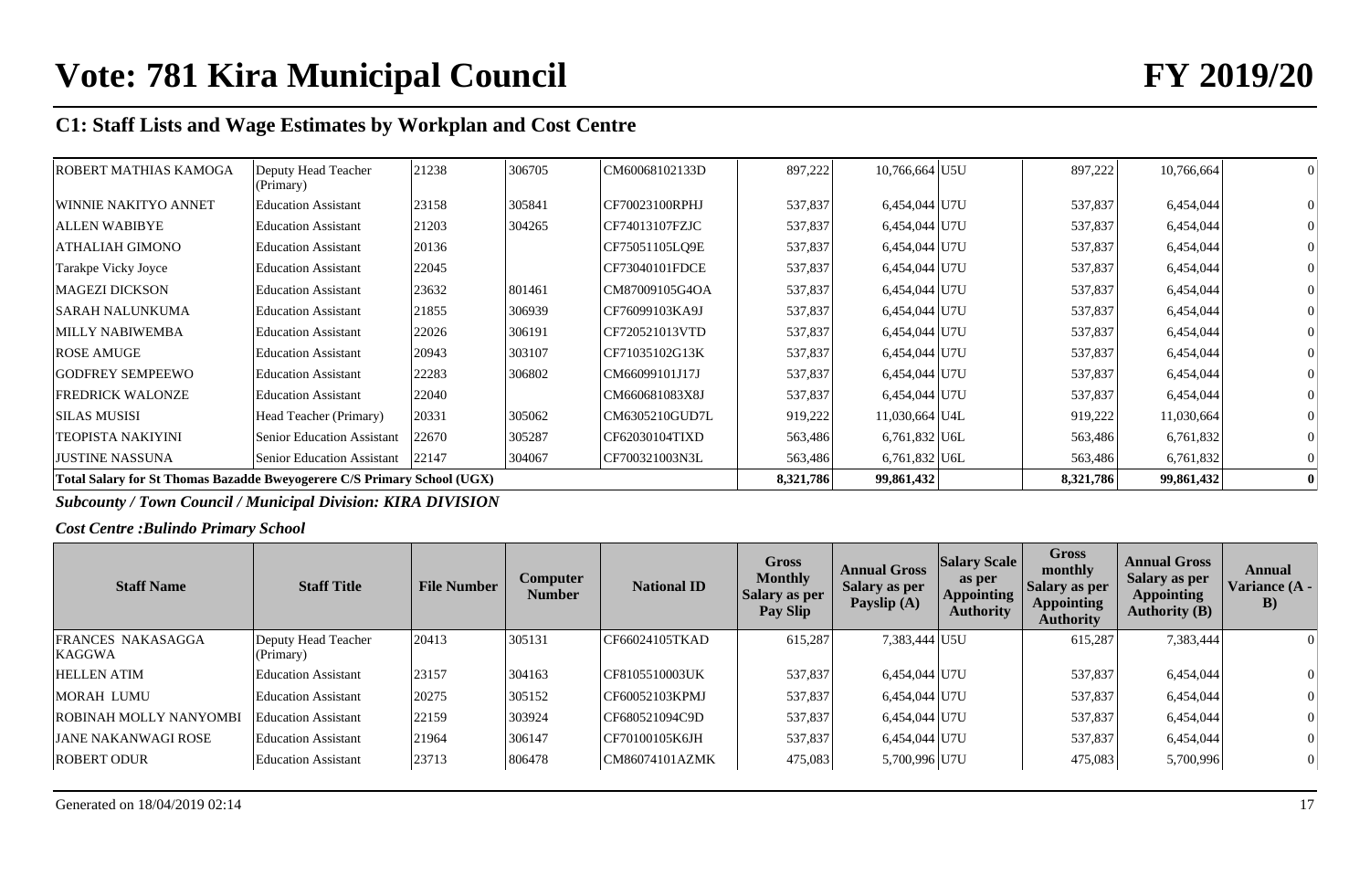| <b>SYLIVIA NANTONO NAMPOGO Education Assistant</b>   |                                         | 23495 | 309561 | <b>CF86032104UYIK</b> | 511,859 | 6,142,308 U7U  | 511,859   | 6,142,308  |  |
|------------------------------------------------------|-----------------------------------------|-------|--------|-----------------------|---------|----------------|-----------|------------|--|
| <b>MARGARET OKURUT</b>                               | Head Teacher (Primary)                  | 22017 | 303153 | ICF59043101N2LA       | 919,222 | 11,030,664 U4L | 919.222   | 11,030,664 |  |
| MARGARET NAMBWERE                                    | <b>Senior Education Assistant</b> 21941 |       | 305216 | CF620161015TWA        | 563.486 | 6.761.832 U6L  | 563.486   | 6,761,832  |  |
| <b>Total Salary for Bulindo Primary School (UGX)</b> |                                         |       |        |                       |         | 62,835,420     | 5,236,285 | 62,835,420 |  |

*Cost Centre :Buwaate C/S Primary School*

| <b>Staff Name</b>                                        | <b>Staff Title</b>               | <b>File Number</b> | Computer<br><b>Number</b> | <b>National ID</b> | <b>Gross</b><br><b>Monthly</b><br><b>Salary as per</b><br>Pay Slip | <b>Annual Gross</b><br><b>Salary as per</b><br>Payslip (A) | <b>Salary Scale</b><br>as per<br><b>Appointing</b><br><b>Authority</b> | Gross<br>monthly<br><b>Salary as per</b><br><b>Appointing</b><br><b>Authority</b> | <b>Annual Gross</b><br>Salary as per<br><b>Appointing</b><br><b>Authority (B)</b> | Annual<br>Variance (A -<br>B) |
|----------------------------------------------------------|----------------------------------|--------------------|---------------------------|--------------------|--------------------------------------------------------------------|------------------------------------------------------------|------------------------------------------------------------------------|-----------------------------------------------------------------------------------|-----------------------------------------------------------------------------------|-------------------------------|
| <b>NATABI MAGDALENE</b>                                  | Deputy Head Teacher<br>(Primary) | 20045              | 308177                    | CF66032102HMQH     | 615,287                                                            | 7,383,444 U5U                                              |                                                                        | 615,287                                                                           | 7,383,444                                                                         |                               |
| <b>ANNA NABIRYE</b>                                      | <b>Education Assistant</b>       | 23795              | 366872                    | CF83013108267A     | 511,859                                                            | 6,142,308 U7U                                              |                                                                        | 511,859                                                                           | 6,142,308                                                                         |                               |
| <b>AGNES NAJJUMA</b>                                     | <b>Education Assistant</b>       | 21034              | 308646                    | CF73024102T12H     | 537,837                                                            | 6,454,044 U7U                                              |                                                                        | 537,837                                                                           | 6,454,044                                                                         |                               |
| PROSSY NDAGIRE MUBIRU                                    | <b>Education Assistant</b>       | 22434              | 306489                    | CF74052100DWNZC    | 537,837                                                            | 6,454,044 U7U                                              |                                                                        | 537,837                                                                           | 6,454,044                                                                         |                               |
| <b>GLADYS KYOWA</b>                                      | <b>Education Assistant</b>       | 20372              | 306249                    | CF7804910396KH     | 537,837                                                            | 6,454,044 U7U                                              |                                                                        | 537,837                                                                           | 6,454,044                                                                         |                               |
| <b>JOYLINE MWAYI</b>                                     | <b>Education Assistant</b>       | 21703              | 305170                    | CF670521091ANE     | 537,837                                                            | 6,454,044 U7U                                              |                                                                        | 537,837                                                                           | 6,454,044                                                                         |                               |
| WINFRED KYOKUNDA                                         | <b>Education Assistant</b>       | 20252              | 308110                    | CF700271030HNL     | 537,837                                                            | 6,454,044 U7U                                              |                                                                        | 537,837                                                                           | 6,454,044                                                                         |                               |
| <b>TOPPISTA NEWUMBE</b>                                  | Head Teacher (Primary)           | 22805              | 303437                    | CF76051106L9OL     | 741,502                                                            | 8,898,024 U4L                                              |                                                                        | 741,502                                                                           | 8,898,024                                                                         |                               |
| <b>CHRISTINE NANSOZI</b>                                 | Senior Education Assistant       | 22842              | 305916                    | CF700301003OJA     | 563,486                                                            | $6,761,832$ U6L                                            |                                                                        | 563,486                                                                           | 6,761,832                                                                         |                               |
| <b>Total Salary for Buwaate C/S Primary School (UGX)</b> |                                  |                    |                           |                    | 5,121,319                                                          | 61,455,828                                                 |                                                                        | 5,121,319                                                                         | 61,455,828                                                                        |                               |

*Cost Centre :Buwaate C/U Primary school*

| <b>Staff Name</b>   | <b>Staff Title</b>               | <b>File Number</b> | Computer<br>Number | <b>National ID</b> | Gross<br><b>Monthly</b><br>Salary as per<br>Pay Slip | <b>Annual Gross</b><br>Salary as per<br>Payslip (A) | <b>Salary Scale</b><br>as per<br><b>Appointing</b><br><b>Authority</b> | Gross<br>monthly<br>Salary as per<br><b>Appointing</b><br><b>Authority</b> | <b>Annual Gross</b><br>Salary as per<br><b>Appointing</b><br>Authority $(B)$ | Annual<br>Variance (A -<br>$\bf{B}$ |
|---------------------|----------------------------------|--------------------|--------------------|--------------------|------------------------------------------------------|-----------------------------------------------------|------------------------------------------------------------------------|----------------------------------------------------------------------------|------------------------------------------------------------------------------|-------------------------------------|
| <b>ROSE NDAGIRE</b> | Deputy Head Teacher<br>(Primary) | 22054              | 305166             | CF59030103A5A5     | 615,287                                              | 7,383,444 U5U                                       |                                                                        | 615,287                                                                    | 7,383,444                                                                    | $\theta$                            |
| MILLY NAMUGUMYA     | <b>Education Assistant</b>       | 23651              | 801930             | CF870981028EXJ     | 469,355                                              | 5,632,260 U7U                                       |                                                                        | 503,837                                                                    | 6,046,044                                                                    | $-413,784$                          |
| LIVINGSTONE KATO    | <b>Education Assistant</b>       | 22490              | 305158             | CM62023100N6AC     | 537,837                                              | 6,454,044 U7U                                       |                                                                        | 537,837                                                                    | 6,454,044                                                                    | $\overline{0}$                      |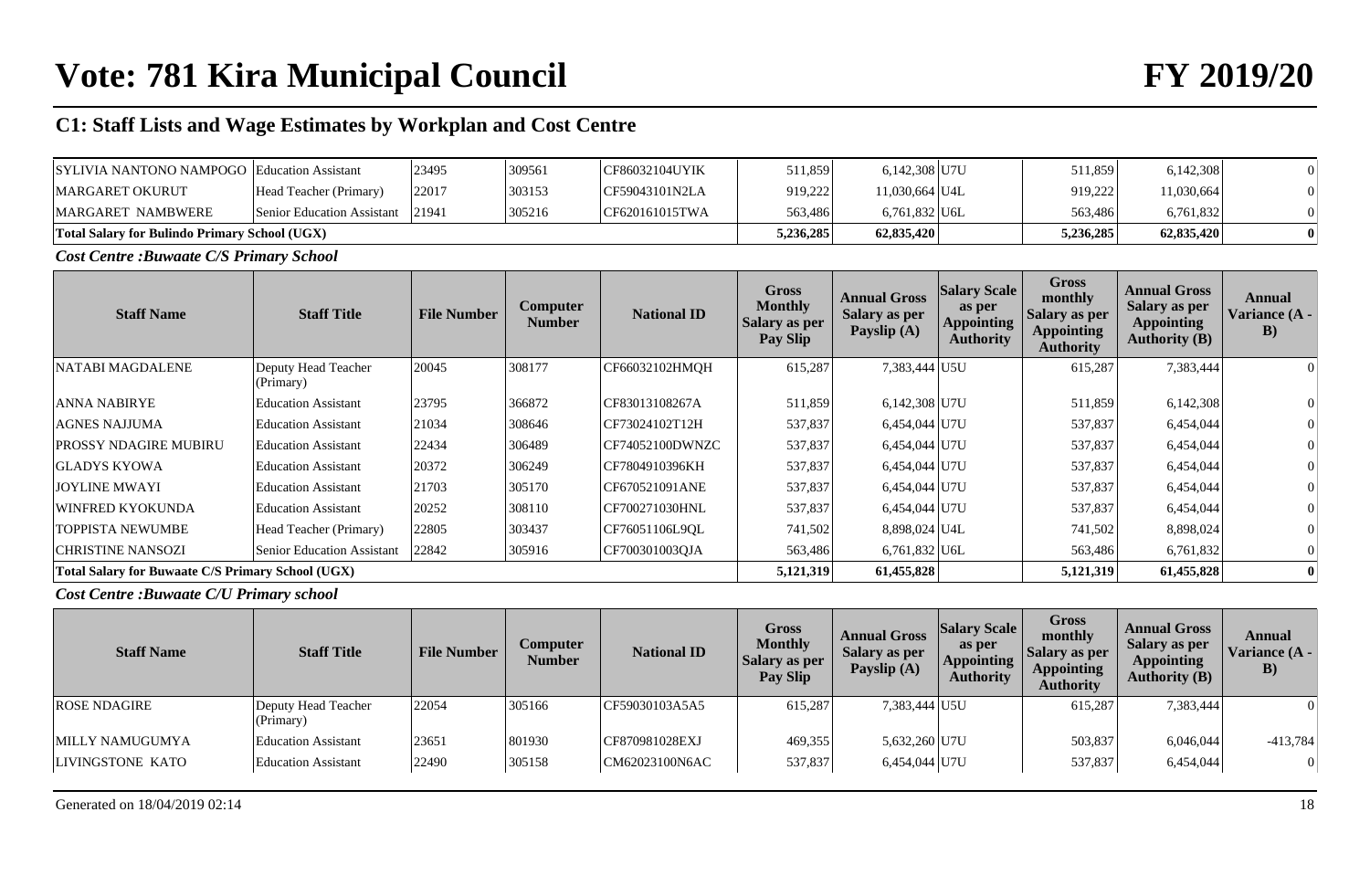# **Vote: 781 Kira Municipal Council FY 2019/20**

# **C1: Staff Lists and Wage Estimates by Workplan and Cost Centre**

| l (UGX<br><b>Total Salary for</b><br>$\gamma$ <sup><math>\pi</math></sup> Primary sc<br>r Buwaate C/U<br>"v school". | 1,622,479 | 19,469,748 | 1,656,961 | 19,883,532 | $-413,784$ |
|----------------------------------------------------------------------------------------------------------------------|-----------|------------|-----------|------------|------------|
| $\mathbf{r}$ .<br>$\mathbf{v}$<br>$\sqrt{ }$<br>$\cdots$                                                             |           |            |           |            |            |

*Cost Centre :Kijabijjo Primary School*

| <b>Staff Name</b>                                      | <b>Staff Title</b>               | <b>File Number</b> | <b>Computer</b><br><b>Number</b> | <b>National ID</b> | <b>Gross</b><br><b>Monthly</b><br><b>Salary as per</b><br>Pay Slip | <b>Annual Gross</b><br><b>Salary as per</b><br>Payslip (A) | <b>Salary Scale</b><br>as per<br>Appointing<br><b>Authority</b> | Gross<br>monthly<br><b>Salary as per</b><br><b>Appointing</b><br><b>Authority</b> | <b>Annual Gross</b><br>Salary as per<br><b>Appointing</b><br><b>Authority (B)</b> | Annual<br>Variance (A -<br>B) |
|--------------------------------------------------------|----------------------------------|--------------------|----------------------------------|--------------------|--------------------------------------------------------------------|------------------------------------------------------------|-----------------------------------------------------------------|-----------------------------------------------------------------------------------|-----------------------------------------------------------------------------------|-------------------------------|
| NAVVUGA AGNES                                          | Deputy Head Teacher<br>(Primary) | 20006              | 307858                           | CF73052106ZIOJ     | 606,192                                                            | 7,274,304 U5U                                              |                                                                 | 606,192                                                                           | 7,274,304                                                                         |                               |
| CHRISTINE NASSALI                                      | <b>Education Assistant</b>       | 21840              | 304547                           | CF790521015Y8E     | 537,837                                                            | 6,454,044 U7U                                              |                                                                 | 537,837                                                                           | 6,454,044                                                                         |                               |
| MARGARET NABUKALU                                      | <b>Education Assistant</b>       | 23759              | 308756                           | $ CF7105210$ CPKQH | 537,837                                                            | 6,454,044 U7U                                              |                                                                 | 537,837                                                                           | 6,454,044                                                                         |                               |
| <b>HELLEN NAKAZZI</b>                                  | Education Assistant              | 24008              | 100032                           | CM900476905YUID    | 469,355                                                            | 5,632,260 U7U                                              |                                                                 | 469,355                                                                           | 5,632,260                                                                         |                               |
| <b>MUDEWA ISA</b>                                      | <b>Education Assistant</b>       | 23831              | 799459                           | CM88047104WYDL     | 475,083                                                            | 5,700,996 U7U                                              |                                                                 | 475,083                                                                           | 5,700,996                                                                         |                               |
| EDWARD KYONGA                                          | <b>Education Assistant</b>       | 22653              | 306481                           | CM72091102AOOA     | 537,837                                                            | 6,454,044 U7U                                              |                                                                 | 537,837                                                                           | 6,454,044                                                                         |                               |
| <b>SAMANYA BRONNEY</b>                                 | Head Teacher (Primary)           | 22078              | 307274                           | CF78064101WYGK     | 773,711                                                            | 9,284,532 U4L                                              |                                                                 | 773,711                                                                           | 9,284,532                                                                         |                               |
| EDWARD MUNABA                                          | Senior Education Assistant       | 23760              | 307519                           | CM75049100DOJA     | 563,486                                                            | $6,761,832$ U6L                                            |                                                                 | 563,486                                                                           | 6,761,832                                                                         |                               |
| <b>Total Salary for Kijabijio Primary School (UGX)</b> |                                  |                    |                                  |                    | 4,501,338                                                          | 54,016,056                                                 |                                                                 | 4,501,338                                                                         | 54,016,056                                                                        |                               |

*Cost Centre :Kimwanyi UMEA Primary School*

| <b>Staff Name</b>        | <b>Staff Title</b>               | <b>File Number</b> | <b>Computer</b><br><b>Number</b> | <b>National ID</b> | Gross<br><b>Monthly</b><br><b>Salary as per</b><br>Pay Slip | <b>Annual Gross</b><br><b>Salary as per</b><br>Payslip (A) | <b>Salary Scale</b><br>as per<br>Appointing<br><b>Authority</b> | Gross<br>monthly<br><b>Salary as per</b><br><b>Appointing</b><br><b>Authority</b> | <b>Annual Gross</b><br><b>Salary as per</b><br><b>Appointing</b><br><b>Authority (B)</b> | Annual<br>Variance (A -<br>$\bf{B}$ |
|--------------------------|----------------------------------|--------------------|----------------------------------|--------------------|-------------------------------------------------------------|------------------------------------------------------------|-----------------------------------------------------------------|-----------------------------------------------------------------------------------|------------------------------------------------------------------------------------------|-------------------------------------|
| <b>NAMUSISI AISHA</b>    | Deputy Head Teacher<br>(Primary) | 21821              | 303313                           | CF6709910056HL     | 575,710                                                     | 6.908.520 U5U                                              |                                                                 | 575,710                                                                           | 6,908,520                                                                                | $\Omega$                            |
| <b>BIKUMBI HALID</b>     | <b>Education Assistant</b>       | 24112              | 1032285                          | CM921000000HJH     | 469,355                                                     | 5,632,260 U7U                                              |                                                                 | 469,355                                                                           | 5,632,260                                                                                | 0                                   |
| <b>SARAH NAMAKULA</b>    | <b>Education Assistant</b>       | 22042              | 306661                           | CF710521011HEA     | 537,837                                                     | 6,454,044 U7U                                              |                                                                 | 537,837                                                                           | 6,454,044                                                                                | 0                                   |
| <b>SANIYA NANYANZI</b>   | <b>Education Assistant</b>       | 23994              | 995395                           | CF780821072HYC     | 480,926                                                     | 5,771,112 U7U                                              |                                                                 | 480,926                                                                           | 5,771,112                                                                                | U                                   |
| <b>ANNET MARY KIBUYE</b> | <b>Education Assistant</b>       | 20370              | 305604                           | CF66052108RALE     | 537,837                                                     | 6,454,044 U7U                                              |                                                                 | 537,837                                                                           | 6,454,044                                                                                | $\vert 0 \vert$                     |
| <b>FREDRICK SSEKIDDE</b> | <b>Education Assistant</b>       | 22995              | 305558                           | CM6005210ALA1K     | 537,837                                                     | 6,454,044 U7U                                              |                                                                 | 537,837                                                                           | 6,454,044                                                                                | $\vert 0 \vert$                     |
| MARIAM NANGENDO          | <b>Education Assistant</b>       | 22046              | 306699                           | CF700691020W0F     | 537,837                                                     | 6,454,044 U7U                                              |                                                                 | 537,837                                                                           | 6,454,044                                                                                | 0                                   |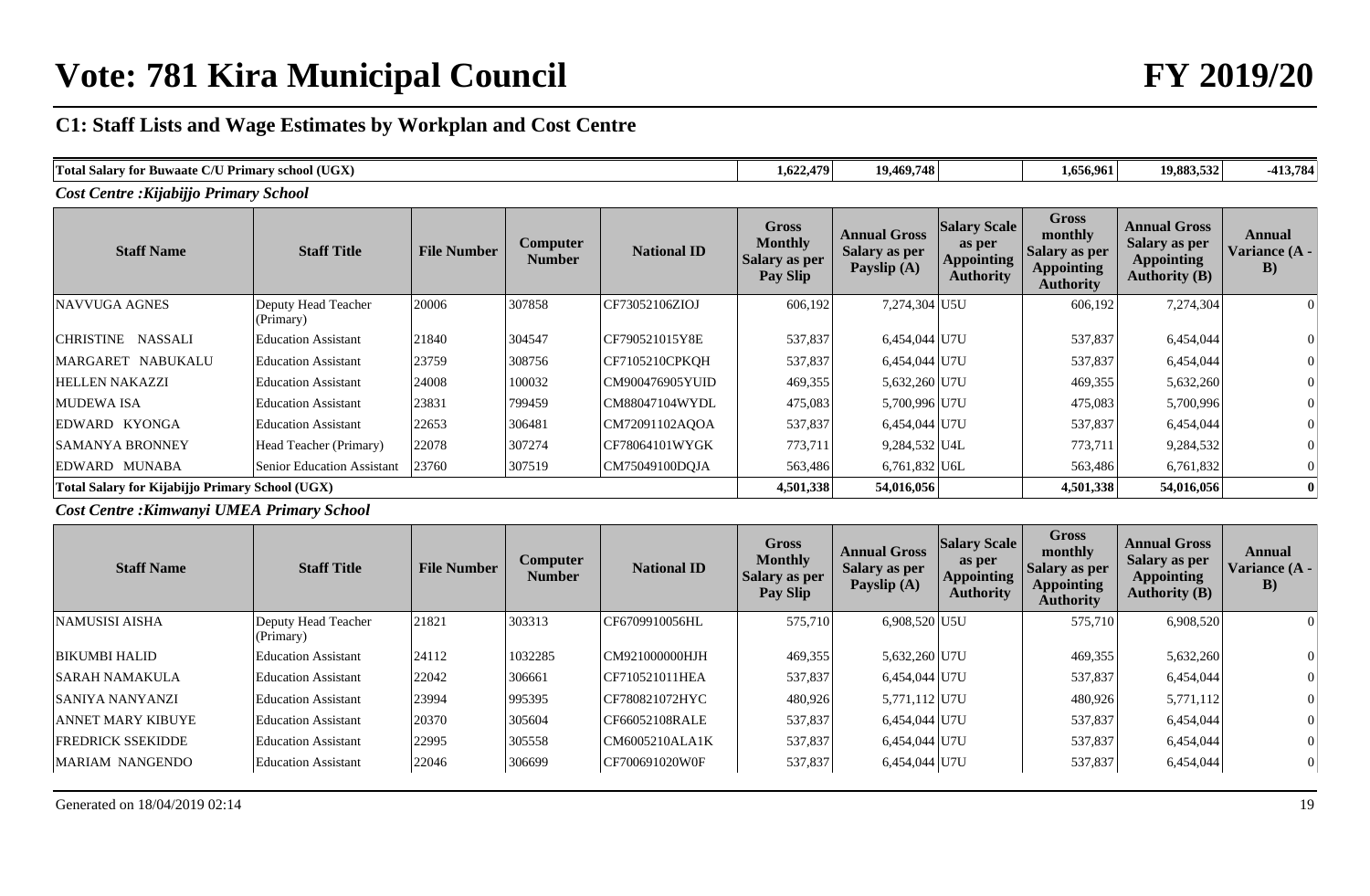# **Vote: 781 Kira Municipal Council FY 2019/20**

## **C1: Staff Lists and Wage Estimates by Workplan and Cost Centre**

| <b>MARIAM NANYUNJA</b>                              | Head Teacher (Primary)                               | 21604              | 304231                    | CF720521012G3L     | 919.222                                                     | 11.030.664 U4L                                             |                                                                        | 919,222                                                                                  | 11,030,664                                                                               |                                      |
|-----------------------------------------------------|------------------------------------------------------|--------------------|---------------------------|--------------------|-------------------------------------------------------------|------------------------------------------------------------|------------------------------------------------------------------------|------------------------------------------------------------------------------------------|------------------------------------------------------------------------------------------|--------------------------------------|
| Total Salary for Kimwanyi UMEA Primary School (UGX) |                                                      |                    |                           |                    | 4,596,561                                                   | 55, 158, 732                                               |                                                                        | 4,596,561                                                                                | 55,158,732                                                                               |                                      |
| <b>Cost Centre: Kira Municipal Council</b>          |                                                      |                    |                           |                    |                                                             |                                                            |                                                                        |                                                                                          |                                                                                          |                                      |
| <b>Staff Name</b>                                   | <b>Staff Title</b>                                   | <b>File Number</b> | Computer<br><b>Number</b> | <b>National ID</b> | <b>Gross</b><br><b>Monthly</b><br>Salary as per<br>Pay Slip | <b>Annual Gross</b><br><b>Salary as per</b><br>Payslip (A) | <b>Salary Scale</b><br>as per<br><b>Appointing</b><br><b>Authority</b> | <b>Gross</b><br>monthly<br><b>Salary as per</b><br><b>Appointing</b><br><b>Authority</b> | <b>Annual Gross</b><br><b>Salary as per</b><br><b>Appointing</b><br><b>Authority (B)</b> | Annual<br><b>Variance (A -</b><br>B) |
| PATRICIA NAMPEERA<br><b>MUSOKE</b>                  | Inspector of Schools                                 | 11804              | 819625                    | CF77082103USAL     | 601,341                                                     | 7,216,092 U4L                                              |                                                                        | 601,341                                                                                  | 7,216,092                                                                                | $\Omega$                             |
| <b>HUSSEIN KATO</b>                                 | Senior Inspector of Schools                          | 11022              | 819639                    | CM59030100V0PL     | 798,535                                                     | 9,582,420 U3L                                              |                                                                        | 798,535                                                                                  | 9,582,420                                                                                |                                      |
|                                                     | <b>Total Salary for Kira Municipal Council (UGX)</b> |                    |                           |                    |                                                             |                                                            | 16,798,512                                                             | 1,399,876                                                                                | 16,798,512                                                                               | 0                                    |

*Cost Centre :Kira Primary School*

| <b>Staff Name</b>                                 | <b>Staff Title</b>               | <b>File Number</b> | <b>Computer</b><br><b>Number</b> | <b>National ID</b> | <b>Gross</b><br><b>Monthly</b><br>Salary as per<br>Pay Slip | <b>Annual Gross</b><br><b>Salary as per</b><br>Payslip (A) | <b>Salary Scale</b><br>as per<br><b>Appointing</b><br><b>Authority</b> | <b>Gross</b><br>monthly<br><b>Salary as per</b><br><b>Appointing</b><br><b>Authority</b> | <b>Annual Gross</b><br>Salary as per<br><b>Appointing</b><br><b>Authority (B)</b> | Annual<br>Variance (A -<br>B) |
|---------------------------------------------------|----------------------------------|--------------------|----------------------------------|--------------------|-------------------------------------------------------------|------------------------------------------------------------|------------------------------------------------------------------------|------------------------------------------------------------------------------------------|-----------------------------------------------------------------------------------|-------------------------------|
| <b>SARAH NASSIMBWA</b>                            | Deputy Head Teacher<br>(Primary) | 22554              | 305920                           | CF700321005JFG     | 615,287                                                     | 7,383,444 U5U                                              |                                                                        | 615,287                                                                                  | 7,383,444                                                                         |                               |
| TONNY OKELLO OGAYA                                | <b>Education Assistant</b>       | 23236              | 309238                           | CM87088100AENL     | 520,084                                                     | 6,241,008 U7U                                              |                                                                        | 520,084                                                                                  | 6,241,008                                                                         |                               |
| MARGARET KALYANGO                                 | <b>Education Assistant</b>       | 21607              | 305120                           | CF60032100339A     | 537,837                                                     | 6,454,044 U7U                                              |                                                                        | 537,837                                                                                  | 6,454,044                                                                         |                               |
| <b>JOYCE NAMUTEBI</b>                             | <b>Education Assistant</b>       | 20588              | 308369                           | CF8009910264EH     | 537,837                                                     | 6,454,044 U7U                                              |                                                                        | 537,837                                                                                  | 6,454,044                                                                         |                               |
| <b>JULIET KIHUMURO</b>                            | <b>Education Assistant</b>       | 23779              | 703188                           | CF88105104KMRE     | 496,006                                                     | 5,952,072 U7U                                              |                                                                        | 496,006                                                                                  | 5,952,072                                                                         |                               |
| ROSE BATUUKA NAMPIIMA                             | <b>Education Assistant</b>       | 22626              | 306337                           | CF72030103HDKC     | 537,837                                                     | 6,454,044 U7U                                              |                                                                        | 537,837                                                                                  | 6,454,044                                                                         |                               |
| <b>HANNINGTON MUKASA</b><br>KOMBE                 | <b>Education Assistant</b>       | 20661              | 308513                           | CM75052103NTRD     | 537,837                                                     | 6,454,044 U7U                                              |                                                                        | 537,837                                                                                  | 6,454,044                                                                         |                               |
| <b>ELKANAH OLUKA</b>                              | <b>Education Assistant</b>       | 20751              | 308638                           | CM780351025XIE     | 537,837                                                     | 6,454,044 U7U                                              |                                                                        | 537,837                                                                                  | 6,454,044                                                                         |                               |
| <b>AGNES NAKIMERA</b>                             | Head Teacher (Primary)           | 20322              | 305876                           | CF721051003RKJ     | 914,088                                                     | 10,969,056 U4L                                             |                                                                        | 914,088                                                                                  | 10,969,056                                                                        |                               |
| <b>Total Salary for Kira Primary School (UGX)</b> |                                  |                    |                                  |                    | 5,234,650                                                   | 62,815,800                                                 |                                                                        | 5,234,650                                                                                | 62,815,800                                                                        |                               |

*Cost Centre :KIRA SS*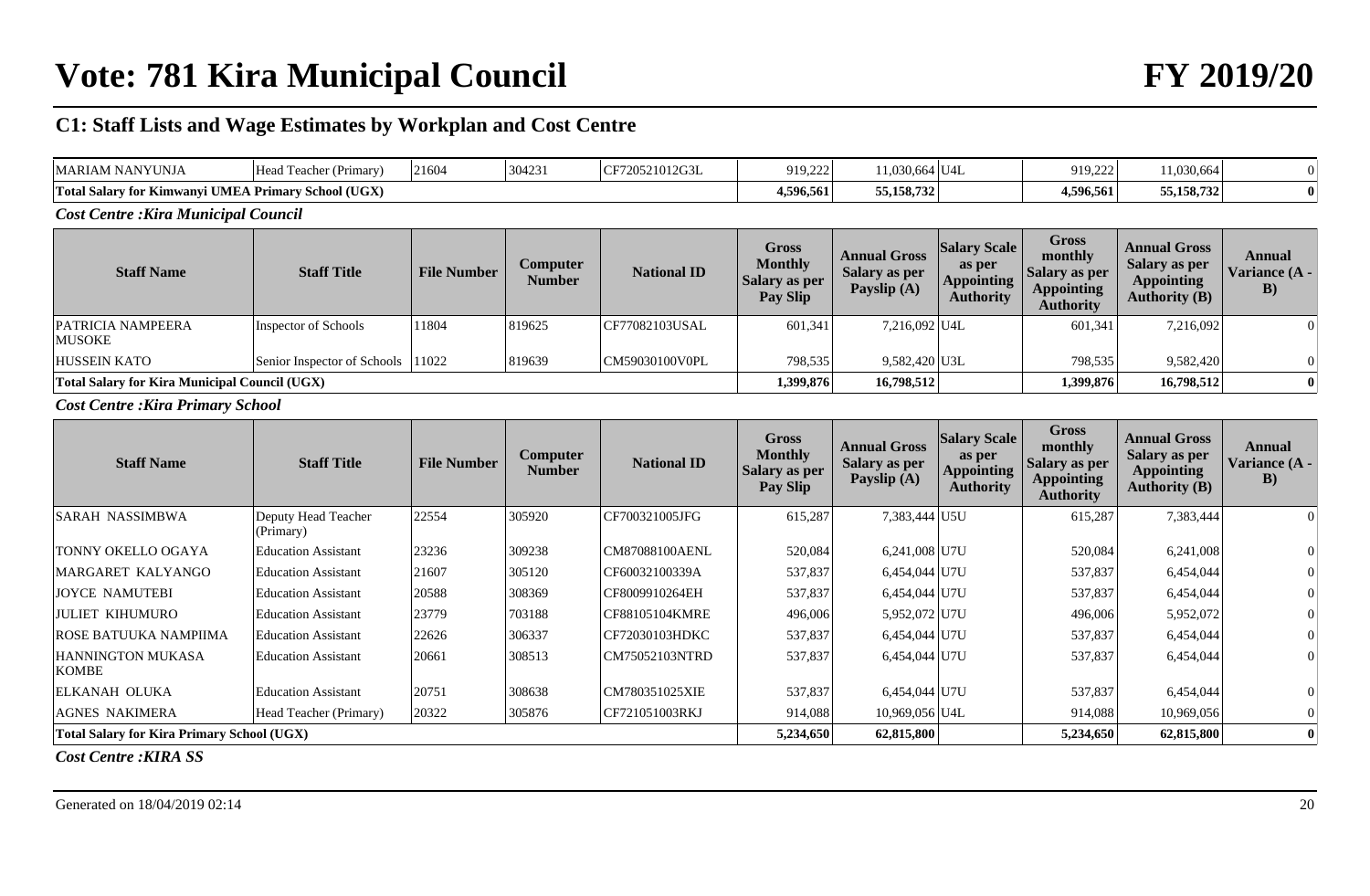| <b>Staff Name</b>              | <b>Staff Title</b>                 | <b>File Number</b> | Computer<br><b>Number</b> | <b>National ID</b> | <b>Gross</b><br><b>Monthly</b><br>Salary as per<br>Pay Slip | <b>Annual Gross</b><br>Salary as per<br>Payslip (A) | <b>Salary Scale</b><br>as per<br><b>Appointing</b><br><b>Authority</b> | <b>Gross</b><br>monthly<br>Salary as per<br><b>Appointing</b><br><b>Authority</b> | <b>Annual Gross</b><br>Salary as per<br><b>Appointing</b><br><b>Authority (B)</b> | <b>Annual</b><br>Variance (A -<br>$\bf{B}$ |
|--------------------------------|------------------------------------|--------------------|---------------------------|--------------------|-------------------------------------------------------------|-----------------------------------------------------|------------------------------------------------------------------------|-----------------------------------------------------------------------------------|-----------------------------------------------------------------------------------|--------------------------------------------|
| <b>HARRIET NAKIYINGI</b>       | Senior Accounts Assistant          | 1500               | 709867                    | CM82031102K97J     | 569,350                                                     | 6,832,200 U5U                                       |                                                                        | 569,350                                                                           | 6,832,200                                                                         |                                            |
| <b>IRENE NAMUWAYA</b>          | <b>Laboratory Assistant</b>        | 9082               | 309517                    | CM870161028UQE     | 354,493                                                     | 4,253,916 U7U                                       |                                                                        | 354,493                                                                           | 4,253,916                                                                         |                                            |
| MOSES MUGERWA                  | <b>Assistant Education Officer</b> | 13610              | 309530                    | CM82068103PKQG     | 566,494                                                     | 6,797,928 U5U                                       |                                                                        | 566,494                                                                           | 6,797,928                                                                         |                                            |
| <b>BARBARA OKETTA</b>          | <b>Assistant Education Officer</b> | 14077              | 251204                    | CM8205210FD6YD     | 566,494                                                     | 6,797,928 U5U                                       |                                                                        | 566,494                                                                           | 6,797,928                                                                         |                                            |
| <b>LEONARD NSUBUGA</b>         | <b>Assistant Education Officer</b> | 17537              | 309529                    | CM68042106M1WH     | 726,804                                                     | 8,721,648 U5U                                       |                                                                        | 726,804                                                                           | 8,721,648                                                                         |                                            |
| <b>JOSEPHINE NANTALE</b>       | <b>Assistant Education Officer</b> | 6785               | 681013                    | CF77012104C0YG     | 566,494                                                     | 6,797,928 U5U                                       |                                                                        | 566,494                                                                           | 6,797,928                                                                         |                                            |
| <b>DAMALIE NABULYA</b>         | <b>Assistant Education Officer</b> | 178217             | 309531                    | CF83014102NKRD     | 566,494                                                     | 6,797,928 U5U                                       |                                                                        | 566,494                                                                           | 6,797,928                                                                         |                                            |
| PAUL BUSOLO                    | <b>Assistant Education Officer</b> | 5846               | 148958                    | CF82005105WH1F     | 566,494                                                     | 6,797,928 U5U                                       |                                                                        | 566,494                                                                           | 6,797,928                                                                         |                                            |
| <b>SULA NAMINYA</b>            | <b>Assistant Education Officer</b> | 3198               | 815274                    | CM68041103DU8D     | 864,966                                                     | 10,379,592 U5U                                      |                                                                        | 864,966                                                                           | 10,379,592                                                                        |                                            |
| DANIEL LUTWAMA                 | <b>Assistant Education Officer</b> | 1997               | 309528                    | CF74043100W8NJ     | 566,494                                                     | 6,797,928 U5U                                       |                                                                        | 566,494                                                                           | 6,797,928                                                                         |                                            |
| <b>PROSS NAKAKAWA</b>          | <b>Assistant Education Officer</b> | 4398               | 327966                    | CF75098103RAEL     | 623,938                                                     | 7,487,256 U5U                                       |                                                                        | 623,938                                                                           | 7,487,256                                                                         |                                            |
| <b>ROSE NAYIGA</b>             | <b>Assistant Education Officer</b> | 6160               | 675963                    | CF77100102UAJK     | 726,804                                                     | 8,721,648 U5U                                       |                                                                        | 726,804                                                                           | 8,721,648                                                                         |                                            |
| <b>CATHERINE NABAKIIBI IGA</b> | <b>Assistant Education Officer</b> | 9288               | 309532                    | CF77018102W81A     | 566,494                                                     | 6,797,928 U5U                                       |                                                                        | 566,494                                                                           | 6,797,928                                                                         |                                            |
| <b>JOHN WESONGA</b>            | Deputy Head Teacher<br>(Secondary) | 1098               | 195170                    | CM84082103TV4K     | 1,455,144                                                   | 17,461,728 U3L                                      |                                                                        | 1,455,144                                                                         | 17,461,728                                                                        |                                            |
| <b>NASON BWESIGYE</b>          | Deputy Head Teacher<br>(Secondary) | 4451               | 642568                    | CF73045104AWCE     | 1,442,025                                                   | 17,304,300 U3L                                      |                                                                        | 1,442,025                                                                         | 17,304,300                                                                        |                                            |
| <b>ASUMAN KAWUKI</b>           | <b>Education Officer</b>           | 31011              | 733934                    | CM67044101E0WE     | 805,352                                                     | 9,664,224 U4L                                       |                                                                        | 805,352                                                                           | 9,664,224                                                                         |                                            |
| Ntalo Mathias                  | <b>Education Officer</b>           | 2000               | 366951                    | CM830521055GRH     | 789,233                                                     | 9,470,796 U4L                                       |                                                                        | 789,233                                                                           | 9,470,796                                                                         |                                            |
| WILBER SSENYONDO               | <b>Education Officer</b>           | 4483               | 249446                    | CM79023106UJEG     | 1,146,995                                                   | 13,763,940 U4L                                      |                                                                        | 1,146,995                                                                         | 13,763,940                                                                        |                                            |
| PATRICK NDIWALANA              | <b>Education Officer</b>           | 14524              | 309525                    | CM77052108J3MK     | 805,352                                                     | 9,664,224 U4L                                       |                                                                        | 805,352                                                                           | 9,664,224                                                                         |                                            |
| <b>HAROLD ORIA OZOO</b>        | <b>Education Officer</b>           | 3326               | 362815                    | CM82032109JG9C     | 1,153,439                                                   | 13,841,268 U4L                                      |                                                                        | 1,153,439                                                                         | 13,841,268                                                                        |                                            |
| BERNARDINE UWIMANA             | <b>Education Officer</b>           | 114                | 733313                    | CF68039102381K     | 703,781                                                     | 8,445,372 U4L                                       |                                                                        | 703,781                                                                           | 8,445,372                                                                         |                                            |
| <b>JACENT NAMBOGO KAYIIRA</b>  | <b>Education Officer</b>           | 8115               | 309524                    | CM75089101GN1C     | 805,352                                                     | $9,664,224$ U4L                                     |                                                                        | 805,352                                                                           | 9,664,224                                                                         |                                            |
| CATHERINE NAKAMYA              | <b>Education Officer</b>           | 5812               | 309523                    | CF7905210710NF     | 805,352                                                     | 9,664,224 U4L                                       |                                                                        | 805,352                                                                           | 9,664,224                                                                         |                                            |
| <b>SUSAN AMODING</b>           | <b>Education Officer</b>           | 4933               | 815732                    | CF76039101NZMD     | 1,011,554                                                   | 12,138,648 U4L                                      |                                                                        | 1,011,554                                                                         | 12,138,648                                                                        |                                            |

Generated on  $18/04/2019$  02:14 21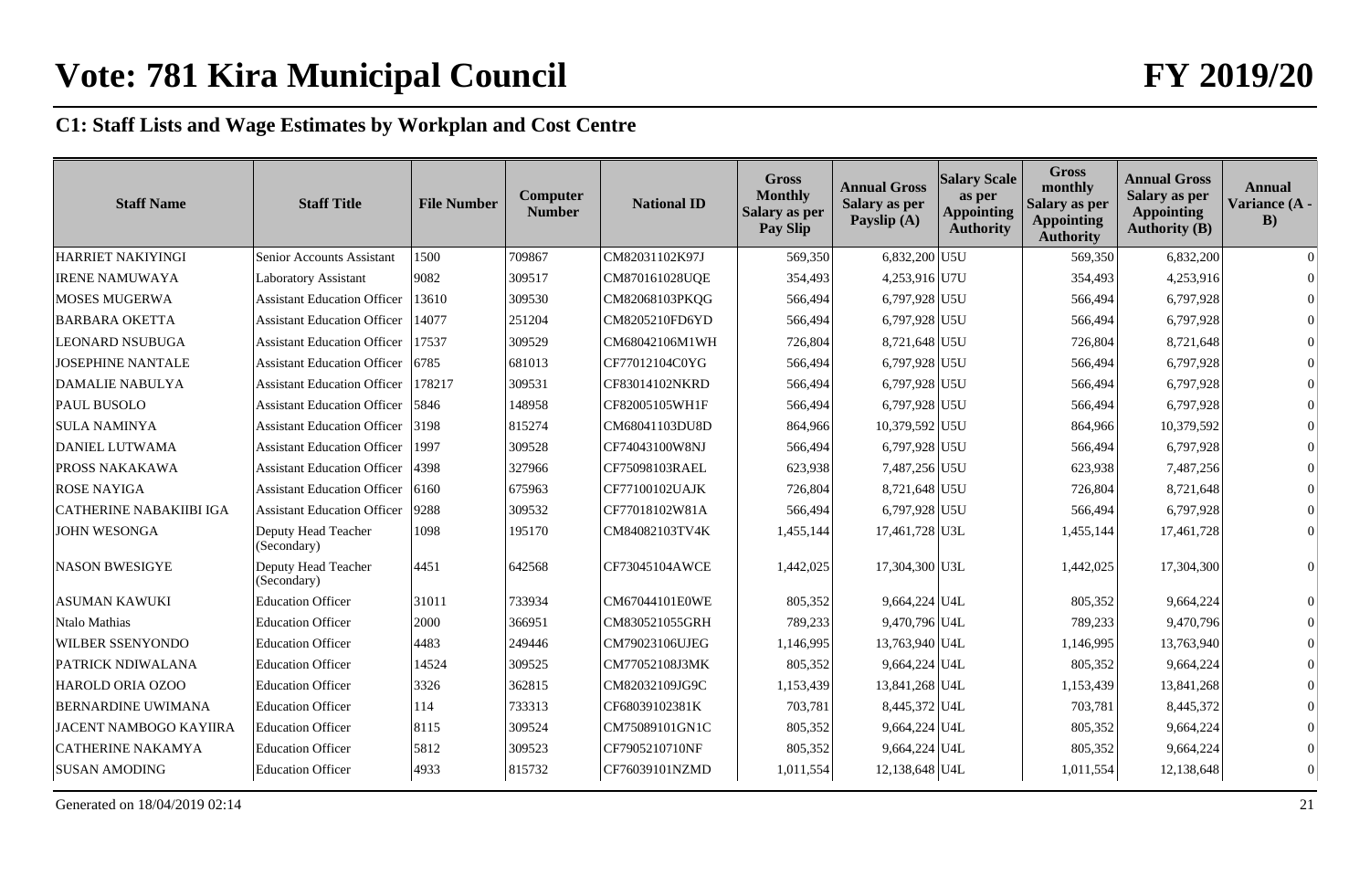| <b>TEDDY APIO</b>                         | <b>Education Officer</b> | 12558 | 369432 | CF80068107ZIUJ       | 881,581    | 10,578,972 U4L  | 881,581    | 10,578,972  |  |
|-------------------------------------------|--------------------------|-------|--------|----------------------|------------|-----------------|------------|-------------|--|
| NELLY CHEPKEMBOI NDIWA                    | <b>Education Officer</b> | 1048  | 604225 | CF84052108MI9E       | 805,352    | 9,664,224 U4L   | 805,352    | 9,664,224   |  |
| <b>ZAKALIA BATESAKI</b>                   | <b>Education Officer</b> | 6560  | 805524 | CM80049101F36G       | 1,153,439  | 13,841,268 U4L  | 1,153,439  | 13,841,268  |  |
| <b>RUTH NTONGO</b>                        | <b>Education Officer</b> | 17604 | 309527 | CM740121018KZL       | 805,352    | 9,664,224 U4L   | 805,352    | 9,664,224   |  |
| <b>CHRISTINE ANNE BASAANYA</b>            | Education Officer        | 7264  | 733459 | CF8105210GFZZE       | 805,352    | $9,664,224$ U4L | 805,352    | 9,664,224   |  |
| FRANCIS SSEKISAKA                         | <b>Education Officer</b> | 4760  | 675767 | CM72034104C9EH       | 1,153,439  | 13,841,268 U4L  | 1,153,439  | 13,841,268  |  |
| <b>INNOCENT ARIHO</b><br><b>KASHEMEZA</b> | <b>Education Officer</b> | 10995 | 293599 | CF84082107DTTA       | 1,107,295  | 13,287,540 U4L  | 1,107,295  | 13,287,540  |  |
| <b>GEORGE BUSULWA</b>                     | <b>Education Officer</b> | 6150  | 733320 | <b>CM7805107WLFH</b> | 1,107,295  | 13,287,540 U4L  | 1,107,295  | 13,287,540  |  |
| PATRICK LUGEMWA                           | <b>Education Officer</b> | 2669  | 733293 | CF7802310AGQTG       | 971,811    | 11,661,732 U4L  | 971,811    | 11,661,732  |  |
| <b>PATRICK LUMUMBA</b>                    | <b>Education Officer</b> | 2438  | 327382 | CF881061018UTG       | 1,011,554  | 12,138,648 U4L  | 1,011,554  | 12,138,648  |  |
| <b>MARTIN ATUHAIRWE</b>                   | <b>Education Officer</b> | 14981 | 733599 | CM80052105FRRH       | 1,107,295  | 13,287,540 U4L  | 1,107,295  | 13,287,540  |  |
| <b>DAVID SEGAWA</b>                       | <b>Education Officer</b> | 3872  | 733463 | CM800371073A9F       | 805,352    | 9,664,224 U4L   | 805,352    | 9,664,224   |  |
| <b>IMMACULATE EMURUGAT</b>                | <b>Education Officer</b> | 2278  | 293608 | CF79052103LT4D       | 832,448    | 9,989,376 U4L   | 832,448    | 9,989,376   |  |
| <b>JANET MASINDE</b>                      | <b>Education Officer</b> | 7161  | 750986 | CF64108101MD2G       | 1,126,946  | 13,523,352 U4L  | 1,126,946  | 13,523,352  |  |
| Robinah Nabanja                           | <b>Education Officer</b> | 4000  | 681014 | CF77100000URJ8       | 1,011,554  | 12,138,648 U4L  | 1,011,554  | 12,138,648  |  |
| <b>EZEKIEL MUGERWA</b>                    | <b>Education Officer</b> | 16785 | 735177 | CM65002102XV0D       | 1,153,439  | 13,841,268 U4L  | 1,153,439  | 13,841,268  |  |
| <b>SAMUEL WANYAMA</b>                     | Head Teacher (Secondary) | 1097  | 641881 | CF75021101NKAL       | 1,728,007  | 20,736,084 U2U  | 1,728,007  | 20,736,084  |  |
| <b>GENEROUS ATUHAIRE</b>                  | Librarian                | 1401  | 706869 | CM85030100MY6C       | 316,393    | 3,796,716 U5L   | 316,393    | 3,796,716   |  |
| <b>Total Salary for KIRA SS (UGX)</b>     |                          |       |        |                      | 36,639,296 | 439,671,552     | 36,639,296 | 439,671,552 |  |

## *Cost Centre :Kitukutwe C/U Primary School*

| <b>Staff Name</b>     | <b>Staff Title</b>               | <b>File Number</b> | Computer<br>Number | <b>National ID</b> | <b>Gross</b><br><b>Monthly</b><br>Salary as per<br><b>Pay Slip</b> | <b>Annual Gross</b><br>Salary as per<br>Payslip (A) | <b>Salary Scale</b><br>as per<br><b>Appointing</b><br><b>Authority</b> | Gross<br>monthly<br>Salary as per<br><b>Appointing</b><br><b>Authority</b> | <b>Annual Gross</b><br>Salary as per<br><b>Appointing</b><br>Authority $(B)$ | Annual<br>Variance (A -<br>B) |
|-----------------------|----------------------------------|--------------------|--------------------|--------------------|--------------------------------------------------------------------|-----------------------------------------------------|------------------------------------------------------------------------|----------------------------------------------------------------------------|------------------------------------------------------------------------------|-------------------------------|
| <b>SARAH KABONGE</b>  | Deputy Head Teacher<br>(Primary) | 22457              | 303909             | CF66023103NECC     | 664,106                                                            | 7,969,272 U5U                                       |                                                                        | 664,106                                                                    | 7,969,272                                                                    | $\Omega$                      |
| <b>EDISON MUJUNGU</b> | <b>Education Assistant</b>       | 22666              | 305122             | CM630101002DFF     | 537,837                                                            | 6,454,044 U7U                                       |                                                                        | 537,837                                                                    | 6,454,044                                                                    | $\Omega$                      |
| <b>PAUL HABAJA</b>    | <b>Education Assistant</b>       | 20113              | 308015             | CM7506010231OG     | 537,837                                                            | 6,454,044 U7U                                       |                                                                        | 537,837                                                                    | 6,454,044                                                                    | 0                             |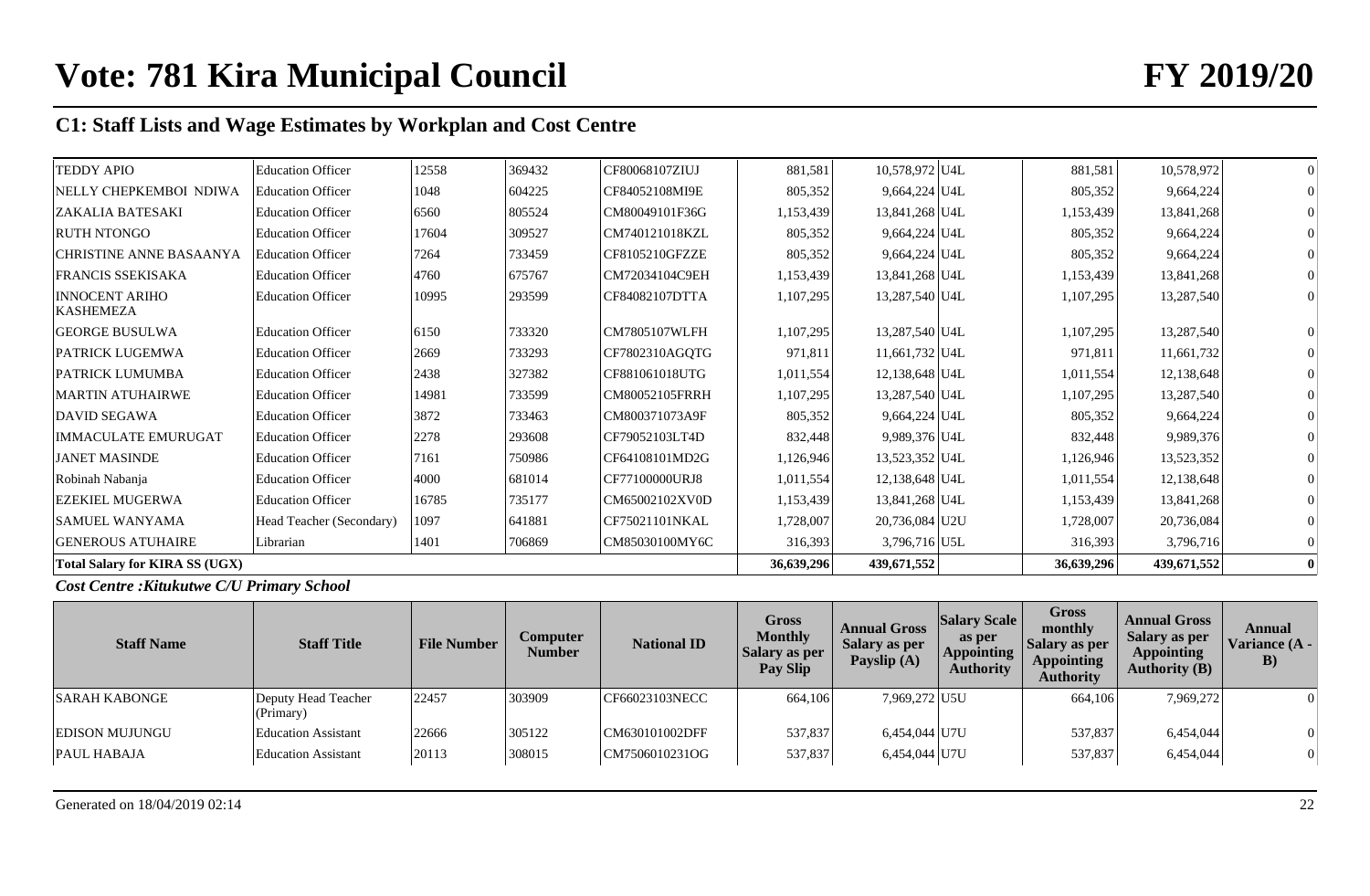| LILIAN F. NAMBOZO                                   | <b>Education Assistant</b> | 20062      | 305124    | CF68026102T40E  | 537,837 | 6,454,044 U7U | 537,837 | 6,454,044 |  |
|-----------------------------------------------------|----------------------------|------------|-----------|-----------------|---------|---------------|---------|-----------|--|
|                                                     |                            |            |           |                 |         |               |         |           |  |
| <b>FATUMA NABUGABA</b>                              | <b>Education Assistant</b> | 21121      | 308692    | ICF77052106FIRF | 537,837 | 6,454,044 U7U | 537,837 | 6,454,044 |  |
| <b>MARIAM MUWEREZA</b>                              | <b>Education Assistant</b> | 20532      | 308377    | CF80075100UXPA  | 537,837 | 6,454,044 U7U | 537,837 | 6,454,044 |  |
| <b>PETER M MUGEMA</b>                               | <b>Education Assistant</b> | 21503      | 305166    | CM75102101DLTD  | 537,837 | 6,454,044 U7U | 537,837 | 6,454,044 |  |
| <b>NAMWANJE ELIZABETH</b>                           | Head Teacher (Primary)     | 23073      | 309156    | CF72047104P4C9  | 703.781 | 8.445.372 U4L | 703.781 | 8,445,372 |  |
| Total Salary for Kitukutwe C/U Primary School (UGX) | 4,594,909                  | 55,138,908 | 4.594.909 | 55,138,908      |         |               |         |           |  |

*Cost Centre :Melisa Nakwero Primary School*

| <b>Staff Name</b>                                           | <b>Staff Title</b>               | <b>File Number</b> | Computer<br><b>Number</b> | <b>National ID</b> | <b>Gross</b><br><b>Monthly</b><br><b>Salary as per</b><br>Pay Slip | <b>Annual Gross</b><br><b>Salary as per</b><br>Payslip (A) | <b>Salary Scale</b><br>as per<br>Appointing<br><b>Authority</b> | <b>Gross</b><br>monthly<br>Salary as per<br>Appointing<br><b>Authority</b> | <b>Annual Gross</b><br>Salary as per<br><b>Appointing</b><br><b>Authority (B)</b> | Annual<br><b>Variance (A -</b><br>B) |
|-------------------------------------------------------------|----------------------------------|--------------------|---------------------------|--------------------|--------------------------------------------------------------------|------------------------------------------------------------|-----------------------------------------------------------------|----------------------------------------------------------------------------|-----------------------------------------------------------------------------------|--------------------------------------|
| <b>SUSAN MUTYABA</b>                                        | Deputy Head Teacher<br>(Primary) | 20375              | 305129                    | CF66023109118H     | 615,287                                                            | 7,383,444 U5U                                              |                                                                 | 615,287                                                                    | 7,383,444                                                                         |                                      |
| <b>ROGERS MUGABI</b>                                        | <b>Education Assistant</b>       | 20256              | 308211                    | CM761011003A8J     | 537,837                                                            | 6,454,044 U7U                                              |                                                                 | 537,837                                                                    | 6,454,044                                                                         |                                      |
| <b>JESCA BABIRYE</b>                                        | <b>Education Assistant</b>       | 22186              | 305997                    | CF70052106PGPH     | 537,837                                                            | 6,454,044 U7U                                              |                                                                 | 537,837                                                                    | 6,454,044                                                                         |                                      |
| <b>CHRISTOPHER KATO</b>                                     | <b>Education Assistant</b>       | 21277              | 308852                    | CM71052108WU8F     | 537,837                                                            | 6,454,044 U7U                                              |                                                                 | 537,837                                                                    | 6,454,044                                                                         |                                      |
| PROSCOVIA NAKKAZI                                           | <b>Education Assistant</b>       | 22393              | 306341                    | CF72032104P31E     | 537,837                                                            | 6,454,044 U7U                                              |                                                                 | 537,837                                                                    | 6,454,044                                                                         |                                      |
| <b>FLORENCE AKELLO</b>                                      | Head Teacher (Primary)           | 22946              | 304636                    | CF6507910356YE     | 897,222                                                            | 10,766,664 U4L                                             |                                                                 | 897,222                                                                    | 10,766,664                                                                        |                                      |
| <b>JENNIFER KABAGOMOKA</b>                                  | Senior Education Assistant       | 23817              | 187366                    | CF72082000INZE     | 563,486                                                            | $6,761,832$ U6L                                            |                                                                 | 563,486                                                                    | 6,761,832                                                                         |                                      |
| <b>Total Salary for Melisa Nakwero Primary School (UGX)</b> |                                  |                    |                           |                    | 4,227,343                                                          | 50,728,116                                                 |                                                                 | 4,227,343                                                                  | 50,728,116                                                                        |                                      |

*Cost Centre :Nambogo Primary School*

| <b>Staff Name</b>          | <b>Staff Title</b>         | <b>File Number</b> | Computer<br>Number | <b>National ID</b> | <b>Gross</b><br><b>Monthly</b><br>Salary as per<br>Pay Slip | <b>Annual Gross</b><br>Salary as per<br>Payslip (A) | <b>Salary Scale</b><br>as per<br><b>Appointing</b><br><b>Authority</b> | <b>Gross</b><br>monthly<br>  Salary as per<br><b>Appointing</b><br><b>Authority</b> | <b>Annual Gross</b><br>Salary as per<br><b>Appointing</b><br><b>Authority (B)</b> | Annual<br>Variance (A -<br>$\bf{B}$ |
|----------------------------|----------------------------|--------------------|--------------------|--------------------|-------------------------------------------------------------|-----------------------------------------------------|------------------------------------------------------------------------|-------------------------------------------------------------------------------------|-----------------------------------------------------------------------------------|-------------------------------------|
| <b>MUSA KEDI</b>           | <b>Education Assistant</b> | 23521              | 309568             | CM84021101TJCB     | 503,837                                                     | 6,046,044 U7U                                       |                                                                        | 503,837                                                                             | 6,046,044                                                                         | $\theta$                            |
| WALTER ODUR                | <b>Education Assistant</b> | 24113              | 100877             | CM88076543WRXT     | 469,355                                                     | 5,632,260 U7U                                       |                                                                        | 469,355                                                                             | 5,632,260                                                                         |                                     |
| <b>VICENTSON SSEMPIIRA</b> | Education Assistant        | 22394              | 307224             | CM76045102CPGK     | 537,837                                                     | 6,454,044 U7U                                       |                                                                        | 537,837                                                                             | 6,454,044                                                                         | $\theta$                            |
| BEATRICE NAYIGA            | <b>Education Assistant</b> | 23122              | 309025             | CF85052107N34E     | 537,837                                                     | 6,454,044 U7U                                       |                                                                        | 537,837                                                                             | 6,454,044                                                                         | 0                                   |

Generated on  $18/04/2019$  02:14 23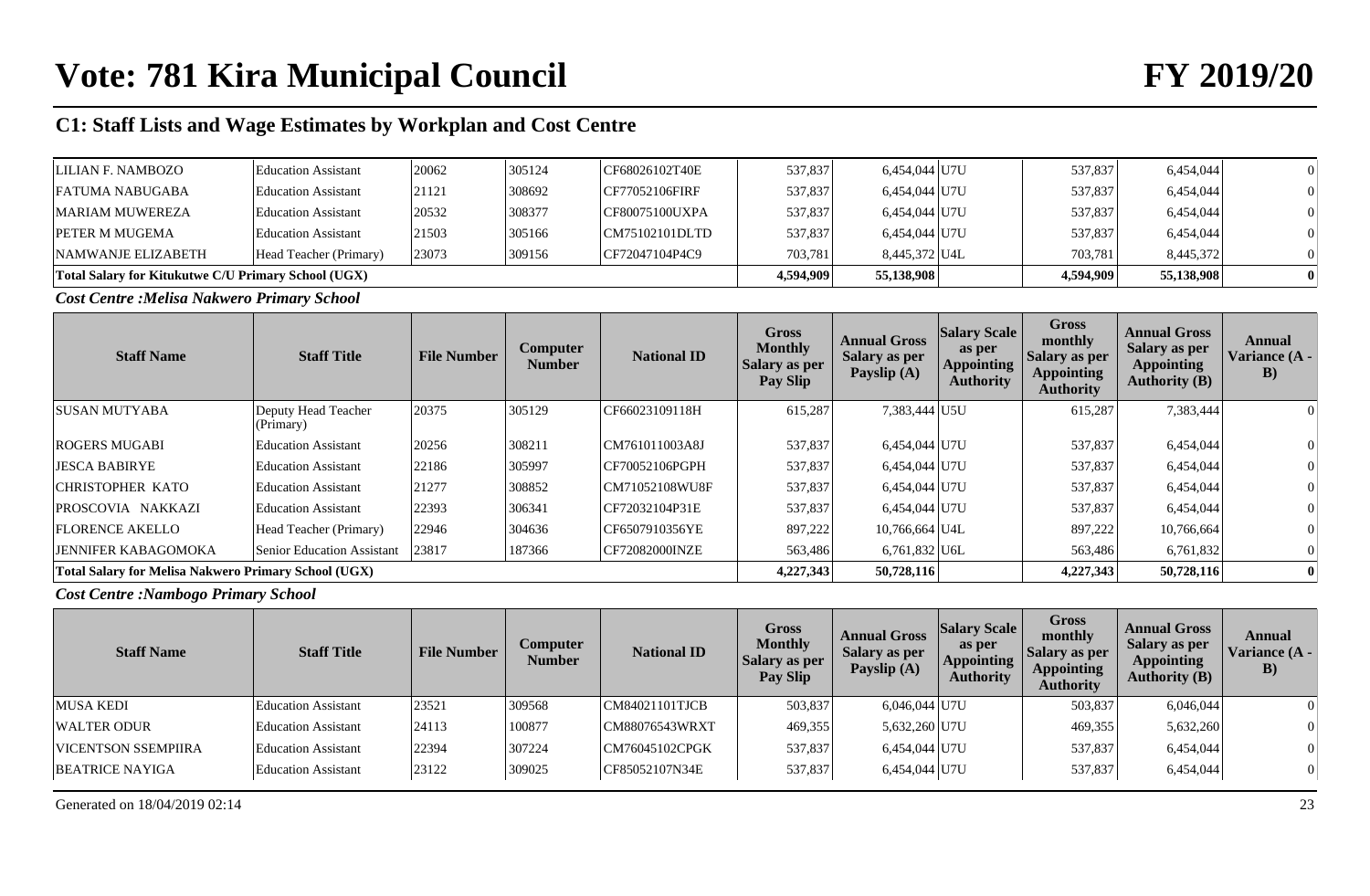| <b>FLORENCE NABALENDE</b>                            | <b>Education Assistant</b>       | 22034 | 306864 | CF76068100JL5H | 537,837   | 6,454,044 U7U   | 537,837   | 6,454,044  |  |
|------------------------------------------------------|----------------------------------|-------|--------|----------------|-----------|-----------------|-----------|------------|--|
| LITTA KAMUGU                                         | Head Teacher (Primary)           | 22590 | 308836 | CF69052109UVWX | 919,222   | 11,030,664 U4L  | 919,222   | 1,030,664  |  |
| EZERIDAH NANTUMBWE                                   | Senior Education Assistant 22016 |       | 731612 | CF71023106WLMD | 563,486   | $6.761.832$ U6L | 563,486   | 6,761,832  |  |
| <b>Total Salary for Nambogo Primary School (UGX)</b> |                                  |       |        |                | 4,069,411 | 48,832,932      | 4,069,411 | 48,832,932 |  |

*Cost Centre :Shimon Demonstration school Kira*

| <b>Staff Name</b>                                              | <b>Staff Title</b>               | <b>File Number</b> | Computer<br><b>Number</b> | <b>National ID</b> | <b>Gross</b><br><b>Monthly</b><br><b>Salary as per</b><br>Pay Slip | <b>Annual Gross</b><br><b>Salary as per</b><br>Payslip (A) | <b>Salary Scale</b><br>as per<br>Appointing<br><b>Authority</b> | <b>Gross</b><br>monthly<br><b>Salary as per</b><br>Appointing<br><b>Authority</b> | <b>Annual Gross</b><br>Salary as per<br><b>Appointing</b><br><b>Authority (B)</b> | Annual<br>Variance (A -<br>$\bf{B}$ |
|----------------------------------------------------------------|----------------------------------|--------------------|---------------------------|--------------------|--------------------------------------------------------------------|------------------------------------------------------------|-----------------------------------------------------------------|-----------------------------------------------------------------------------------|-----------------------------------------------------------------------------------|-------------------------------------|
| <b>JOSEPHINE LWIRE NABWERA</b>                                 | Deputy Head Teacher<br>(Primary) | 23255              | 303732                    | CF74060120XGD      | 615,287                                                            | 7,383,444 U5U                                              |                                                                 | 615,287                                                                           | 7,383,444                                                                         |                                     |
| <b>ISABIRYE RONALD</b>                                         | <b>Education Assistant</b>       | 23859              | 963759                    | CM900081066NYL     | 480,926                                                            | 5,771,112 U7U                                              |                                                                 | 480,926                                                                           | 5,771,112                                                                         |                                     |
| <b>BERNADATTE NAKKU</b>                                        | <b>Education Assistant</b>       | 23358              | 309336                    | CF84030103FOWC     | 511,859                                                            | 6,142,308 U7U                                              |                                                                 | 511,859                                                                           | 6,142,308                                                                         |                                     |
| <b>HASSAN BALONDEMU</b>                                        | <b>Education Assistant</b>       | 23625              | 801365                    | CM90041102NLVF     | 537,837                                                            | 6,454,044 U7U                                              |                                                                 | 537,837                                                                           | 6,454,044                                                                         |                                     |
| <b>MUSUBIKA AIDA</b>                                           | <b>Education Assistant</b>       | 21222              | 308201                    | CF750131032UVA     | 537,837                                                            | 6.454.044 U7U                                              |                                                                 | 537,837                                                                           | 6,454,044                                                                         |                                     |
| CHRISTINE NANTONGO                                             | <b>Education Assistant</b>       | 21063              | 308775                    | CF80036100WFHG     | 537,837                                                            | 6.454.044 U7U                                              |                                                                 | 537,837                                                                           | 6.454,044                                                                         |                                     |
| <b>Total Salary for Shimon Demonstration school Kira (UGX)</b> |                                  |                    |                           |                    | 3,221,583                                                          | 38,658,996                                                 |                                                                 | 3,221,583                                                                         | 38,658,996                                                                        |                                     |

*Subcounty / Town Council / Municipal Division: NAMUGONGO DIVISION*

*Cost Centre :Kamuli C/U Primary school*

| <b>Staff Name</b>      | <b>Staff Title</b>               | <b>File Number</b> | <b>Computer</b><br><b>Number</b> | <b>National ID</b> | <b>Gross</b><br><b>Monthly</b><br><b>Salary as per</b><br>Pay Slip | <b>Annual Gross</b><br><b>Salary as per</b><br>Payslip (A) | <b>Salary Scale</b><br>as per<br><b>Appointing</b><br><b>Authority</b> | <b>Gross</b><br>monthly<br><b>Salary as per</b><br><b>Appointing</b><br><b>Authority</b> | <b>Annual Gross</b><br>Salary as per<br><b>Appointing</b><br><b>Authority (B)</b> | Annual<br>Variance (A -<br>$\bf{B}$ |
|------------------------|----------------------------------|--------------------|----------------------------------|--------------------|--------------------------------------------------------------------|------------------------------------------------------------|------------------------------------------------------------------------|------------------------------------------------------------------------------------------|-----------------------------------------------------------------------------------|-------------------------------------|
| ALLAN RUGADYA          | Deputy Head Teacher<br>(Primary) | 21795              | 305941                           | CM6405210DUWCE     | 897,222                                                            | 10,766,664 U5U                                             |                                                                        | 897,222                                                                                  | 10,766,664                                                                        | $\Omega$                            |
| <b>JULIUS MUGABI</b>   | <b>Education Assistant</b>       | 22703              | 306597                           | CM71013107J7UD     | 537,837                                                            | 6,454,044 U7U                                              |                                                                        | 537,837                                                                                  | 6,454,044                                                                         | $\Omega$                            |
| <b>MARGRET ABEJA</b>   | Education Assistant              | 22924              | 305104                           | CF670351013HXL     | 537,837                                                            | 6,454,044 U7U                                              |                                                                        | 537,837                                                                                  | 6,454,044                                                                         | $\Omega$                            |
| <b>RACHEAL GWALIWA</b> | <b>Education Assistant</b>       | 22732              | 305114                           | CF620691026R4R     | 537,837                                                            | 6,454,044 U7U                                              |                                                                        | 537,837                                                                                  | 6,454,044                                                                         | $\Omega$                            |
| <b>STEPHEN MULEKWA</b> | <b>Education Assistant</b>       | 20151              | 307926                           | CM76102101FLOD     | 537,837                                                            | 6,454,044 U7U                                              |                                                                        | 537,837                                                                                  | 6,454,044                                                                         | $\vert 0 \vert$                     |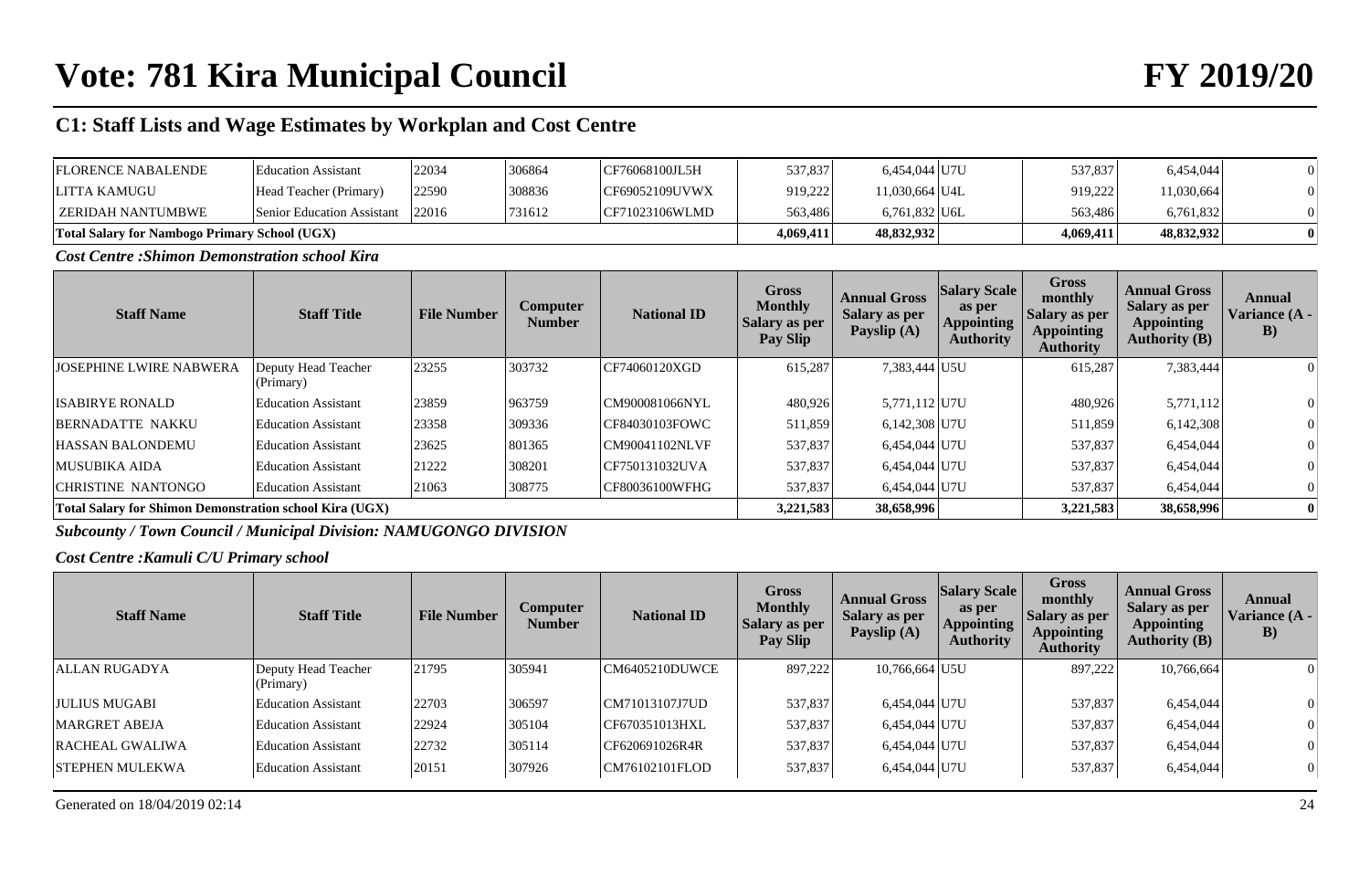| <b>GODFREY BAGUMA</b>                    | <b>Education Assistant</b> | 23488 | 309559  | CF70006102LWOC | 511,859 | 6,142,308 U7U   | 511,859 | 6,142,308  |  |
|------------------------------------------|----------------------------|-------|---------|----------------|---------|-----------------|---------|------------|--|
| <b>MOSES MAGOMBE</b>                     | <b>Education Assistant</b> | 20760 | 308246  | CM77089101GJAF | 537,837 | 6,454,044 U7U   | 537,837 | 6,454,044  |  |
| <b>JANEMARYFRANCIS</b><br><b>NALUNGA</b> | <b>Education Assistant</b> | 22212 | 306977  | CF75052109W41E | 537,837 | 6,454,044 U7U   | 537,837 | 6,454,044  |  |
| YEFUSA MULERA                            | <b>Education Assistant</b> | 20950 | 304285  | CM74060101ZJDH | 537,837 | 6,454,044 U7U   | 537,837 | 6,454,044  |  |
| <b>CHRISTINE NABUNYA</b>                 | <b>Education Assistant</b> | 22796 | 306854  | CF75030105EOUC | 537,837 | 6,454,044 U7U   | 537,837 | 6,454,044  |  |
| PHILLY KIMBOWA                           | <b>Education Assistant</b> | 22036 | 307108  | CM72068103M51G | 537,837 | 6,454,044 U7U   | 537,837 | 6,454,044  |  |
| <b>PRISCILA AMODING</b>                  | <b>Education Assistant</b> | 23531 | 731337  | CF6803510285WL | 537,837 | 6,454,044 U7U   | 537,837 | 6,454,044  |  |
| <b>OLIVER NAKIBUUKA</b>                  | <b>Education Assistant</b> | 23594 | 709194  | CF8805210CLPAJ | 503,837 | $6,046,044$ U7U | 503,837 | 6,046,044  |  |
| MABAALE WEERE IRENE                      | <b>Education Assistant</b> | 23807 | 600169  | CF80060104G51F | 520,084 | 6,241,008 U7U   | 520,084 | 6,241,008  |  |
| <b>OLIVIA NANTEZA MUDDE</b>              | <b>Education Assistant</b> | 23180 | 309544  | CF74052109UG3H | 537,837 | 6,454,044 U7U   | 537,837 | 6,454,044  |  |
| <b>FLORENCE NAMUGEERE</b>                | <b>Education Assistant</b> | 21361 | 303065  | CF75047100HGCK | 537,837 | 6,454,044 U7U   | 537,837 | 6,454,044  |  |
| <b>FLORENCE NAMULONDO</b>                | <b>Education Assistant</b> | 21971 | 305224  | CF70094101YF6D | 537,837 | 6,454,044 U7U   | 537,837 | 6,454,044  |  |
| <b>AIDAH NABAGEREKA</b>                  | <b>Education Assistant</b> | 22970 | 304453  | CF77032103WOKD | 537,837 | 6,454,044 U7U   | 537,837 | 6,454,044  |  |
| <b>HELLEN SANYU</b>                      | <b>Education Assistant</b> | 20685 | 308507  | CF77072101W60K | 537,837 | 6,454,044 U7U   | 537,837 | 6,454,044  |  |
| <b>CHARLES SSEKUBUNGA</b>                | <b>Education Assistant</b> | 21955 | 307247  | CM710521093ENE | 537,837 | 6,454,044 U7U   | 537,837 | 6,454,044  |  |
| <b>GODFREY MUTEBI</b>                    | <b>Education Assistant</b> | 22531 | 308193  | CM7705210DKXUD | 537,837 | 6,454,044 U7U   | 537,837 | 6,454,044  |  |
| <b>LABAN ABAASA</b>                      | <b>Education Assistant</b> | 23555 | 732139  | CM86037106MW5A | 496,006 | 5,952,072 U7U   | 496,006 | 5,952,072  |  |
| PETER MUDANYE                            | <b>Education Assistant</b> | 24038 | 1024489 | CM800601009DMC | 469,355 | 5,632,260 U7U   | 469,355 | 5,632,260  |  |
| <b>JULIET NAMBI</b>                      | <b>Education Assistant</b> | 23667 | 732139  | CF860081032KFA | 503,837 | 6,046,044 U7U   | 503,837 | 6,046,044  |  |
| <b>EDNA ATUHEIRE GAB</b>                 | <b>Education Assistant</b> | 21883 | 303203  | CF7603710366NL | 537,837 | 6,454,044 U7U   | 537,837 | 6,454,044  |  |
| <b>IRENE NAKASUJJA</b>                   | <b>Education Assistant</b> | 22669 | 304367  | CF780911045Y9C | 537,837 | 6,454,044 U7U   | 537,837 | 6,454,044  |  |
| <b>BILLAH NABAFU</b>                     | <b>Education Assistant</b> | 23767 | 247798  | CF79089103GRUL | 537,837 | 6,454,044 U7U   | 537,837 | 6,454,044  |  |
| <b>GERALDINE NANSUBUGA</b>               | <b>Education Assistant</b> | 22543 | 307226  | CF72082102JL7H | 537,837 | 6,454,044 U7U   | 537,837 | 6,454,044  |  |
| <b>GODFREY ONYAIT</b>                    | <b>Education Assistant</b> | 20526 | 303819  | CM77079101XYME | 537,837 | 6,454,044 U7U   | 537,837 | 6,454,044  |  |
| <b>SARAH NAKASIRYE</b>                   | <b>Education Assistant</b> | 22702 | 305910  | CF71052108DU5G | 537,837 | 6,454,044 U7U   | 537,837 | 6,454,044  |  |
| ALUPO JANE OCUKA                         | <b>Education Assistant</b> | 21492 | 306381  | CF72035105R6KE | 537,837 | 6,454,044 U7U   | 537,837 | 6,454,044  |  |
| <b>AARON SEBUNYA</b>                     | Head Teacher (Primary)     | 23039 | 305610  | CM550521039HEG | 919,222 | 11,030,664 U4L  | 919,222 | 11,030,664 |  |
| <b>ESTHER TAKUWA</b>                     | Senior Education Assistant | 22896 | 306251  | CF740081032XDF | 563,486 | $6,761,832$ U6L | 563,486 | 6,761,832  |  |
|                                          |                            |       |         |                |         |                 |         |            |  |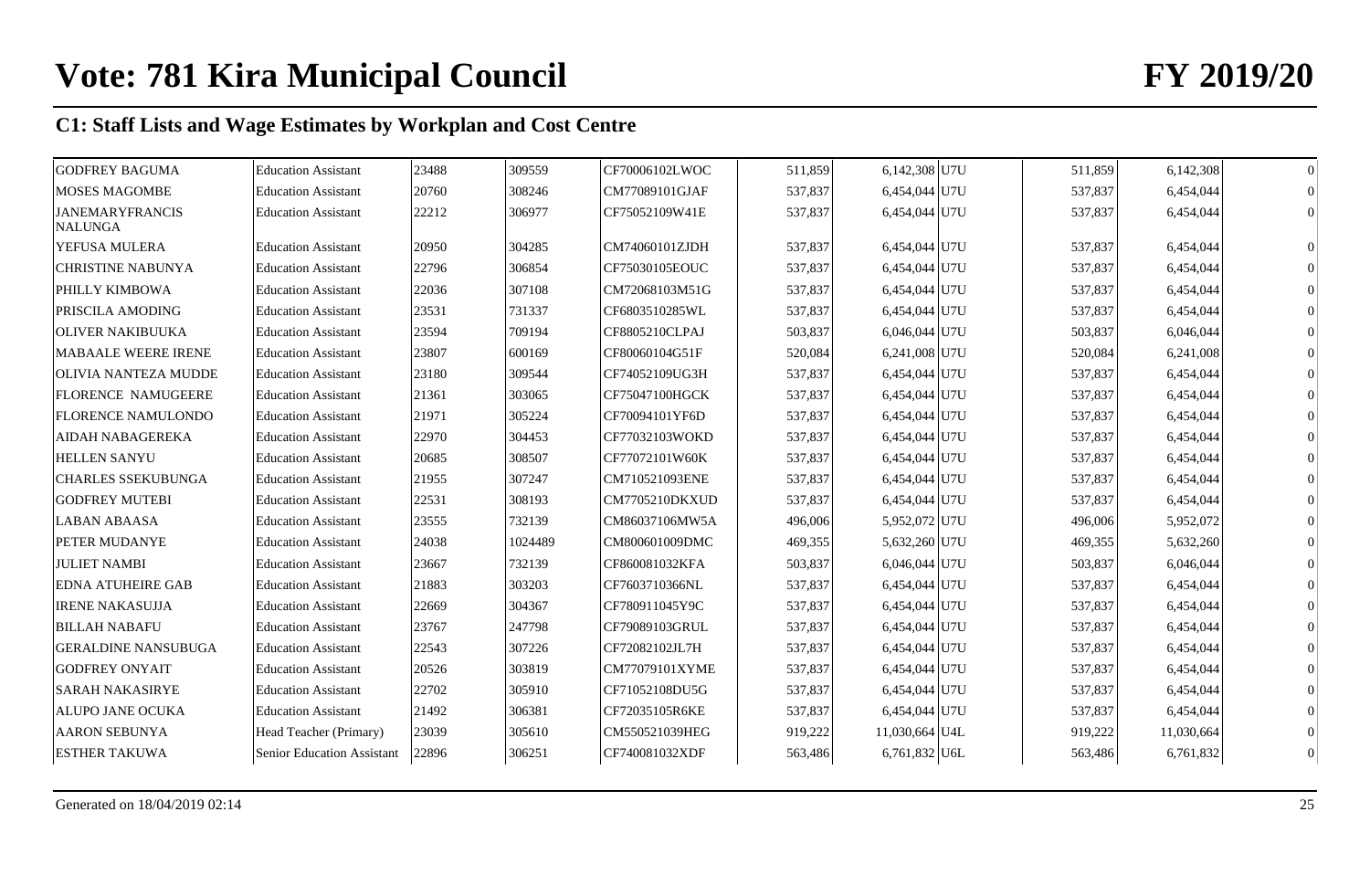# **Vote: 781 Kira Municipal Council FY 2019/20**

# **C1: Staff Lists and Wage Estimates by Workplan and Cost Centre**

| <b>GERTRUDE SENOGA</b>                           | 22741<br>Senior Education Assistant |       | 305110 | CF690521OATRYD | 563,486    | $6,761,832$ U6L | 563,486    | 6,761,832   |  |
|--------------------------------------------------|-------------------------------------|-------|--------|----------------|------------|-----------------|------------|-------------|--|
| <b>DEBORAH HAMBA</b>                             | Senior Education Assistant          | 22785 | 306253 | CF6706010260OJ | 563,486    | 6,761,832 U6L   | 563.486    | 6,761,832   |  |
| Total Salary for Kamuli C/U Primary school (UGX) |                                     |       |        |                | 19,419,968 | 233,039,616     | 19,419,968 | 233,039,616 |  |

*Cost Centre :Kireka Army P/S*

| <b>Staff Name</b>                      | <b>Staff Title</b>                | <b>File Number</b> | <b>Computer</b><br><b>Number</b> | <b>National ID</b> | <b>Gross</b><br><b>Monthly</b><br>Salary as per<br>Pay Slip | <b>Annual Gross</b><br>Salary as per<br>Payslip (A) | <b>Salary Scale</b><br>as per<br><b>Appointing</b><br><b>Authority</b> | <b>Gross</b><br>monthly<br>Salary as per<br><b>Appointing</b><br><b>Authority</b> | <b>Annual Gross</b><br>Salary as per<br><b>Appointing</b><br><b>Authority (B)</b> | <b>Annual</b><br>Variance (A -<br>$\bf{B}$ |
|----------------------------------------|-----------------------------------|--------------------|----------------------------------|--------------------|-------------------------------------------------------------|-----------------------------------------------------|------------------------------------------------------------------------|-----------------------------------------------------------------------------------|-----------------------------------------------------------------------------------|--------------------------------------------|
| REBECCA NAKUWANDA                      | Deputy Head Teacher<br>(Primary)  | 22601              | 304176                           | CF76052103V7ND     | 615,287                                                     | 7,383,444 U5U                                       |                                                                        | 615,287                                                                           | 7,383,444                                                                         | $\Omega$                                   |
| <b>REBECCA WALIGITA</b>                | <b>Education Assistant</b>        | 21520              | 307854                           | CF76007101JG2F     | 537,837                                                     | 6,454,044 U7U                                       |                                                                        | 537,837                                                                           | 6,454,044                                                                         |                                            |
| <b>REPHO SEBAJJA</b>                   | <b>Education Assistant</b>        | 22743              | 307388                           | CM61030100HAJE     | 537,837                                                     | 6,454,044 U7U                                       |                                                                        | 537,837                                                                           | 6,454,044                                                                         |                                            |
| <b>DEBORAH KINALWA</b>                 | <b>Education Assistant</b>        | 20353              | 305574                           | CF0030104MXNA      | 537,837                                                     | 6,454,044 U7U                                       |                                                                        | 537,837                                                                           | 6,454,044                                                                         |                                            |
| <b>CHRISTINE</b><br>TURYAGUMANAWE      | <b>Education Assistant</b>        | 22566              | 303194                           | CF72009104ATTH     | 537,837                                                     | 6,454,044 U7U                                       |                                                                        | 537,837                                                                           | 6,454,044                                                                         |                                            |
| <b>WILSON SSENABULYA</b>               | <b>Education Assistant</b>        | 20524              | 308425                           | CM770521056X9J     | 537,837                                                     | 6,454,044 U7U                                       |                                                                        | 537,837                                                                           | 6,454,044                                                                         |                                            |
| <b>MARIAM NAMUGOLO</b>                 | <b>Education Assistant</b>        | 22592              | 306477                           | CF72032109IY7E     | 537,837                                                     | 6,454,044 U7U                                       |                                                                        | 537,837                                                                           | 6,454,044                                                                         |                                            |
| <b>SIMON AMORA</b>                     | <b>Education Assistant</b>        | 22165              | 304437                           | CM77054100ZG9H     | 537,837                                                     | 6,454,044 U7U                                       |                                                                        | 537,837                                                                           | 6,454,044                                                                         |                                            |
| REBECCA AKETCH                         | <b>Education Assistant</b>        | 21763              | 307076                           | CF75039108QT9H     | 537,837                                                     | 6,454,044 U7U                                       |                                                                        | 537,837                                                                           | 6,454,044                                                                         |                                            |
| <b>NORAH NAGUDI</b>                    | <b>Education Assistant</b>        | 22510              | 303274                           | CF6405110120TE     | 537,837                                                     | 6,454,044 U7U                                       |                                                                        | 537,837                                                                           | 6,454,044                                                                         |                                            |
| LORNA MUKOYA                           | <b>Education Assistant</b>        | 21338              | 308917                           | CF680671017XEK     | 537,837                                                     | 6,454,044 U7U                                       |                                                                        | 537,837                                                                           | 6,454,044                                                                         |                                            |
| <b>SUSAN NAKANYOLO</b>                 | <b>Education Assistant</b>        | 20819              | 308618                           | CF4013100FZPD      | 537,837                                                     | 6,454,044 U7U                                       |                                                                        | 537,837                                                                           | 6,454,044                                                                         |                                            |
| <b>CHARLES ZZIWA B.</b>                | Head Teacher (Primary)            | 20301              | 305797                           | CM6404410380LC     | 914,088                                                     | 10,969,056 U4L                                      |                                                                        | 914,088                                                                           | 10,969,056                                                                        |                                            |
| <b>HELLEN WASAGALI</b>                 | <b>Senior Education Assistant</b> | 21816              | 306479                           | CF71089101DD8D     | 563,486                                                     | $6,761,832$ U6L                                     |                                                                        | 563,486                                                                           | 6,761,832                                                                         |                                            |
| <b>JENNIFER KATONO</b>                 | <b>Senior Education Assistant</b> | 20362              | 306776                           | CF630261012OHG     | 563,486                                                     | $6,761,832$ U6L                                     |                                                                        | 563,486                                                                           | 6,761,832                                                                         |                                            |
| Total Salary for Kireka Army P/S (UGX) |                                   |                    |                                  |                    | 8,572,554                                                   | 102,870,648                                         |                                                                        | 8,572,554                                                                         | 102,870,648                                                                       | $\mathbf{0}$                               |

*Cost Centre :Kireka C/U Primary School*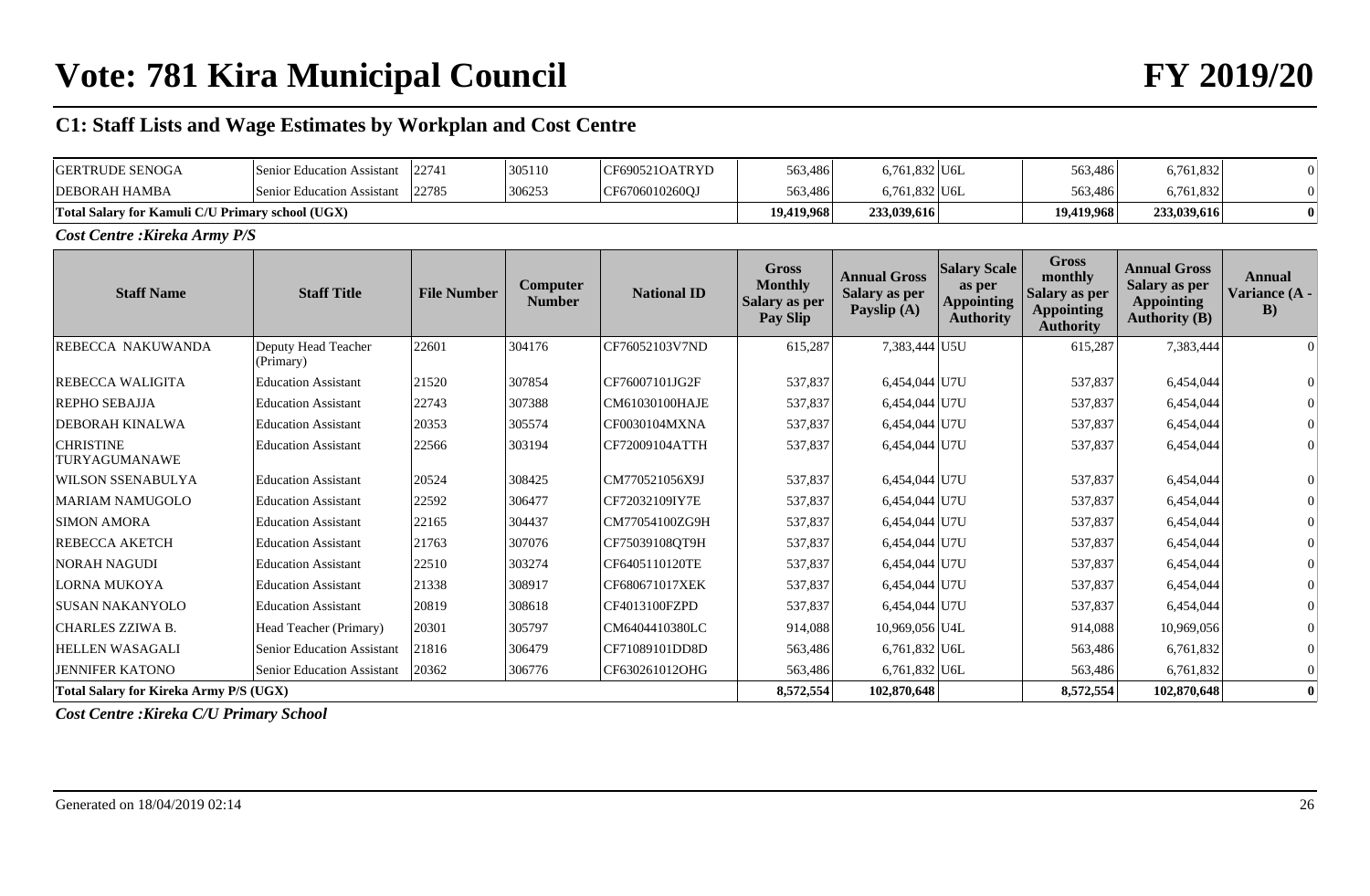| <b>Staff Name</b>                                | <b>Staff Title</b>               | <b>File Number</b> | <b>Computer</b><br><b>Number</b> | <b>National ID</b> | <b>Gross</b><br><b>Monthly</b><br><b>Salary as per</b><br>Pay Slip | <b>Annual Gross</b><br>Salary as per<br>Payslip (A) | <b>Salary Scale</b><br>as per<br><b>Appointing</b><br><b>Authority</b> | <b>Gross</b><br>monthly<br><b>Salary as per</b><br><b>Appointing</b><br><b>Authority</b> | <b>Annual Gross</b><br><b>Salary as per</b><br><b>Appointing</b><br><b>Authority (B)</b> | Annual<br>Variance (A -<br>$\bf{B}$ |
|--------------------------------------------------|----------------------------------|--------------------|----------------------------------|--------------------|--------------------------------------------------------------------|-----------------------------------------------------|------------------------------------------------------------------------|------------------------------------------------------------------------------------------|------------------------------------------------------------------------------------------|-------------------------------------|
| IMMACUL ATE NAMWANGU                             | Deputy Head Teacher<br>(Primary) | 21209              | 308005                           | CF7501210334TH     | 615,287                                                            | 7,383,444 U5U                                       |                                                                        | 615,287                                                                                  | 7,383,444                                                                                | 0                                   |
| <b>IRENE NALWADDA</b>                            | <b>Education Assistant</b>       | 21156              | 307099                           | CF770521OCTXXD     | 537,837                                                            | 6,454,044 U7U                                       |                                                                        | 537,837                                                                                  | 6,454,044                                                                                | 0                                   |
| <b>LYDIA MIREMBE</b>                             | <b>Education Assistant</b>       | 23809              | 252170                           | CF770071000K2C     | 537,837                                                            | 6,454,044 U7U                                       |                                                                        | 537,837                                                                                  | 6,454,044                                                                                |                                     |
| ANNET NAMAKULA                                   | <b>Education Assistant</b>       | 23074              | 309123                           | CF85052100TPGK     | 537,837                                                            | 6,454,044 U7U                                       |                                                                        | 537,837                                                                                  | 6,454,044                                                                                |                                     |
| CECILIA NANFUKA                                  | <b>Education Assistant</b>       | 20544              | 308580                           | CF64012102FPID     | 537,837                                                            | 6,454,044 U7U                                       |                                                                        | 537,837                                                                                  | 6,454,044                                                                                | $\theta$                            |
| <b>OLGA APIO</b>                                 | <b>Education Assistant</b>       | 21311              | 303837                           | CF75022101UUOJ     | 537,837                                                            | 6,454,044 U7U                                       |                                                                        | 537,837                                                                                  | 6,454,044                                                                                |                                     |
| IMMACULATE SUNDAY                                | <b>Education Assistant</b>       | 23740              | 169016                           | CF7505210CU0JA     | 520,084                                                            | 6,241,008 U7U                                       |                                                                        | 520,084                                                                                  | 6,241,008                                                                                |                                     |
| MONICA KABUGHO                                   | <b>Education Assistant</b>       | 20740              | 208291                           | CF78010104242K     | 537,837                                                            | 6,454,044 U7U                                       |                                                                        | 537,837                                                                                  | 6,454,044                                                                                | $\theta$                            |
| JOSEPH OYWAYA OKOBA                              | <b>Education Assistant</b>       | 21748              | 304412                           | CM730621046ROG     | 537,837                                                            | 6,454,044 U7U                                       |                                                                        | 537,837                                                                                  | 6,454,044                                                                                |                                     |
| <b>ALICE NAMBI</b>                               | Head Teacher (Primary)           | 21777              | 306814                           | CF67083103MG6C     | 919,222                                                            | 11,030,664 U4L                                      |                                                                        | 919,222                                                                                  | 11,030,664                                                                               | 0                                   |
| Total Salary for Kireka C/U Primary School (UGX) |                                  |                    |                                  |                    | 5,819,452                                                          | 69,833,424                                          |                                                                        | 5,819,452                                                                                | 69,833,424                                                                               | 0                                   |

*Cost Centre :Kireka Home for Mentally Handi capped*

| <b>Staff Name</b>        | <b>Staff Title</b>               | <b>File Number</b> | Computer<br><b>Number</b> | <b>National ID</b> | <b>Gross</b><br><b>Monthly</b><br><b>Salary as per</b><br>Pay Slip | <b>Annual Gross</b><br><b>Salary as per</b><br>Payslip (A) | <b>Salary Scale</b><br>as per<br><b>Appointing</b><br><b>Authority</b> | <b>Gross</b><br>monthly<br><b>Salary as per</b><br>Appointing<br><b>Authority</b> | <b>Annual Gross</b><br>Salary as per<br><b>Appointing</b><br><b>Authority (B)</b> | Annual<br>Variance (A -<br>$\bf{B}$ |
|--------------------------|----------------------------------|--------------------|---------------------------|--------------------|--------------------------------------------------------------------|------------------------------------------------------------|------------------------------------------------------------------------|-----------------------------------------------------------------------------------|-----------------------------------------------------------------------------------|-------------------------------------|
| NAMAGEMBE SYLIVIA        | Deputy Head Teacher<br>(Primary) | 21455              | 306133                    | CF720121053EHG     | 615,287                                                            | 7,383,444 U5U                                              |                                                                        | 615,287                                                                           | 7,383,444                                                                         | $\overline{0}$                      |
| <b>LOYCE MUGIDE</b>      | <b>Education Assistant</b>       | 20741              | 308379                    | CF78051101DNGK     | 537,837                                                            | 6,454,044 U7U                                              |                                                                        | 537,837                                                                           | 6,454,044                                                                         | $\overline{0}$                      |
| <b>GETRUDE LYAKA</b>     | <b>Education Assistant</b>       | 21688              | 307299                    | CF340620000GV6     | 537,837                                                            | 6,454,044 U7U                                              |                                                                        | 537,837                                                                           | 6,454,044                                                                         | $\overline{0}$                      |
| <b>ALICE RUTH MUGALA</b> | <b>Education Assistant</b>       | 21862              | 305884                    | CF600351017AVC     | 537,837                                                            | 6,454,044 U7U                                              |                                                                        | 537,837                                                                           | 6,454,044                                                                         | 0                                   |
| <b>JULIET NAMANDA</b>    | <b>Education Assistant</b>       | 20465              | 306613                    | CF720301033OAD     | 537,837                                                            | 6,454,044 U7U                                              |                                                                        | 537,837                                                                           | 6,454,044                                                                         | 0                                   |
| <b>SYLIVIA BAJEJE</b>    | <b>Education Assistant</b>       | 21523              | 304293                    | CF70014100925D     | 537,837                                                            | 6,454,044 U7U                                              |                                                                        | 537,837                                                                           | 6,454,044                                                                         | $\overline{0}$                      |
| <b>MARY NAULA</b>        | <b>Education Assistant</b>       | 20177              | 307945                    | CF75072101VULD     | 537,837                                                            | 6,454,044 U7U                                              |                                                                        | 537,837                                                                           | 6,454,044                                                                         | 0                                   |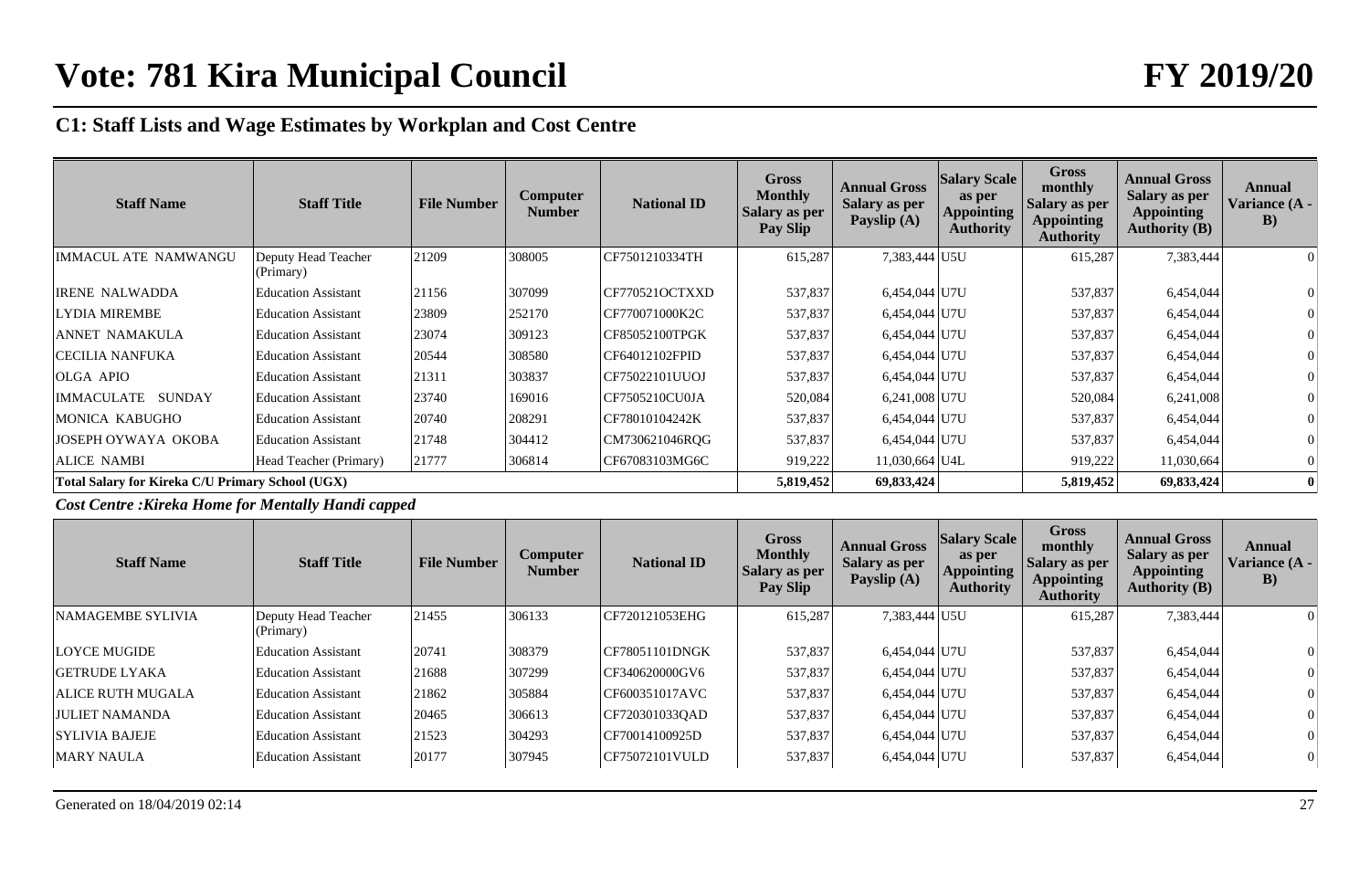| <b>OSIRU PATRICK</b>                                                | Head Teacher (Primary)           | 20986 | 303361 | CM60039103EH4E | 741,502   | 8,898,024 U4L | 741,502   | 8,898,024  |  |
|---------------------------------------------------------------------|----------------------------------|-------|--------|----------------|-----------|---------------|-----------|------------|--|
| JOY JOLLY MAGOOLA<br>MUSOLO                                         | Senior Education Assistant 20095 |       | 303434 | CF600721045Y6K | 563,486   | 6,761,832 U6L | 563.486   | 6,761,832  |  |
| <b>JUSTINE WENKIRINYA</b>                                           | Senior Education Assistant 21497 |       | 307568 | CF70082101GYLI | 563.486   | 6,761,832 U6L | 563.486   | 6,761,832  |  |
| <b>Total Salary for Kireka Home for Mentally Handi capped (UGX)</b> |                                  |       |        |                | 5,710,783 | 68,529,396    | 5,710,783 | 68,529,396 |  |

*Cost Centre :Kireka UMEA Primary School*

| <b>Staff Name</b>                                        | <b>Staff Title</b>               | <b>File Number</b> | <b>Computer</b><br><b>Number</b> | <b>National ID</b> | <b>Gross</b><br><b>Monthly</b><br><b>Salary as per</b><br>Pay Slip | <b>Annual Gross</b><br><b>Salary as per</b><br>Payslip (A) | <b>Salary Scale</b><br>as per<br><b>Appointing</b><br><b>Authority</b> | Gross<br>monthly<br><b>Salary as per</b><br><b>Appointing</b><br><b>Authority</b> | <b>Annual Gross</b><br><b>Salary as per</b><br><b>Appointing</b><br><b>Authority (B)</b> | Annual<br>Variance (A -<br>B) |
|----------------------------------------------------------|----------------------------------|--------------------|----------------------------------|--------------------|--------------------------------------------------------------------|------------------------------------------------------------|------------------------------------------------------------------------|-----------------------------------------------------------------------------------|------------------------------------------------------------------------------------------|-------------------------------|
| MOHAMMED BAKAYANA                                        | Deputy Head Teacher<br>(Primary) | 20441              | 305154                           | CM6208210730AE     | 653,876                                                            | 7,846,512 U5U                                              |                                                                        | 653,876                                                                           | 7,846,512                                                                                |                               |
| <b>JUSTINE KITONE</b>                                    | <b>Education Assistant</b>       | 20622              | 308349                           | CF79068103H1FD     | 537,837                                                            | 6,454,044 U7U                                              |                                                                        | 537,837                                                                           | 6,454,044                                                                                |                               |
| <b>LILIAN SUNDAY</b>                                     | <b>Education Assistant</b>       | 23993              | 995327                           | CF880251017HFE     | 480,926                                                            | 5,771,112 U7U                                              |                                                                        | 480,926                                                                           | 5,771,112                                                                                |                               |
| <b>MARTHA PHIONA NANDUDU</b>                             | <b>Education Assistant</b>       | 23986              | 1003731                          | CF950011057CJL     | 480,926                                                            | 5,771,112 U7U                                              |                                                                        | 480,926                                                                           | 5,771,112                                                                                |                               |
| <b>SARAH NAMUGERWA</b>                                   | <b>Education Assistant</b>       | 23649              | 801928                           | CF85024102L4RG     | 537,837                                                            | 6,454,044 U7U                                              |                                                                        | 537,837                                                                           | 6,454,044                                                                                |                               |
| TOPISTAR NYASANA                                         | <b>Education Assistant</b>       | 21927              | 307734                           | CF64039101QTSJ     | 537,837                                                            | 6,454,044 U7U                                              |                                                                        | 537,837                                                                           | 6,454,044                                                                                |                               |
| <b>SARAH NAKAWENDA</b>                                   | <b>Education Assistant</b>       | 22135              | 306459                           | CF69036101VWAK     | 537,837                                                            | 6,454,044 U7U                                              |                                                                        | 537,837                                                                           | 6,454,044                                                                                |                               |
| <b>GWOKIIYA JANEPHER</b>                                 | <b>Education Assistant</b>       | 23895              | 963258                           | CF88023106TXGE     | 488,378                                                            | 5,860,536 U7U                                              |                                                                        | 488,378                                                                           | 5,860,536                                                                                |                               |
| <b>ZAITUNA KATONO</b>                                    | <b>Education Assistant</b>       | 22242              | 307349                           | CF7407210422PL     | 537,837                                                            | 6,454,044 U7U                                              |                                                                        | 537,837                                                                           | 6,454,044                                                                                |                               |
| <b>KISITU ASADI</b>                                      | <b>Education Assistant</b>       | 24041              | 1032288                          | CM870421042UKR     | 469,355                                                            | 5,632,260 U7U                                              |                                                                        | 469,355                                                                           | 5,632,260                                                                                |                               |
| <b>ISMAIL NGABONZIRA</b><br>LUZINDA                      | Head Teacher (Primary)           | 22014              | 305642                           | CM67032104M1OD     | 919,222                                                            | 11,030,664 U4L                                             |                                                                        | 919,222                                                                           | 11,030,664                                                                               |                               |
| <b>Total Salary for Kireka UMEA Primary School (UGX)</b> |                                  |                    |                                  |                    | 6,181,868                                                          | 74,182,416                                                 |                                                                        | 6,181,868                                                                         | 74,182,416                                                                               | $\mathbf{0}$                  |

*Cost Centre :Kyaliwajjala UMEA Primary School*

| <b>Staff Name</b> | <b>Staff Title</b> | <b>File Number</b> | Computer<br>Number | <b>National ID</b> | Gross<br><b>Monthly</b><br><b>Salary as per</b><br><b>Pay Slip</b> | <b>Annual Gross</b><br>Salary as per<br>Payslip (A) | <b>Salary Scale</b><br>as per<br>Appointing<br><b>Authority</b> | <b>Gross</b><br>monthly<br>Salary as per<br>Appointing<br><b>Authority</b> | <b>Annual Gross</b><br>Salary as per<br>Appointing<br><b>Authority (B)</b> | Annual<br>Variance $(A -$<br>$\bf{B}$ |
|-------------------|--------------------|--------------------|--------------------|--------------------|--------------------------------------------------------------------|-----------------------------------------------------|-----------------------------------------------------------------|----------------------------------------------------------------------------|----------------------------------------------------------------------------|---------------------------------------|
|-------------------|--------------------|--------------------|--------------------|--------------------|--------------------------------------------------------------------|-----------------------------------------------------|-----------------------------------------------------------------|----------------------------------------------------------------------------|----------------------------------------------------------------------------|---------------------------------------|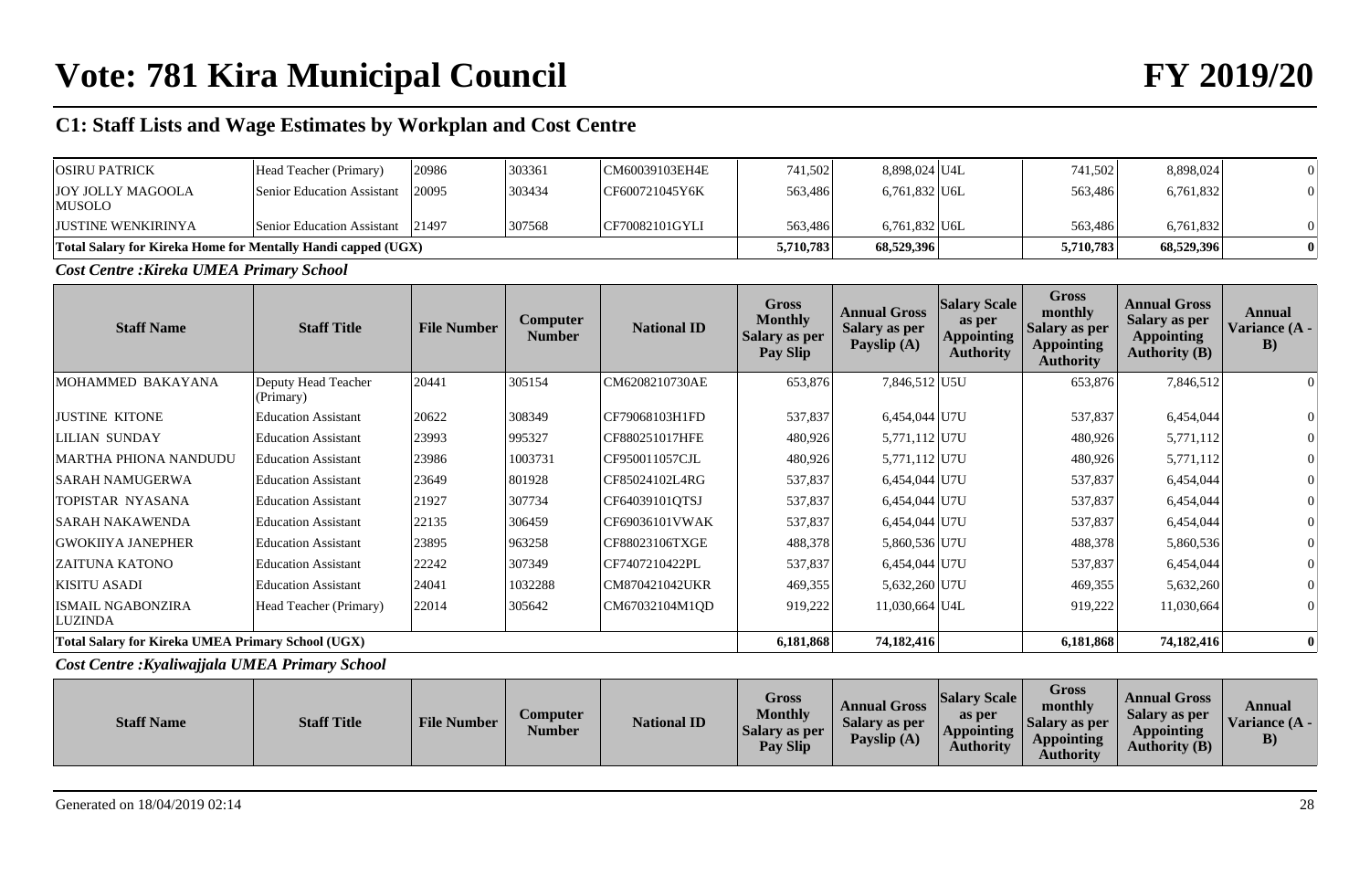| MWAMINI NABWONSO                                        | Deputy Head Teacher<br>(Primary) | 22809 | 396883 | CF740081078ONJ  | 615,287   | 7,383,444 U5U | 615,287   | 7,383,444  |  |
|---------------------------------------------------------|----------------------------------|-------|--------|-----------------|-----------|---------------|-----------|------------|--|
| MINDARD MUBBALA                                         | <b>Education Assistant</b>       | 21594 | 304451 | CM73072100DKH   | 537.837   | 6,454,044 U7U | 537,837   | 6,454,044  |  |
| ROBINAH NALWANGA                                        | <b>Education Assistant</b>       | 22923 | 303936 | CF700991000JXC  | 537,837   | 6,454,044 U7U | 537,837   | 6,454,044  |  |
| <b>ISHAQ SERUWAGI</b>                                   | <b>Education Assistant</b>       | 23692 | 801645 | CM8503210922CK  | 488,378   | 5,860,536 U7U | 488,378   | 5,860,536  |  |
| MADINA NAMUDIRA                                         | <b>Education Assistant</b>       | 20850 | 307982 | CF76049100LE8C  | 537,837   | 6,454,044 U7U | 537,837   | 6,454,044  |  |
| <b>SARAH KUMBAINE</b><br>WATABALA                       | <b>Education Assistant</b>       | 21290 | 308844 | CF720351026CFA  | 537,837   | 6,454,044 U7U | 537,837   | 6,454,044  |  |
| HADIJAH NAKIGUDDE                                       | <b>Education Assistant</b>       | 21945 | 305654 | CF69031100H7ME  | 537,837   | 6,454,044 U7U | 537,837   | 6,454,044  |  |
| NAMWANJE AKIIKI MWAJUMA Head Teacher (Primary)          |                                  | 21130 | 306075 | CF699041100HY8E | 741,502   | 8,898,024 U4L | 741,502   | 8,898,024  |  |
| Total Salary for Kyaliwajjala UMEA Primary School (UGX) |                                  |       |        |                 | 4,534,352 | 54,412,224    | 4,534,352 | 54,412,224 |  |

*Cost Centre :Namugongo Boys Primary School*

| <b>Staff Name</b>                          | <b>Staff Title</b>               | <b>File Number</b> | Computer<br><b>Number</b> | <b>National ID</b> | <b>Gross</b><br><b>Monthly</b><br><b>Salary as per</b><br>Pay Slip | <b>Annual Gross</b><br>Salary as per<br>Payslip (A) | <b>Salary Scale</b><br>as per<br><b>Appointing</b><br><b>Authority</b> | <b>Gross</b><br>monthly<br>Salary as per<br><b>Appointing</b><br><b>Authority</b> | <b>Annual Gross</b><br><b>Salary as per</b><br><b>Appointing</b><br><b>Authority (B)</b> | Annual<br>Variance (A -<br>B) |
|--------------------------------------------|----------------------------------|--------------------|---------------------------|--------------------|--------------------------------------------------------------------|-----------------------------------------------------|------------------------------------------------------------------------|-----------------------------------------------------------------------------------|------------------------------------------------------------------------------------------|-------------------------------|
| <b>CHRISTINE ISAGAITE OPOLOT</b>           | Deputy Head Teacher<br>(Primary) | 21451              | 305180                    | CF6602110314RH     | 606,192                                                            | 7,274,304 U5U                                       |                                                                        | 606,192                                                                           | 7,274,304                                                                                |                               |
| <b>TEOPISTA NABUNYA</b>                    | <b>Education Assistant</b>       | 23421              | 309341                    | CF84052101J7UK     | 520,084                                                            | 6,241,008 U7U                                       |                                                                        | 520,084                                                                           | 6,241,008                                                                                |                               |
| <b>JOSEPHINE NAMUTEBI</b>                  | <b>Education Assistant</b>       | 22804              | 307392                    | CF7005210D8PWD     | 511,859                                                            | 6,142,308 U7U                                       |                                                                        | 511,859                                                                           | 6,142,308                                                                                |                               |
| NAKIRIJJA VICTORIA                         | <b>Education Assistant</b>       | 23836              | 963756                    | CF930361042PQK     | 488,378                                                            | 5,860,536 U7U                                       |                                                                        | 488,378                                                                           | 5,860,536                                                                                |                               |
| PATRICK NDOBOLI D.M                        | <b>Education Assistant</b>       | 21899              | 305999                    | CM691021030JWC     | 537,837                                                            | 6,454,044 U7U                                       |                                                                        | 537,837                                                                           | 6,454,044                                                                                |                               |
| <b>NAMUGAWE CHRISTINE</b><br><b>ESTHER</b> | <b>Education Assistant</b>       | 21364              | 308880                    | CF790601011FNF     | 537,837                                                            | 6,454,044 U7U                                       |                                                                        | 537,837                                                                           | 6,454,044                                                                                |                               |
| <b>MERIDA NAMAYE</b>                       | <b>Education Assistant</b>       | 21351              | 308896                    | CF75026102RT2H     | 537,837                                                            | 6,454,044 U7U                                       |                                                                        | 537,837                                                                           | 6,454,044                                                                                |                               |
| REBECCA M. NAMUKUVE                        | <b>Education Assistant</b>       | 21368              | 308909                    | CF66049101PJAK     | 537,837                                                            | 6,454,044 U7U                                       |                                                                        | 537,837                                                                           | 6,454,044                                                                                |                               |
| <b>LYDIA TIBIKOMWA</b>                     | <b>Education Assistant</b>       | 23844              | 965398                    | CF83008106KNNE     | 480,926                                                            | 5,771,112 U7U                                       |                                                                        | 480,926                                                                           | 5,771,112                                                                                |                               |
| <b>GLADYS NABUKENYA</b>                    | <b>Education Assistant</b>       | 20838              | 305590                    | CF60036109UKR6     | 537,837                                                            | 6,454,044 U7U                                       |                                                                        | 537,837                                                                           | 6,454,044                                                                                |                               |
| JULIUS KANYA SIIMA                         | <b>Education Assistant</b>       | 22777              | 306941                    | CM71072101UVMA     | 563,486                                                            | 6,761,832 U7U                                       |                                                                        | 563,486                                                                           | 6,761,832                                                                                |                               |
| <b>GERTRUDE EDIRU</b>                      | <b>Education Assistant</b>       | 23602              | 499887                    | CF76002104EYOL     | 537,837                                                            | 6,454,044 U7U                                       |                                                                        | 537,837                                                                           | 6,454,044                                                                                |                               |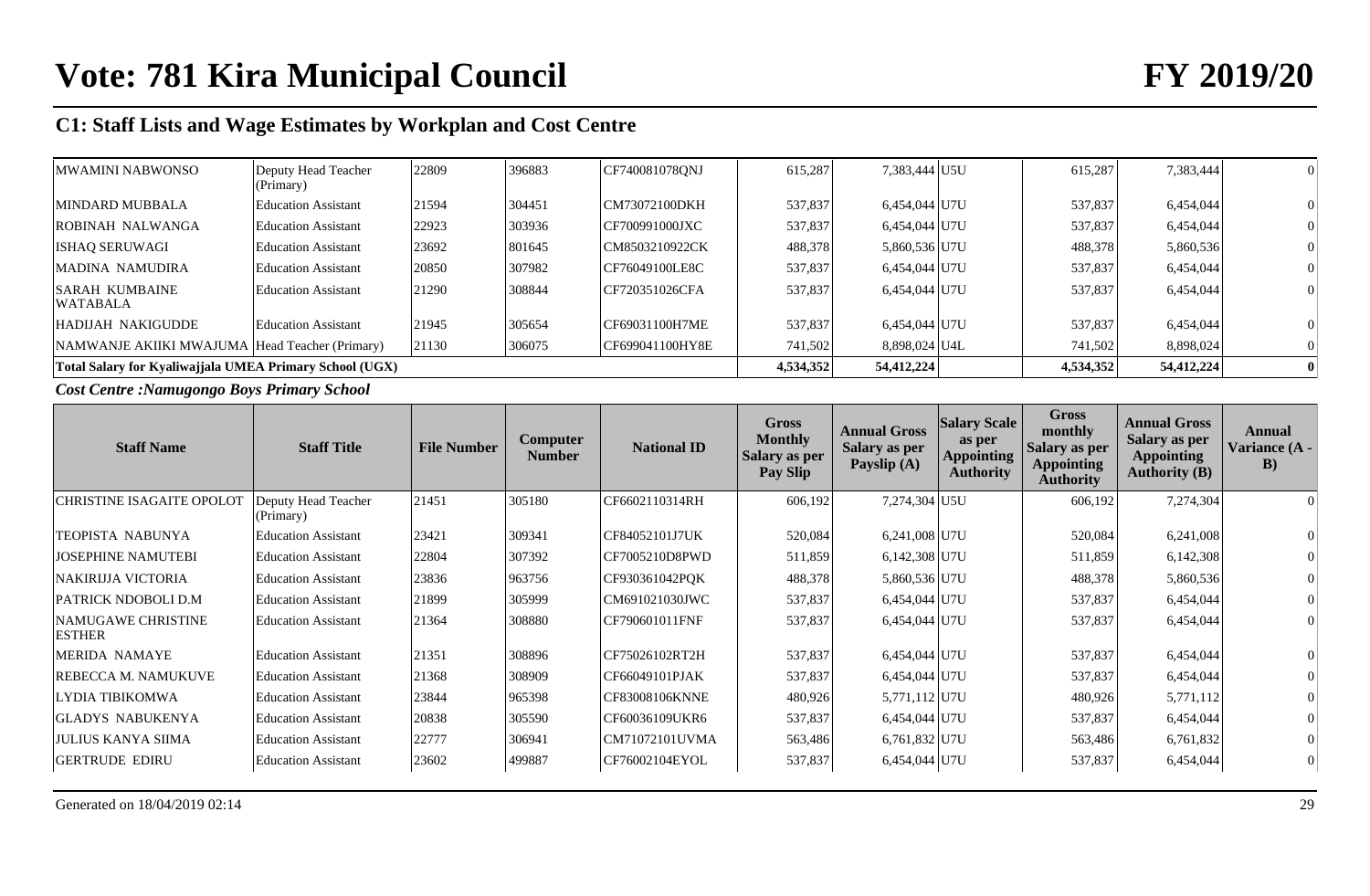| <b>MARTIN KIZITO</b>                                        | <b>Education Assistant</b>       | 23490 | 309566 | ICM8503011NNJA | 503,837   | 6,046,044 U7U  | 503,837   | 6,046,044   |  |
|-------------------------------------------------------------|----------------------------------|-------|--------|----------------|-----------|----------------|-----------|-------------|--|
| <b>GORRET KAGABANE</b>                                      | <b>Education Assistant</b>       | 23630 | 801240 | CF87032100GTDE | 488,378   | 5,860,536 U7U  | 488,378   | 5,860,536   |  |
| AMBROSE SSEKAYUNGO                                          | Head Teacher (Primary)           | 22632 | 305628 | CM67098101F81A | 919.222   | 11,030,664 U4L | 919,222   | 11,030,664  |  |
| <b>MATOVU PETER</b>                                         | Senior Education Assistant 22092 |       | 306202 | CM68068100OFED | 561,065   | 6,732,780 U6L  | 561,065   | 6,732,780   |  |
| <b>Total Salary for Namugongo Boys Primary School (UGX)</b> |                                  |       |        |                | 8,870,449 | 106,445,388    | 8,870,449 | 106,445,388 |  |

*Cost Centre :Namugongo Girls Primary School*

| <b>Staff Name</b>                         | <b>Staff Title</b>         | <b>File Number</b> | Computer<br><b>Number</b> | <b>National ID</b>    | <b>Gross</b><br><b>Monthly</b><br>Salary as per<br>Pay Slip | <b>Annual Gross</b><br>Salary as per<br>Payslip (A) | <b>Salary Scale</b><br>as per<br><b>Appointing</b><br><b>Authority</b> | <b>Gross</b><br>monthly<br>Salary as per<br><b>Appointing</b><br><b>Authority</b> | <b>Annual Gross</b><br>Salary as per<br><b>Appointing</b><br><b>Authority (B)</b> | Annual<br>Variance (A -<br>$\bf{B}$ |
|-------------------------------------------|----------------------------|--------------------|---------------------------|-----------------------|-------------------------------------------------------------|-----------------------------------------------------|------------------------------------------------------------------------|-----------------------------------------------------------------------------------|-----------------------------------------------------------------------------------|-------------------------------------|
| EMMANUEL NASONGO                          | <b>Education Assistant</b> | 21569              | 308140                    | <b>CM74023100WIUK</b> | 537,837                                                     | 6,454,044 U7U                                       |                                                                        | 537,837                                                                           | 6,454,044                                                                         | $\Omega$                            |
| <b>HENRY SEGAWA</b>                       | <b>Education Assistant</b> | 21413              | 308948                    | <b>CM8403210CEEAF</b> | 537,837                                                     | 6,454,044 U7U                                       |                                                                        | 537,837                                                                           | 6,454,044                                                                         |                                     |
| <b>NOELINE NALUKENGE</b>                  | <b>Education Assistant</b> | 23004              | 367372                    | CF87032100PFUH        | 511,859                                                     | $6,142,308$ U7U                                     |                                                                        | 511,859                                                                           | 6,142,308                                                                         |                                     |
| <b>FLAVIA A NASSUUNA</b>                  | <b>Education Assistant</b> | 23680              | 801705                    | CF84030103H87A        | 488,378                                                     | 5,860,536 U7U                                       |                                                                        | 488,378                                                                           | 5,860,536                                                                         |                                     |
| <b>SYLIVIA NAKYAJJA</b>                   | <b>Education Assistant</b> | 20157              | 308023                    | CF72024103EV7H        | 537,837                                                     | 6,454,044 U7U                                       |                                                                        | 537,837                                                                           | 6,454,044                                                                         |                                     |
| <b>RUTH NAMAKULA</b>                      | <b>Education Assistant</b> | 20502              | 308447                    | CF7903210AGD3C        | 537,837                                                     | 6,454,044 U7U                                       |                                                                        | 537,837                                                                           | 6,454,044                                                                         |                                     |
| <b>SIMON OKURUT</b>                       | <b>Education Assistant</b> | 21739              | 304385                    | CM75108101L54J        | 537,837                                                     | 6,454,044 U7U                                       |                                                                        | 537,837                                                                           | 6,454,044                                                                         |                                     |
| <b>MOREEN NYASINGE</b>                    | <b>Education Assistant</b> | 21389              | 308949                    | CF800391031GMA        | 537,837                                                     | 6,454,044 U7U                                       |                                                                        | 537,837                                                                           | 6,454,044                                                                         |                                     |
| <b>APOPHIA NAMUSAABI</b>                  | <b>Education Assistant</b> | 23184              | 305983                    | CF7305210DX6FA        | 563,486                                                     | 6,761,832 U7U                                       |                                                                        | 563,486                                                                           | 6,761,832                                                                         |                                     |
| <b>JOAN LWAKULINDA</b>                    | <b>Education Assistant</b> | 23719              | 801403                    | CF88068103NU3L        | 488,378                                                     | 5,860,536 U7U                                       |                                                                        | 488,378                                                                           | 5,860,536                                                                         |                                     |
| <b>SANYU KALULE</b>                       | <b>Education Assistant</b> | 20958              | 307795                    | CF73012101WVRK        | 537,837                                                     | 6,454,044 U7U                                       |                                                                        | 537,837                                                                           | 6,454,044                                                                         |                                     |
| <b>KWEBABYA PETER</b>                     | <b>Education Assistant</b> | 23909              | 963147                    | CM90013108PNUK        | 488,378                                                     | 5,860,536 U7U                                       |                                                                        | 488,378                                                                           | 5,860,536                                                                         |                                     |
| CHRIS MAISO MUNYINYU                      | <b>Education Assistant</b> | 21308              | 308952                    | CM820601025MPJ        | 537,837                                                     | 6,454,044 U7U                                       |                                                                        | 537,837                                                                           | 6,454,044                                                                         |                                     |
| <b>VIOLET T. NAMALE</b>                   | <b>Education Assistant</b> | 22530              | 304409                    | CF71023100P0MK        | 537,837                                                     | 6,454,044 U7U                                       |                                                                        | 537,837                                                                           | 6,454,044                                                                         |                                     |
| JACQUELINE NALUKENGE                      | <b>Education Assistant</b> | 21012              | 304259                    | CF690521082QFE        | 537,837                                                     | 6,454,044 U7U                                       |                                                                        | 537,837                                                                           | 6,454,044                                                                         |                                     |
| <b>LEONARD GEOFFREY</b><br><b>OKALEBO</b> | <b>Education Assistant</b> | 23089              | 303825                    | CM70108101L55L        | 537,837                                                     | 6,454,044 U7U                                       |                                                                        | 537,837                                                                           | 6,454,044                                                                         |                                     |
| <b>GRACE NASSEJJE</b>                     | <b>Education Assistant</b> | 23739              | 860725                    | CF6806810514WD        | 537,837                                                     | 6,454,044 U7U                                       |                                                                        | 537,837                                                                           | 6,454,044                                                                         |                                     |
| <b>VICTOR NAMONO</b>                      | <b>Education Assistant</b> | 21958              | 304335                    | CF76051102M68G        | 537,837                                                     | 6,454,044 U7U                                       |                                                                        | 537,837                                                                           | 6,454,044                                                                         |                                     |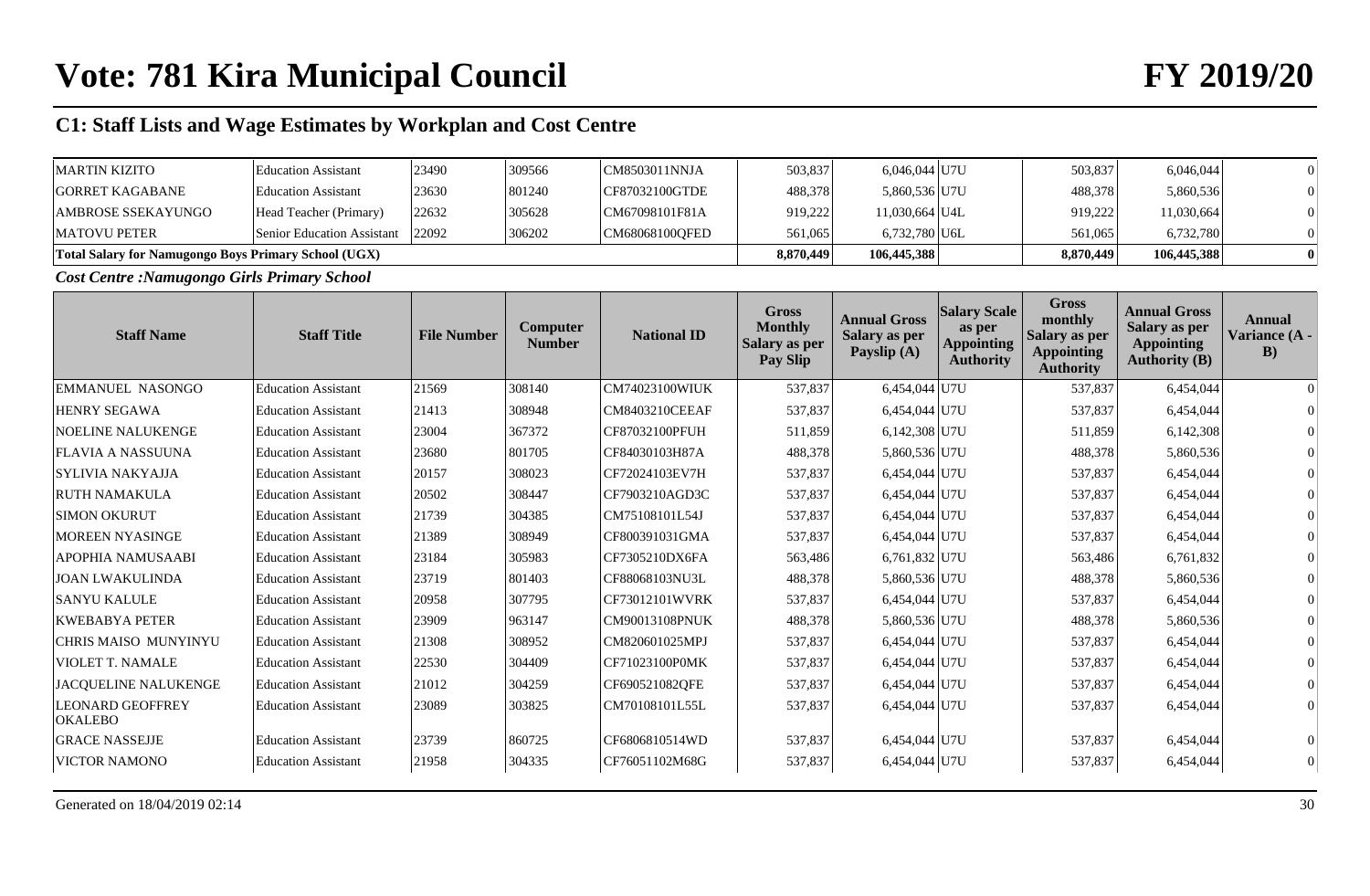| <b>BETTY APIO</b>                                            | <b>Education Assistant</b> | 23744 | 303163 | CF75071103EJ6D          | 537,837    | 6,454,044 U7U   | 537,837    | 6,454,044   |  |
|--------------------------------------------------------------|----------------------------|-------|--------|-------------------------|------------|-----------------|------------|-------------|--|
| <b>JOSEPHINE NABWAMI</b>                                     | Head Teacher (Primary)     | 22997 | 306073 | CFT2118097NJMK          | 741,502    | 8,898,024 U4L   | 741,502    | 8,898,024   |  |
| <b>TEDDY NALUKWAGO</b>                                       | Senior Education Assistant | 23821 | 226673 | $\Gamma$ CF740100104WGK | 563,486    | $6,761,832$ U6L | 563,486    | 6,761,832   |  |
| <b>FRANCIS OGIRA</b>                                         | Senior Education Assistant | 22849 | 305833 | CM70047103CLND          | 563,486    | $6,761,832$ U6L | 563,486    | 6,761,832   |  |
| <b>JENNIFER NAKIMBUGWE</b>                                   | Senior Education Assistant | 22551 | 305831 | CF65023104ESPE          | 563,486    | $6.761.832$ U6L | 563.486    | 6,761,832   |  |
| <b>Total Salary for Namugongo Girls Primary School (UGX)</b> |                            |       |        |                         | 12,502,157 | 150,025,884     | 12,502,157 | 150,025,884 |  |

*Cost Centre :Namugongo Mixed Primary School*

| <b>Staff Name</b>                                            | <b>Staff Title</b>         | <b>File Number</b> | <b>Computer</b><br><b>Number</b> | <b>National ID</b> | Gross<br><b>Monthly</b><br><b>Salary as per</b><br>Pay Slip | <b>Annual Gross</b><br><b>Salary as per</b><br>Payslip (A) | <b>Salary Scale</b><br>as per<br><b>Appointing</b><br><b>Authority</b> | <b>Gross</b><br>monthly<br>Salary as per<br><b>Appointing</b><br><b>Authority</b> | <b>Annual Gross</b><br><b>Salary as per</b><br><b>Appointing</b><br><b>Authority (B)</b> | Annual<br>Variance (A -<br>$\bf{B}$ |
|--------------------------------------------------------------|----------------------------|--------------------|----------------------------------|--------------------|-------------------------------------------------------------|------------------------------------------------------------|------------------------------------------------------------------------|-----------------------------------------------------------------------------------|------------------------------------------------------------------------------------------|-------------------------------------|
| STIDIA TWINOMUGISHA                                          | <b>Education Assistant</b> | 20956              | 304585                           | CF74009104UMTE     | 537,837                                                     | 6,454,044 U7U                                              |                                                                        | 537,837                                                                           | 6,454,044                                                                                |                                     |
| LYDIA KAGUNA                                                 | <b>Education Assistant</b> | 23863              | 967042                           | CF84008103EM9D     | 480,926                                                     | 5,771,112 U7U                                              |                                                                        | 480,926                                                                           | 5,771,112                                                                                |                                     |
| <b>BEATRICE NALWOGA</b>                                      | <b>Education Assistant</b> | 21366              | 308927                           | CF80052103CYTE     | 537,837                                                     | 6,454,044 U7U                                              |                                                                        | 537,837                                                                           | 6,454,044                                                                                |                                     |
| MADINAH NAMUYOMBA                                            | <b>Education Assistant</b> | 23548              | 731974                           | CF92052103LKFJ     | 496,006                                                     | 5,952,072 U7U                                              |                                                                        | 496,006                                                                           | 5,952,072                                                                                |                                     |
| <b>IRENE NANTONGO</b>                                        | <b>Education Assistant</b> | 21711              | 303975                           | CF750471024O4J     | 537,837                                                     | 6,454,044 U7U                                              |                                                                        | 537,837                                                                           | 6,454,044                                                                                |                                     |
| <b>DEBORAH KIMEZE</b>                                        | Head Teacher (Primary)     | 22983              | 303942                           | CF70023102ALCC     | 919,222                                                     | 11,030,664 U4L                                             |                                                                        | 919,222                                                                           | 11,030,664                                                                               |                                     |
| <b>SHALLON BIRASHEKIZE</b>                                   | Senior Education Assistant | 20356              | 303197                           | CF650091036MYG     | 563,486                                                     | $6,761,832$ U6L                                            |                                                                        | 563,486                                                                           | 6,761,832                                                                                |                                     |
| <b>Total Salary for Namugongo Mixed Primary School (UGX)</b> |                            |                    |                                  |                    | 4,073,151                                                   | 48,877,812                                                 |                                                                        | 4,073,151                                                                         | 48,877,812                                                                               | $\bf{0}$                            |

### *Cost Centre :St Gonzaga Kamuli C/S*

| <b>Staff Name</b>             | <b>Staff Title</b>               | <b>File Number</b> | Computer<br><b>Number</b> | <b>National ID</b>    | <b>Gross</b><br><b>Monthly</b><br><b>Salary as per</b><br>Pay Slip | <b>Annual Gross</b><br><b>Salary as per</b><br>Payslip (A) | <b>Salary Scale</b><br>as per<br><b>Appointing</b><br><b>Authority</b> | Gross<br>monthly<br>Salary as per<br><b>Appointing</b><br><b>Authority</b> | <b>Annual Gross</b><br><b>Salary as per</b><br><b>Appointing</b><br><b>Authority (B)</b> | Annual<br>Variance (A -<br>$\bf{B})$ |
|-------------------------------|----------------------------------|--------------------|---------------------------|-----------------------|--------------------------------------------------------------------|------------------------------------------------------------|------------------------------------------------------------------------|----------------------------------------------------------------------------|------------------------------------------------------------------------------------------|--------------------------------------|
| MUGALA JOYCE                  | Deputy Head Teacher<br>(Primary) | 22726              | 305908                    | CF72072103U9ED        | 606,192                                                            | 7,274,304 U5U                                              |                                                                        | 606,192                                                                    | 7,274,304                                                                                |                                      |
| <b>FLORENCE MUSOSA LOGOSE</b> | <b>Education Assistant</b>       | 20112              | 307808                    | <b>CF73072101XAIF</b> | 537.837                                                            | 6,454,044 U7U                                              |                                                                        | 537,837                                                                    | 6,454,044                                                                                |                                      |
| <b>JOY MIRIA NAMBI</b>        | Education Assistant              | 22228              | 307567                    | CF680081029RMD        | 537,837                                                            | 6,454,044 U7U                                              |                                                                        | 537,837                                                                    | 6,454,044                                                                                |                                      |
| <b>BEATRICE NAKALINZI</b>     | <b>Education Assistant</b>       | 23481              | 304000                    | ICF790241014KLH       | 537,837                                                            | 6,454,044 U7U                                              |                                                                        | 537,837                                                                    | 6,454,044                                                                                | $\vert 0 \vert$                      |

Generated on  $18/04/2019$  02:14 31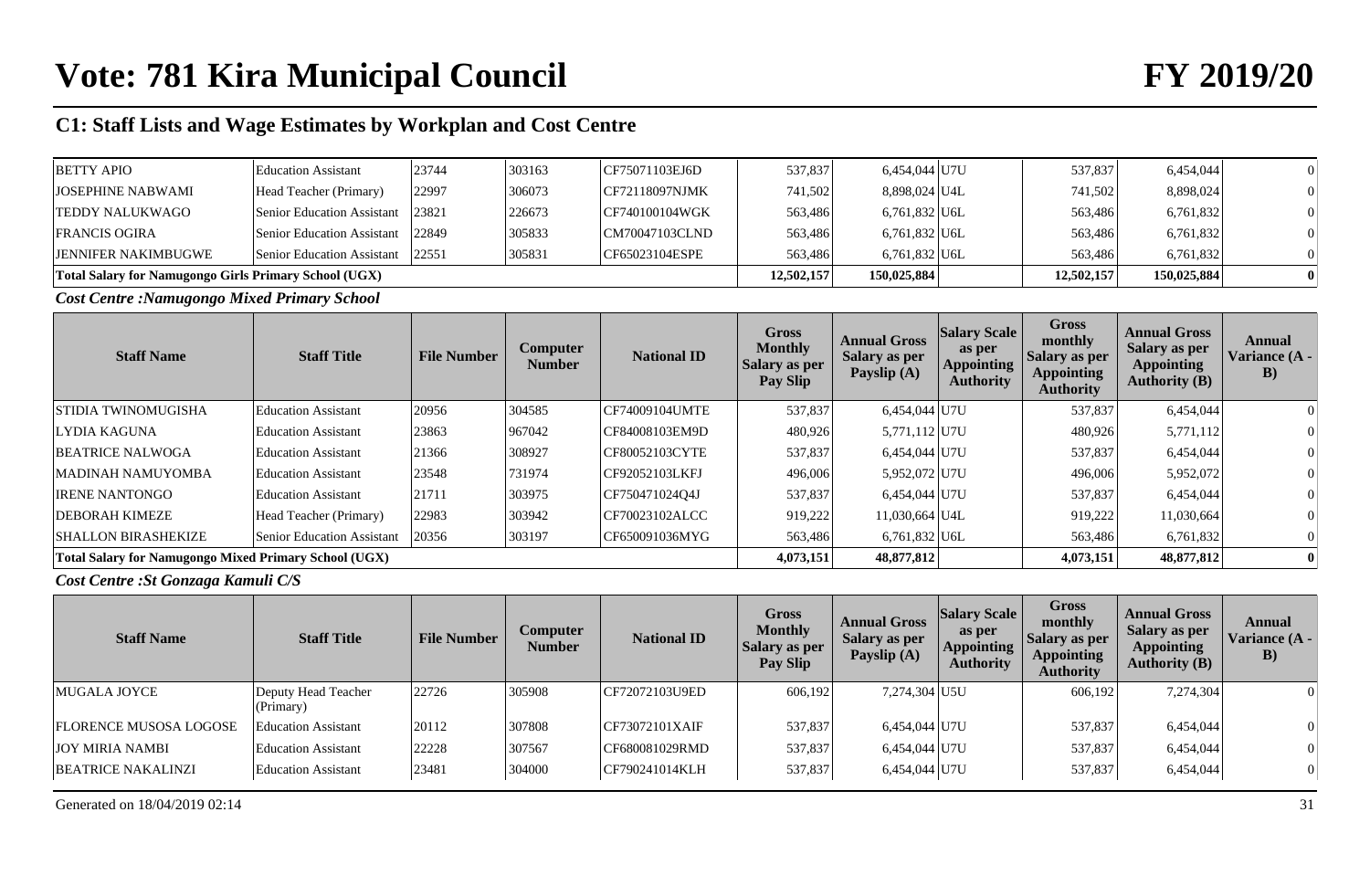# **Vote: 781 Kira Municipal Council FY 2019/20**

# **C1: Staff Lists and Wage Estimates by Workplan and Cost Centre**

| <b>Total Salary for Department (UGX)</b>      |                            |       |        |                                    | 246,777,491 | 2,961,329,892   | 246,811,973 | 2,961,743,676 | $-413.784$ |
|-----------------------------------------------|----------------------------|-------|--------|------------------------------------|-------------|-----------------|-------------|---------------|------------|
| Total Salary for St Gonzaga Kamuli C/S (UGX)  |                            |       |        |                                    | 4.632.574   | 55,590,888      | 4.632.574   | 55,590,888    |            |
| ROSE ANNAH ASEKENYE                           | Senior Education Assistant | 20933 | 306677 | CF73035107ACLH                     | 563.486     | $6,761,832$ U6L | 563,486     | 6,761,832     |            |
| NAMAKULA FRANCIS (SR.)                        | Head Teacher (Primary)     | 20466 | 307452 | CF61032104YWHE                     | 773,711     | 9,284,532 U4L   | 773,711     | 9,284,532     |            |
| <b>JANE RONNAH NANKYA</b>                     | <b>Education Assistant</b> | 21385 | 308914 | $\overline{\text{CF8205210UGJMD}}$ | 537,837     | 6,454,044 U7U   | 537,837     | 6,454,044     |            |
| JOSEPHINE NAMUKWAYA (SR.) Education Assistant |                            | 23095 | 303759 | CF65016100EX7A                     | 537,837     | 6,454,044 U7U   | 537,837     | 6,454,044     |            |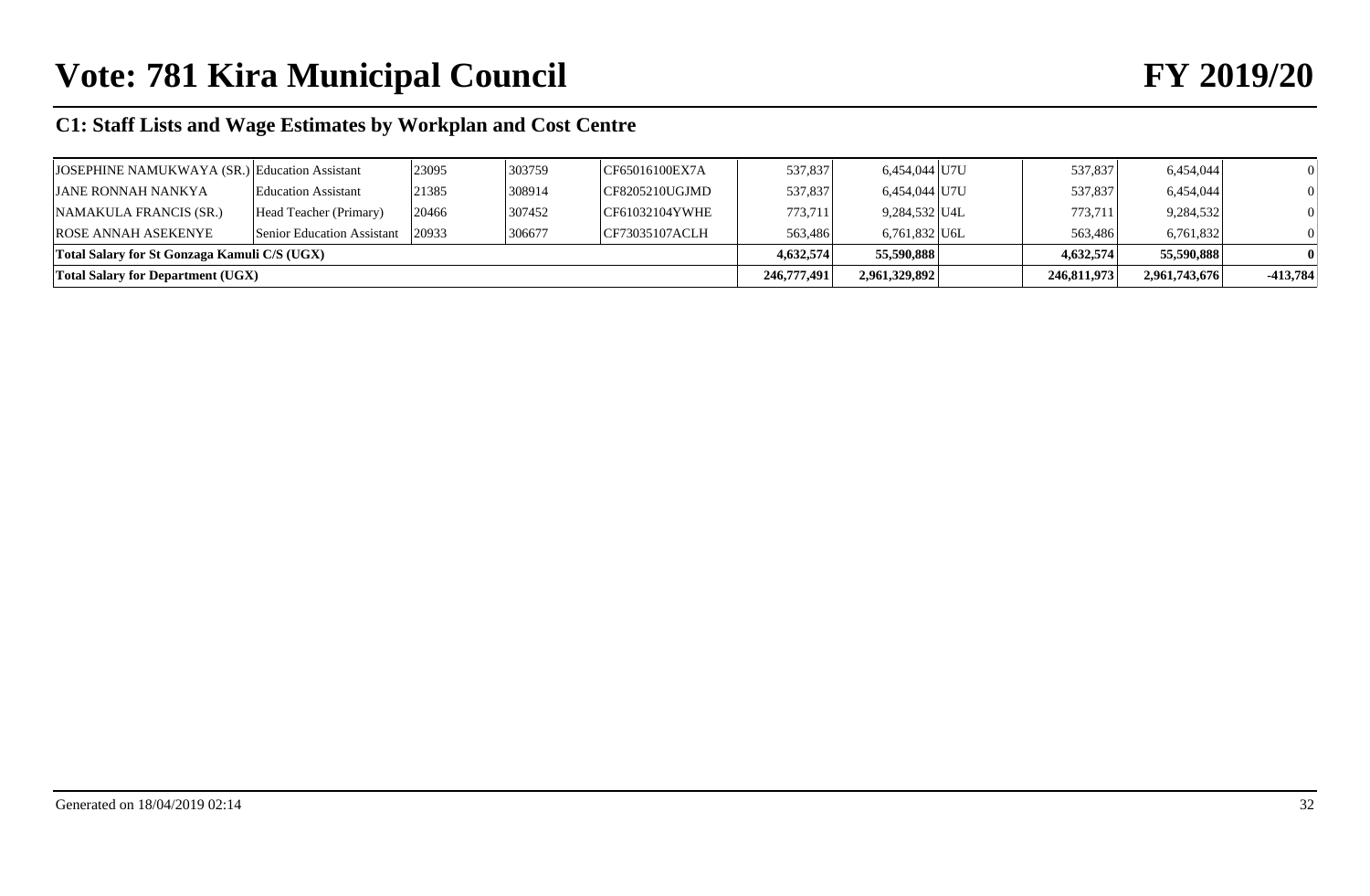## **Department: Roads and Engineering**

## *Subcounty / Town Council / Municipal Division: KIRA DIVISION*

#### *Cost Centre :KIRA MUNICIPAL COUNCIL*

| <b>Staff Name</b>                             | <b>Staff Title</b>                              | <b>File Number</b> | Computer<br><b>Number</b> | <b>National ID</b> | <b>Gross</b><br><b>Monthly</b><br><b>Salary as per</b><br>Pay Slip | <b>Annual Gross</b><br><b>Salary as per</b><br>Payslip $(A)$ | <b>Salary Scale</b><br>as per<br><b>Appointing</b><br><b>Authority</b> | <b>Gross</b><br>monthly<br><b>Salary as per</b><br><b>Appointing</b><br><b>Authority</b> | <b>Annual Gross</b><br><b>Salary as per</b><br><b>Appointing</b><br><b>Authority (B)</b> | Annual<br>Variance (A -<br>$\bf{B})$ |
|-----------------------------------------------|-------------------------------------------------|--------------------|---------------------------|--------------------|--------------------------------------------------------------------|--------------------------------------------------------------|------------------------------------------------------------------------|------------------------------------------------------------------------------------------|------------------------------------------------------------------------------------------|--------------------------------------|
| Sempala Musa                                  | Driver                                          | 12345              | 818635                    | CM78030101QXQL     | 219,909                                                            | 2,638,908 U8U                                                |                                                                        | 219,909                                                                                  | 2,638,908                                                                                |                                      |
| Katongole Shemie                              | <b>Assistant Engineering</b><br>Officer (Civil) | 11806              | 831588                    | CM800521003CZH     | 1,200,000                                                          | 14,400,000 U5Sc                                              |                                                                        | 1,200,000                                                                                | 14,400,000                                                                               |                                      |
| Kunya Paul                                    | <b>Assistant Engineering</b><br>Officer (Civil) | 11251              | 819626                    | CM760081032LCA     | 1,200,000                                                          | 14,400,000 U5Sc                                              |                                                                        | 1,200,000                                                                                | 14,400,000                                                                               |                                      |
| Mugabi Andrew                                 | Machine Operator                                | 11231              | 819624                    | CM76052100186F     | 215,822                                                            | 2,589,864 U8U                                                |                                                                        | 215,822                                                                                  | 2,589,864                                                                                |                                      |
| Joloba James                                  | Municipal Engineer                              | 11763              | 829327                    | CM750231004C2H     | 2,400,000                                                          | 28,800,000 U3U                                               |                                                                        | 2,400,000                                                                                | 28,800,000                                                                               |                                      |
| Total Salary for KIRA MUNICIPAL COUNCIL (UGX) |                                                 |                    |                           |                    | 5,235,731                                                          | 62,828,772                                                   |                                                                        | 5,235,731                                                                                | 62,828,772                                                                               |                                      |
| <b>Total Salary for Department (UGX)</b>      |                                                 |                    |                           |                    | 5,235,731                                                          | 62,828,772                                                   |                                                                        | 5,235,731                                                                                | 62,828,772                                                                               |                                      |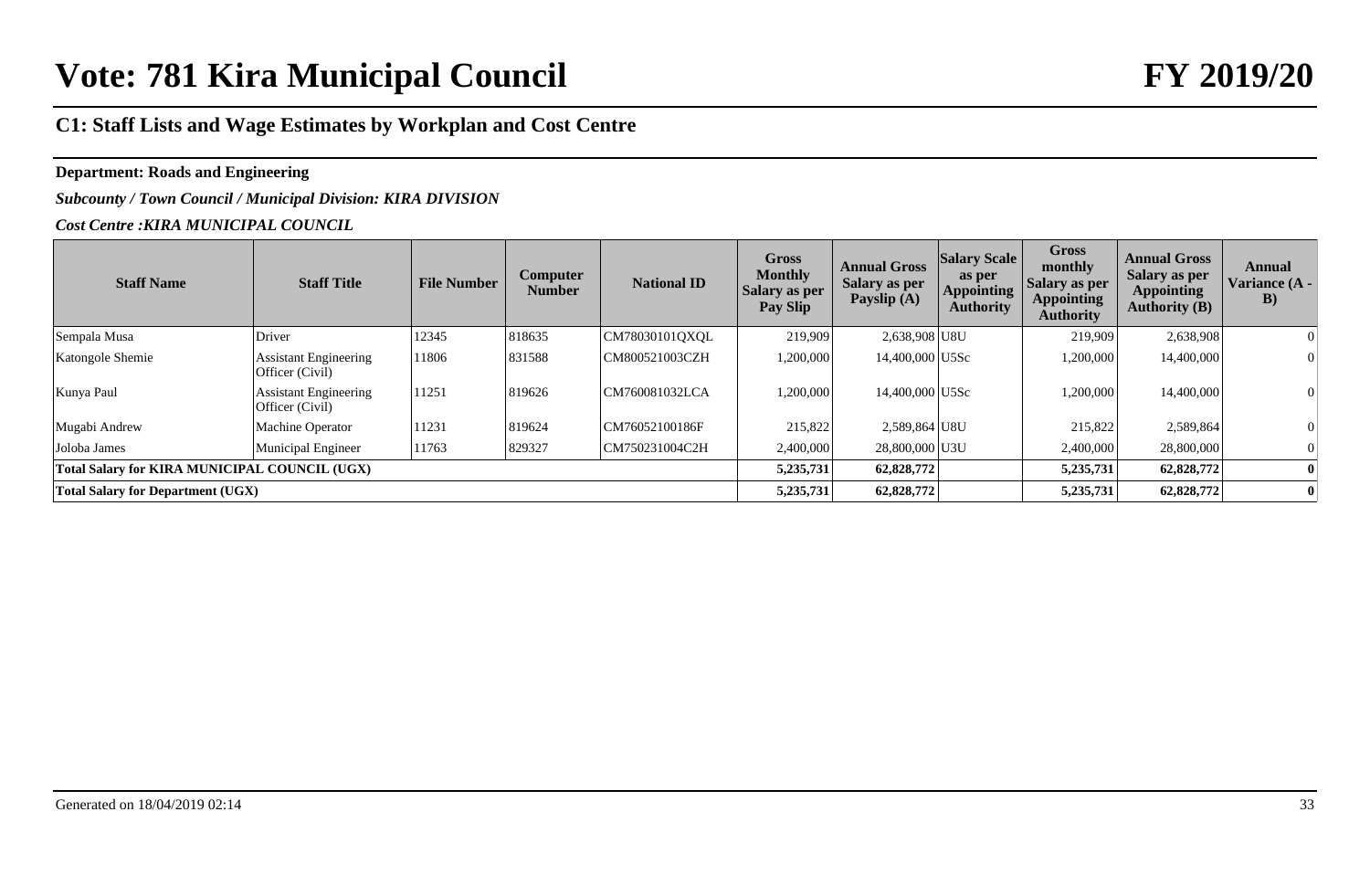#### **Department: Natural Resources**

*Subcounty / Town Council / Municipal Division: KIRA DIVISION*

*Cost Centre :KIRA MUNICIPAL HEADQTERS*

| <b>Staff Name</b>                                      | <b>Staff Title</b>      | <b>File Number</b> | Computer<br><b>Number</b> | <b>National ID</b> | <b>Gross</b><br><b>Monthly</b><br>Salary as per<br>Pay Slip | <b>Annual Gross</b><br>Salary as per<br>Payslip $(A)$ | <b>Salary Scale</b><br>as per<br><b>Appointing</b><br><b>Authority</b> | Gross<br>monthly<br>Salary as per<br><b>Appointing</b><br><b>Authority</b> | <b>Annual Gross</b><br>Salary as per<br><b>Appointing</b><br><b>Authority (B)</b> | Annual<br>Variance (A -<br>$\bf{B}$ |
|--------------------------------------------------------|-------------------------|--------------------|---------------------------|--------------------|-------------------------------------------------------------|-------------------------------------------------------|------------------------------------------------------------------------|----------------------------------------------------------------------------|-----------------------------------------------------------------------------------|-------------------------------------|
| <b>KATO WAMALA GEOFREY</b>                             | Senior Physical Planner | 11535              | 831494                    | CM790521086ZXD     | 2,200,000                                                   | 26,400,000 U3Sc                                       |                                                                        | 2,200,000                                                                  | 26,400,000                                                                        |                                     |
| <b>Total Salary for KIRA MUNICIPAL HEADOTERS (UGX)</b> |                         |                    |                           |                    | 2.200.000                                                   | 26,400,000                                            |                                                                        | 2,200,000                                                                  | 26,400,000                                                                        |                                     |
| <b>Total Salary for Department (UGX)</b>               |                         |                    |                           |                    | 2,200,000                                                   | 26,400,000                                            |                                                                        | 2,200,000                                                                  | 26,400,000                                                                        |                                     |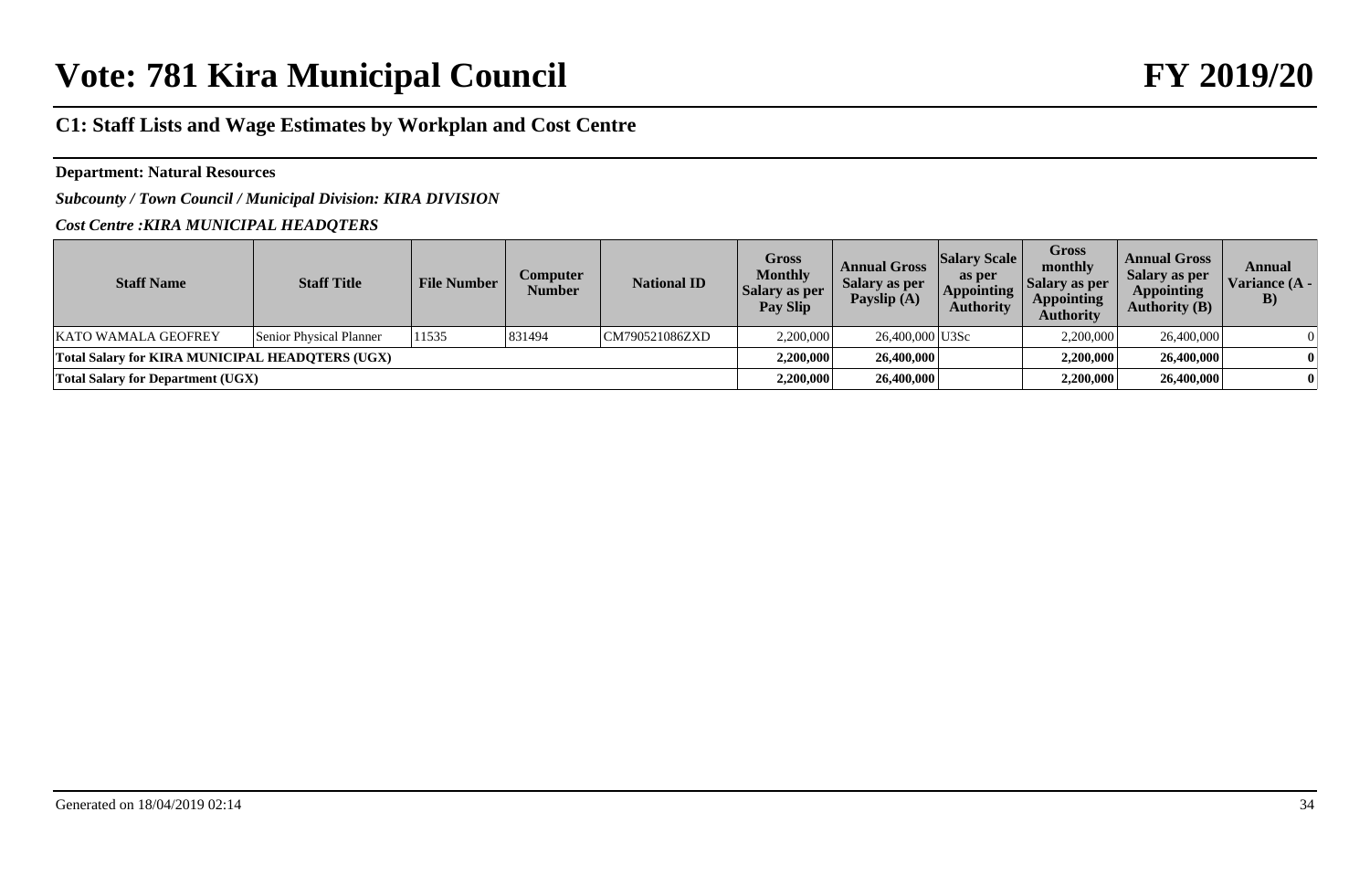### **Department: Community Based Services**

*Subcounty / Town Council / Municipal Division: KIRA DIVISION*

*Cost Centre :Kira Division Council*

| <b>Staff Name</b>                                   | <b>Staff Title</b>                      | <b>File Number</b> | <b>Computer</b><br>Number | <b>National ID</b> | Gross<br><b>Monthly</b><br>Salary as per<br><b>Pay Slip</b> | <b>Annual Gross</b><br>Salary as per<br>Payslip (A) | <b>Salary Scale</b><br>as per<br><b>Appointing</b><br><b>Authority</b> | <b>Gross</b><br>monthly<br>  Salary as per<br><b>Appointing</b><br><b>Authority</b> | <b>Annual Gross</b><br>Salary as per<br><b>Appointing</b><br>Authority $(B)$ | Annual<br>Variance (A -<br>$\bf{B}$ |
|-----------------------------------------------------|-----------------------------------------|--------------------|---------------------------|--------------------|-------------------------------------------------------------|-----------------------------------------------------|------------------------------------------------------------------------|-------------------------------------------------------------------------------------|------------------------------------------------------------------------------|-------------------------------------|
| NANTALE JOSSEPHINE BENA                             | Community Development<br><b>Officer</b> | 10020              | 819522                    | CF720521001KML     | 601,341                                                     | 7,216,092 U4L                                       |                                                                        | 601,341                                                                             | 7,216,092                                                                    |                                     |
| <b>Total Salary for Kira Division Council (UGX)</b> |                                         |                    |                           |                    | 601.341                                                     | 7,216,092                                           |                                                                        | 601,341                                                                             | 7,216,092                                                                    |                                     |

*Cost Centre :Kira Municipal Council*

| <b>Staff Name</b>                             | <b>Staff Title</b>                      | <b>File Number</b> | <b>Computer</b><br><b>Number</b> | <b>National ID</b> | Gross<br><b>Monthly</b><br>Salary as per<br>Pay Slip | <b>Annual Gross</b><br>Salary as per<br>Payslip $(A)$ | <b>Salary Scale</b><br>as per<br><b>Appointing</b><br><b>Authority</b> | Gross<br>monthly<br>Salary as per<br><b>Appointing</b><br><b>Authority</b> | <b>Annual Gross</b><br>Salary as per<br><b>Appointing</b><br>Authority $(B)$ | Annual<br>Variance (A -<br>$\bf{B}$ |
|-----------------------------------------------|-----------------------------------------|--------------------|----------------------------------|--------------------|------------------------------------------------------|-------------------------------------------------------|------------------------------------------------------------------------|----------------------------------------------------------------------------|------------------------------------------------------------------------------|-------------------------------------|
| NABIWEMBA DIANE                               | Senior Community<br>Development Officer | 11277              | 831513                           | CF820521040FDJ     | 912,771                                              | 10,953,252 U3L                                        |                                                                        | 912,771                                                                    | 10,953,252                                                                   | $\Omega$                            |
| Total Salary for Kira Municipal Council (UGX) |                                         |                    |                                  |                    | 912,771                                              | 10,953,252                                            |                                                                        | 912,771                                                                    | 10,953,252                                                                   |                                     |
| <b>Total Salary for Department (UGX)</b>      |                                         |                    |                                  |                    | 1,514,112                                            | 18,169,344                                            |                                                                        | 1,514,112                                                                  | 18,169,344                                                                   |                                     |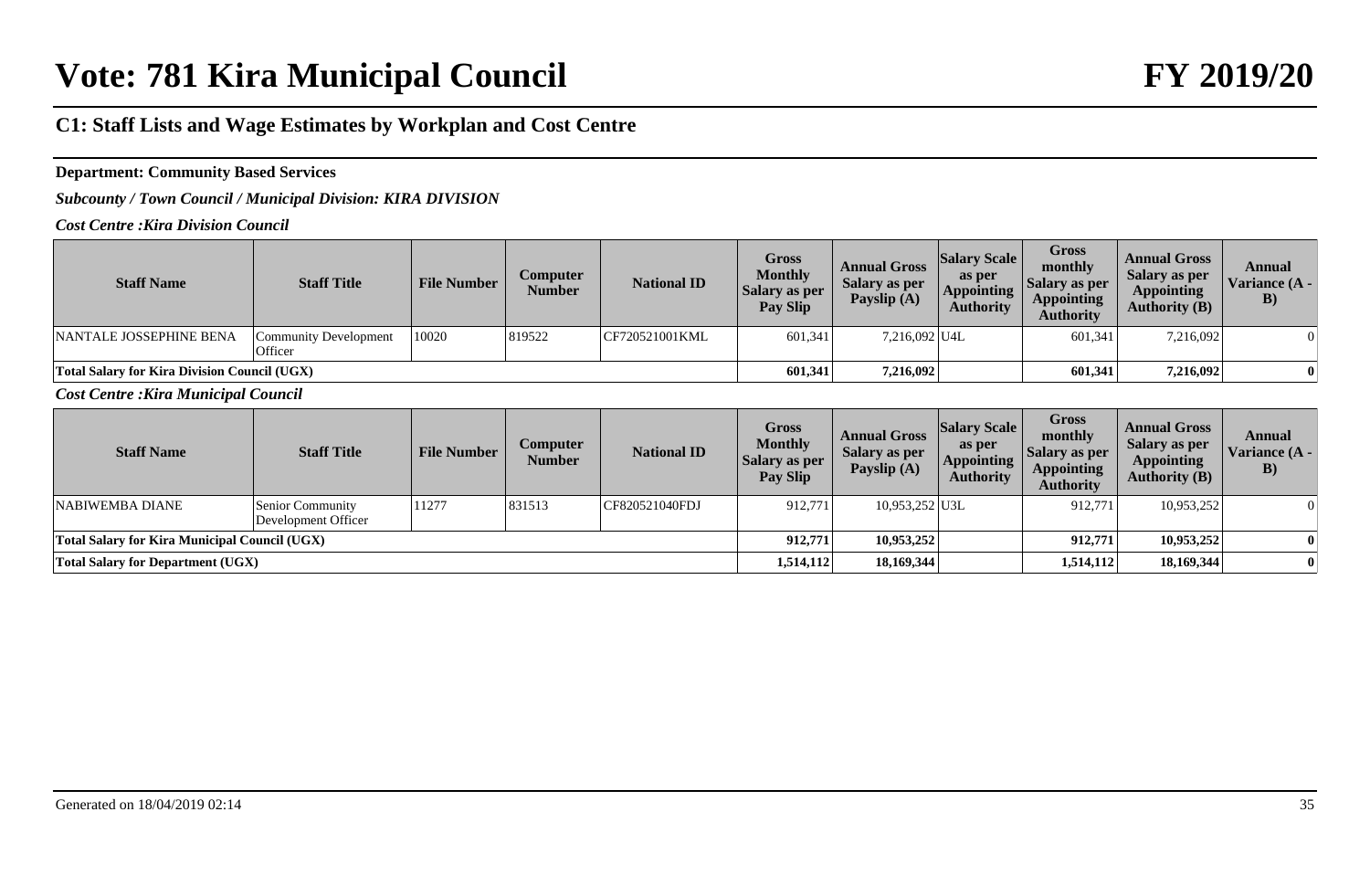#### **Department: Planning**

*Subcounty / Town Council / Municipal Division: KIRA DIVISION*

#### *Cost Centre :KIRA MUNICIPAL HEADQTERS*

| <b>Staff Name</b>                               | <b>Staff Title</b> | <b>File Number</b> | Computer<br><b>Number</b> | <b>National ID</b> | <b>Gross</b><br><b>Monthly</b><br>Salary as per<br>Pay Slip | <b>Annual Gross</b><br>Salary as per<br>Payslip $(A)$ | <b>Salary Scale</b><br>as per<br><b>Appointing</b><br><b>Authority</b> | <b>Gross</b><br>monthly<br>  Salary as per<br><b>Appointing</b><br><b>Authority</b> | <b>Annual Gross</b><br>Salary as per<br><b>Appointing</b><br><b>Authority (B)</b> | Annual<br>Variance (A -<br>$\bf{B})$ |
|-------------------------------------------------|--------------------|--------------------|---------------------------|--------------------|-------------------------------------------------------------|-------------------------------------------------------|------------------------------------------------------------------------|-------------------------------------------------------------------------------------|-----------------------------------------------------------------------------------|--------------------------------------|
| Golooba Rogers                                  | Senior Planner     | 12033              | 818653                    | CM790681053N4A     | 1.100.000                                                   | 13,200,000 U3U                                        |                                                                        | 1,100,000                                                                           | 13,200,000                                                                        |                                      |
| Total Salary for KIRA MUNICIPAL HEADOTERS (UGX) |                    |                    |                           |                    | 1.100.000                                                   | 13.200.000                                            |                                                                        | 1.100.000                                                                           | 13,200,000                                                                        |                                      |
| <b>Total Salary for Department (UGX)</b>        |                    |                    |                           |                    | 1.100.000                                                   | 13,200,000                                            |                                                                        | 1,100,000                                                                           | 13,200,000                                                                        |                                      |